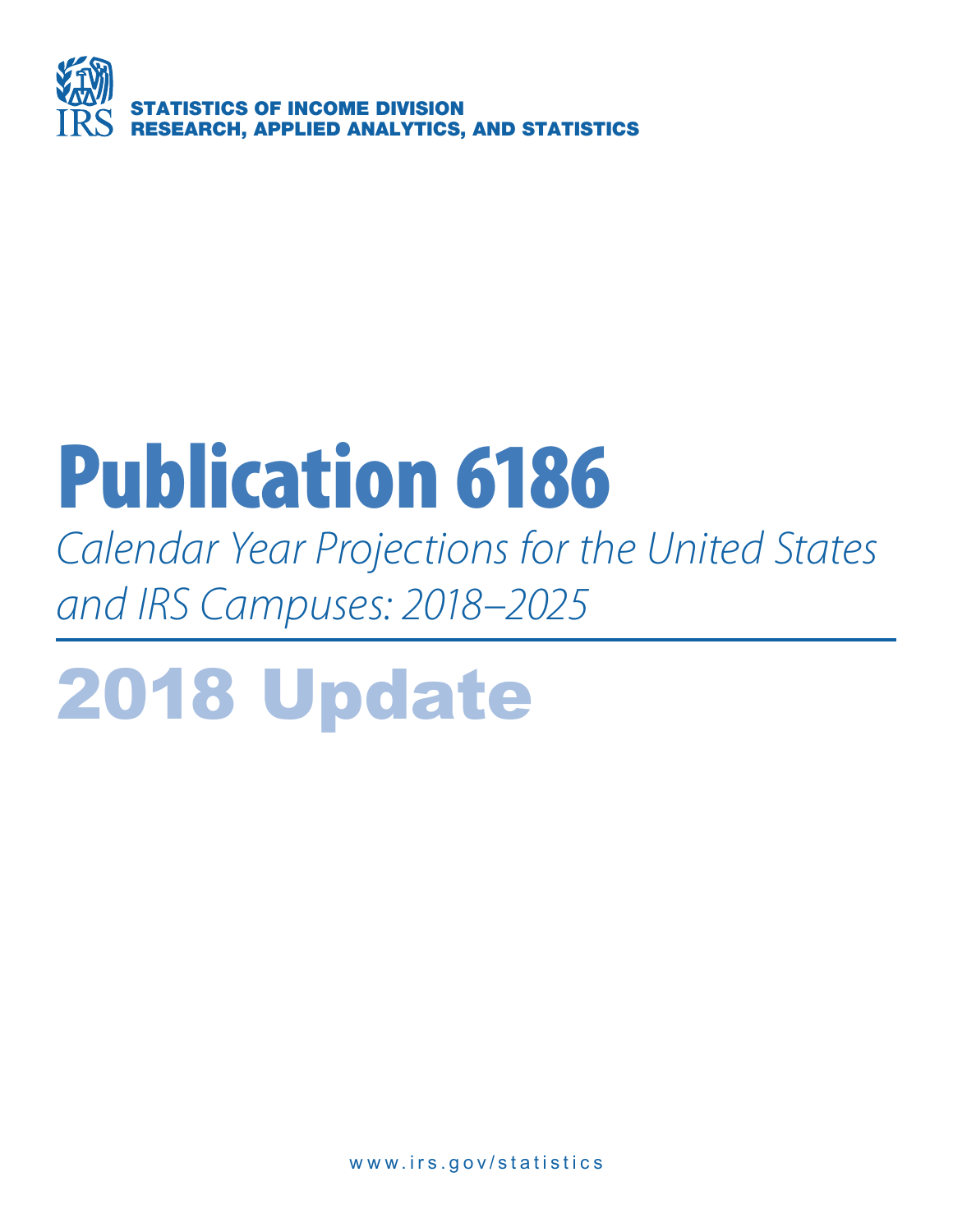**Publication 6186 (revised 11-2018) is a product of the IRS Statistics of Income Division within the Research, Applied Analytics, and Statistics organization.**

**Department of the Treasury Internal Revenue Service**

**Charles P. Rettig Commissioner** 

**Jeffrey J. Tribiano** Deputy Commissioner for Operations Support

**Benjamin D. Herndon** Chief Research and Analytics Officer

**Barry W. Johnson** Director, Statistics of Income Division

**Laura R. Rasmussen** Chief, Statistical Services Branch

**Timothy S. Castle** Chief, Servicewide Support Section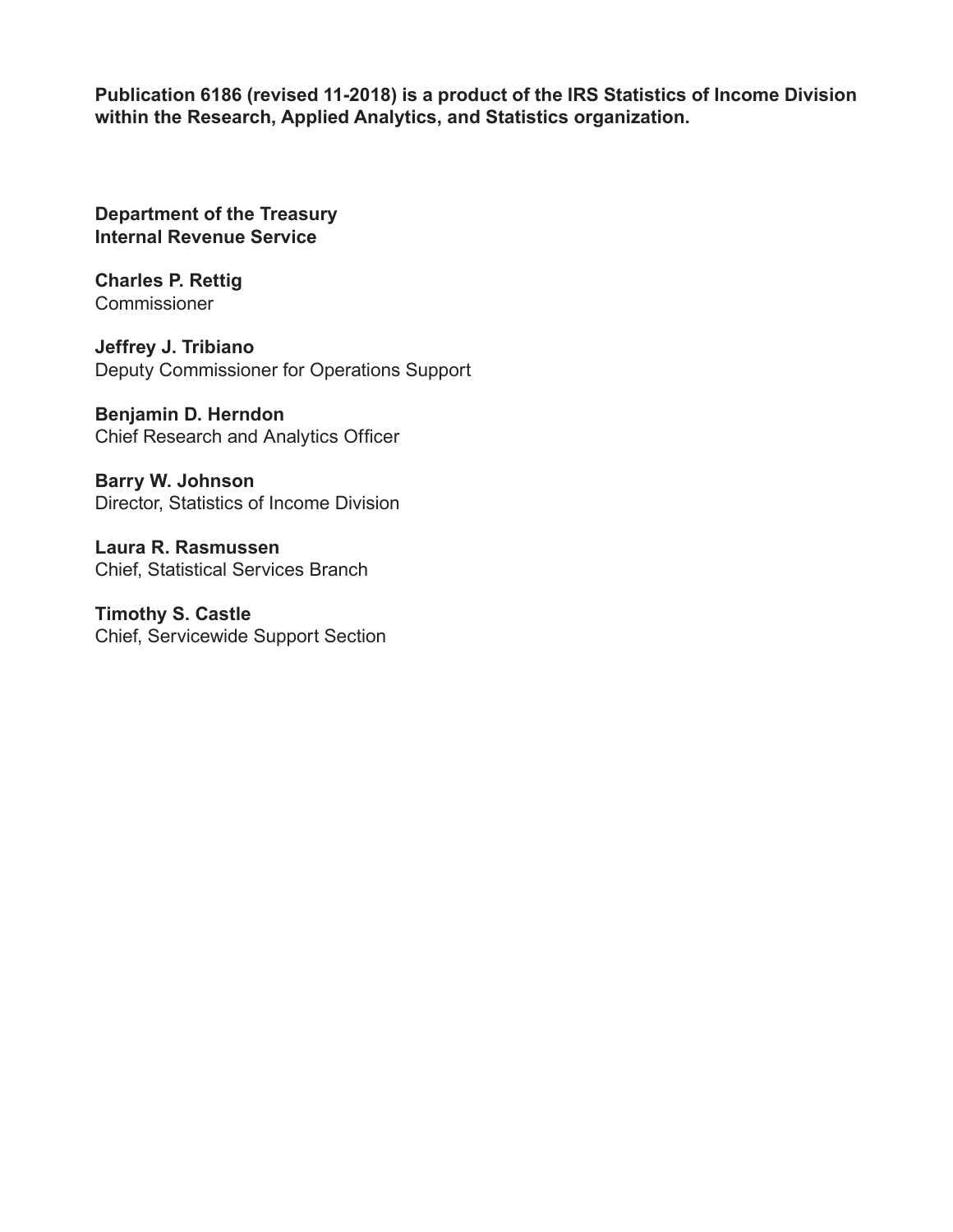# **Calendar Year Projections for the United States and IRS Campuses: 2018–2025**

# **Publication 6186 2018 Update**

**Suggested Citation**

Internal Revenue Service Research, Applied Analytics, and Statistics Statistics of Income Division Calendar Year Return Projections for the United States and IRS Campuses Publication 6186 (Rev. 11–2018) Washington, D.C. 20224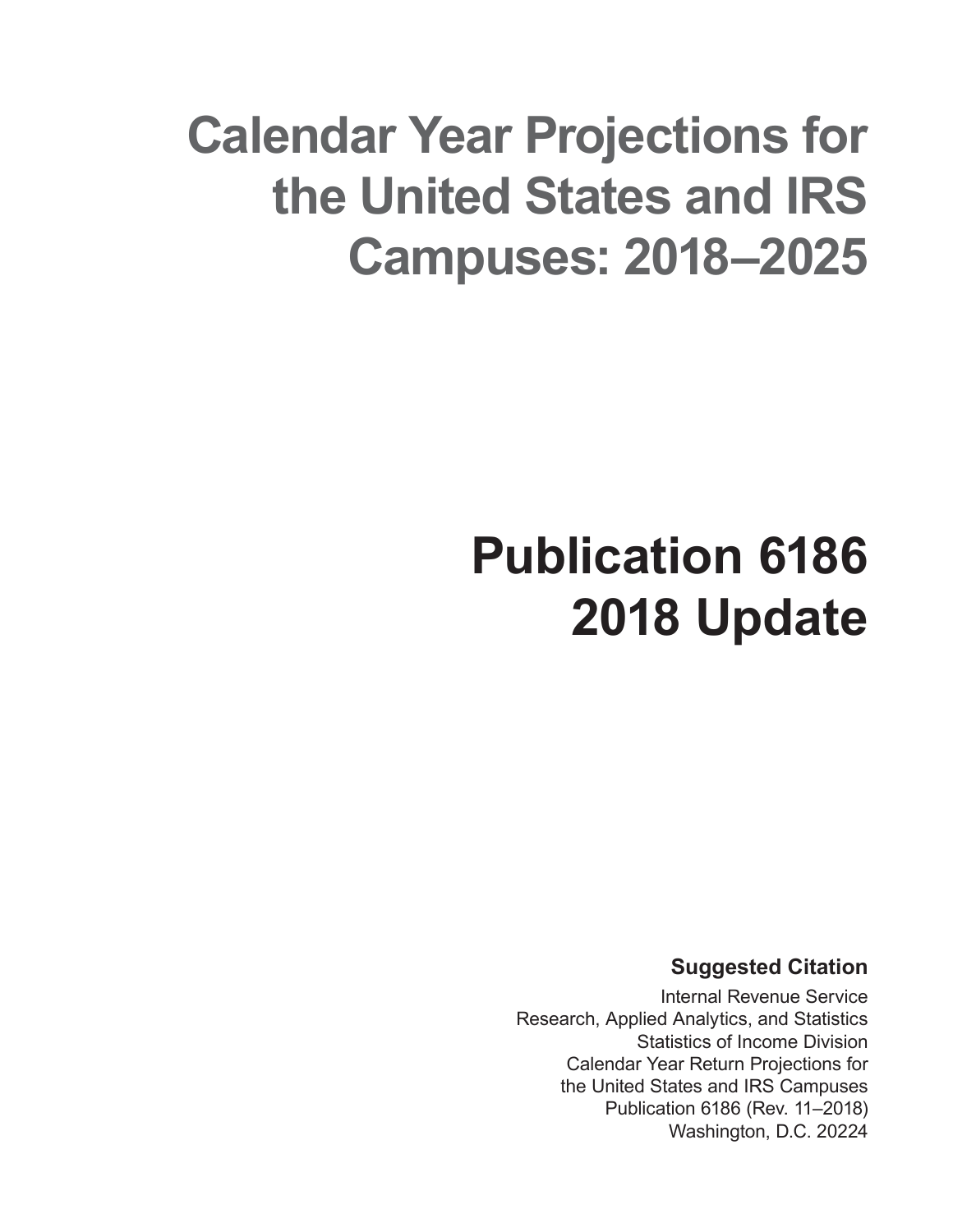# **Table of Contents**

| Table 1.  | Historical Perspective by Calendar Year for the United States: Total Number |  |
|-----------|-----------------------------------------------------------------------------|--|
| Table 2.  |                                                                             |  |
| Table 3.  |                                                                             |  |
| Table 4.  | Total Number of Returns Filed by Type for Austin IRS Campus11               |  |
| Table 5.  | Total Number of Returns Filed by Type for Cincinnati IRS Campus13           |  |
| Table 6.  | Total Number of Returns Filed by Type for Fresno IRS Campus 15              |  |
| Table 7.  | Total Number of Returns Filed by Type for Kansas City IRS Campus 17         |  |
| Table 8.  | Total Number of Returns Filed by Type for Ogden IRS Campus19                |  |
| Table 9.  | Total Number of Returns Filed by Type for Philadelphia IRS Campus21         |  |
| Table 10. | Total Number of Returns Filed by Type of Return and Examination             |  |
| Table 11. |                                                                             |  |
|           |                                                                             |  |
|           | Configuration of IRS Campuses for Paper Individual Returns for the          |  |
|           | Configuration of IRS Campuses for Electronic Individual Returns-            |  |
|           | Configuration of IRS Campuses for Most Paper Business Returns for the       |  |
|           | Configuration of IRS Campuses for Most Paper Business Returns for the       |  |
|           | Configuration of IRS Campuses for Electronic Employment Returns for the     |  |
|           |                                                                             |  |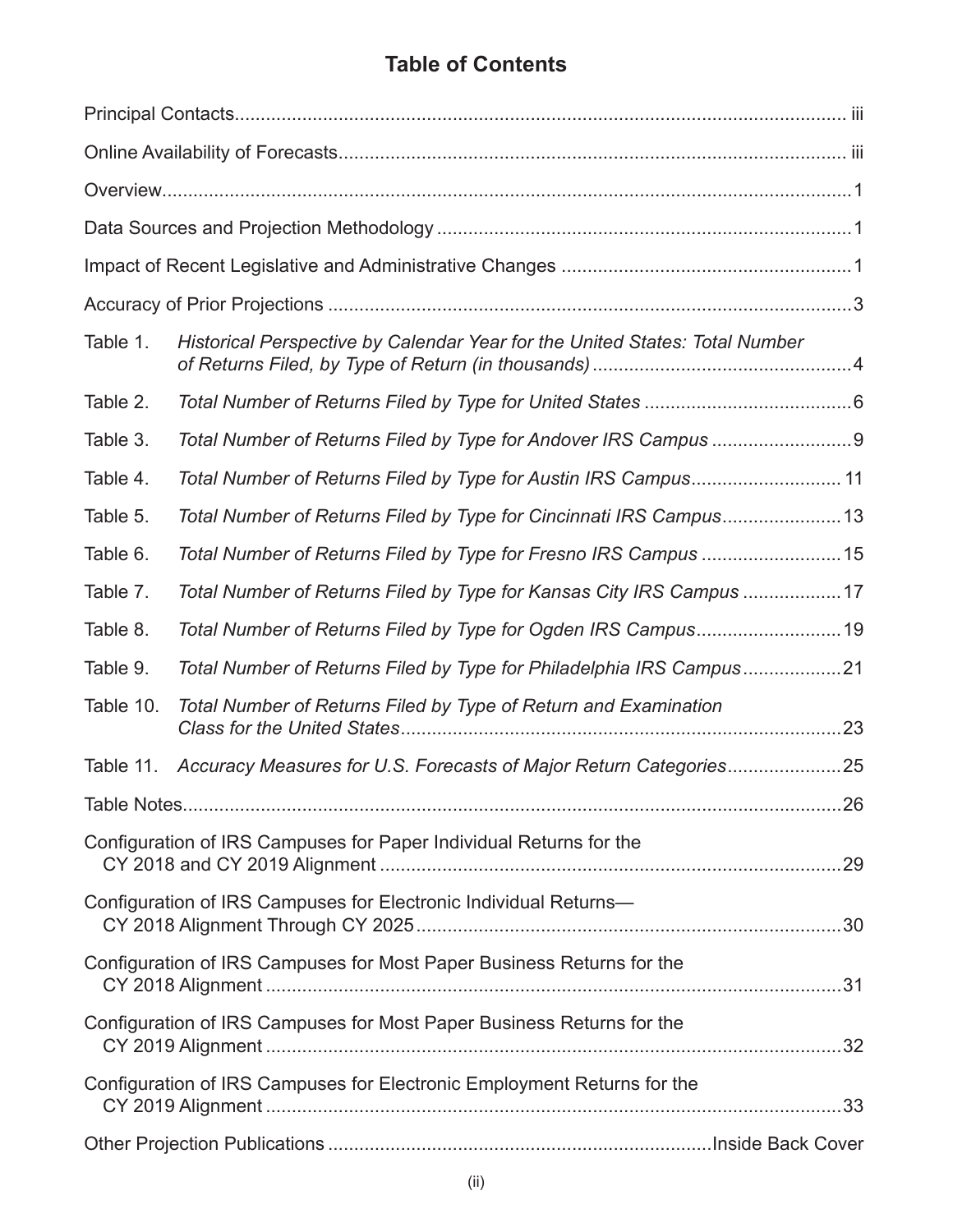# **Principal Contacts**

Questions or comments regarding these return forecasts or related matters can be directed to the corresponding staff member listed below.

| <b>Business Returns</b>                                | <b>Jeff Matsuo</b><br>Yan K. Liu           | $(202)$ 803-9363<br>(202) 803-9357 |
|--------------------------------------------------------|--------------------------------------------|------------------------------------|
| Individual (Estimated Tax, Extensions, and<br>Amended) | <b>Andre Palmer</b><br><b>Michelle Chu</b> | (202) 803-9368<br>(202) 803-9369   |
| <b>Other Comments or Questions</b>                     | <b>Andre Palmer</b><br><b>Michelle Chu</b> | (202) 803-9368<br>(202) 803-9369   |

### **Online Availability of Forecasts**

Forecasts from the most recent edition of this publication may be found on the Internal Revenue Service's (IRS's) Website at www.irs.gov/statistics. Select "All Topics" in the "Products, Publications, & Papers" section. Under "Periodic Publications" select "Projections."

We thank our customers for their support as we continually seek to improve our products and services wherever possible. We welcome customer feedback at any time. Comments and suggestions regarding this publication can be directed to Timothy Castle, Chief, Servicewide Support Section, at (202) 803-9106.

Bany W. Ib

Barry W. Johnson Director, Statistics of Income Division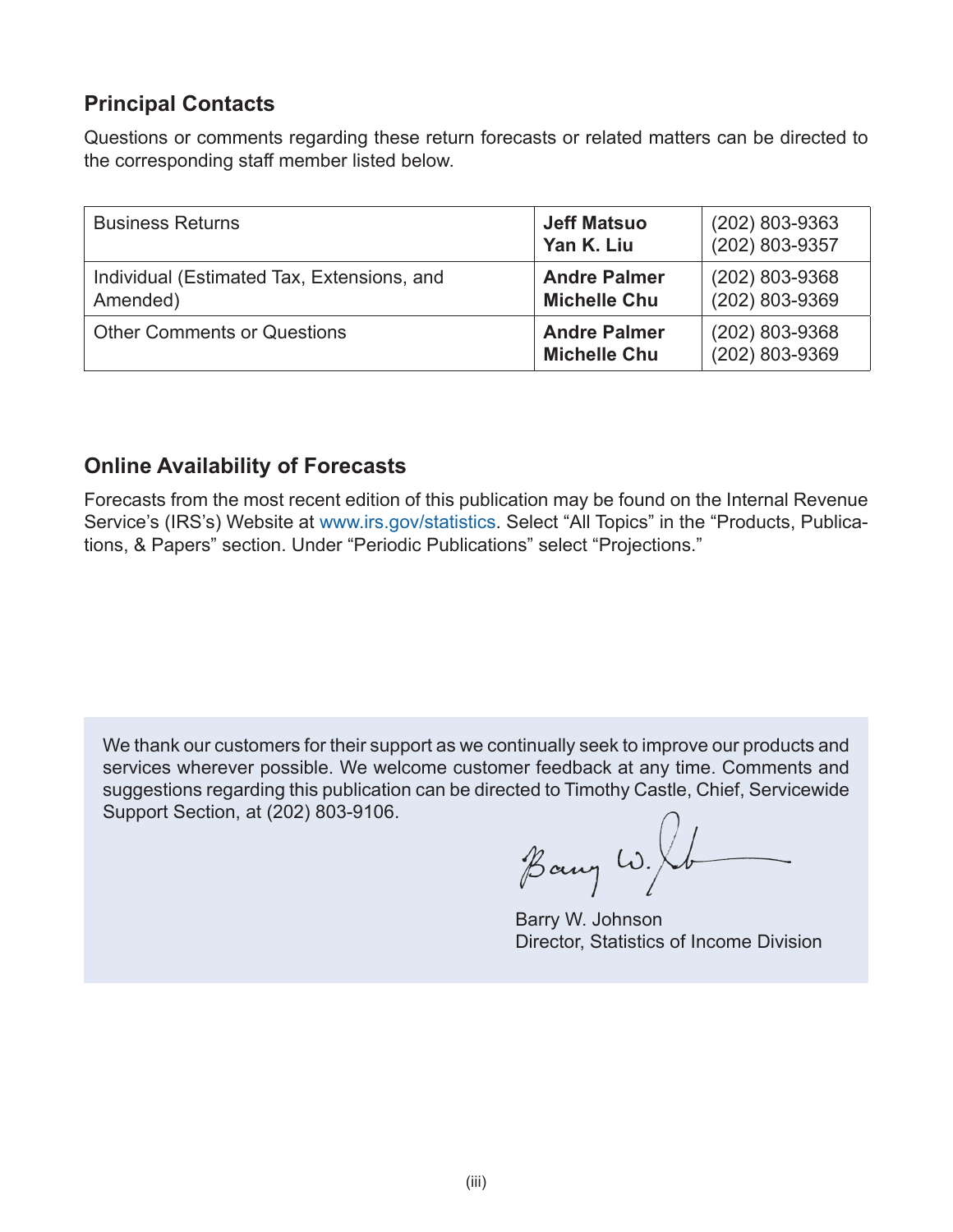# **Overview**

This update to IRS Publication 6186**,** *Calendar Year Return Projections for the United States and IRS Campuses: 2018–2025*, provides the most recent forecast for the number of tax returns to be filed for the United States and IRS processing campuses by major return categories for Calendar Years (CYs) 2018 through 2025. It also includes projections for the number of returns to be filed by IRS examination classes. These projections provide a foundation for IRS workload estimates and resource requirements contained in the IRS budget and other major planning documents. The Statistics of Income (SOI) Division staff within the IRS Research, Applied Analytics, and Statistics organization develops and updates these forecasts annually to reflect changes in filing patterns, statutory requirements, and administrative procedures. This update also incorporates current economic and demographic outlooks. These projections are based on the information available as of August 2018.

These tax return projections reflect enacted changes to tax laws and confirmed administrative plans. These projections do not include pending legislative or administrative initiatives under consideration.

# **Data Sources and Projection Methodology**

The reported actual numbers of returns filed in CY 2017 are based on returns processed and recorded in the IRS Master Files. With few exceptions, these data are based on the same Master File reporting systems as those used for the *IRS Data Book* (Publication 55B). However, Master File counts were not available in some instances. In these cases, tallies of actual filings were provided by program staff in the IRS operating divisions, typically from data capture systems located at the IRS processing campuses.

The forecasts presented here are based on various statistical models that capture and extrapolate historical filing trends by unique form types and filing mediums. Most models use time series extrapolation methods, such as trended exponential smoothing. However, some return types, particularly individual income tax filings, are based on regression models using economic and demographic variables such as total employment and gross domestic product as key input factors. In these instances, forecasts of the economic and demographic data series used by the SOI staff as predictor variables were provided by IHS Global Inc. Also, where historical data were limited or nonexistent, such as for new e-file products, the filing pattern for a comparable return type was applied. Customers interested in obtaining more detail on forecasting methodologies are welcome to contact us. (See "Principal Contacts" on page iii for subject areas and contact information.)

# **Impact of Recent Legislative and Administrative Changes**

As noted above, the effects of enacted legislation and administrative plans are embedded in these projections. The most significant changes are discussed below.

### *Tax Cuts and Jobs Act*

The Tax Cuts and Jobs Act, enacted on December 22, 2017, changed the way tax is calculated for both individual and business tax return filers. Most of the changes affecting the individual tax and business tax return filers became effective January 2018. While some changes to the law end or sunset at yearend 2025, others are permanent. Highlights of the Tax Cuts and Jobs Act include revised business expense deductions, increased standard deduction for individual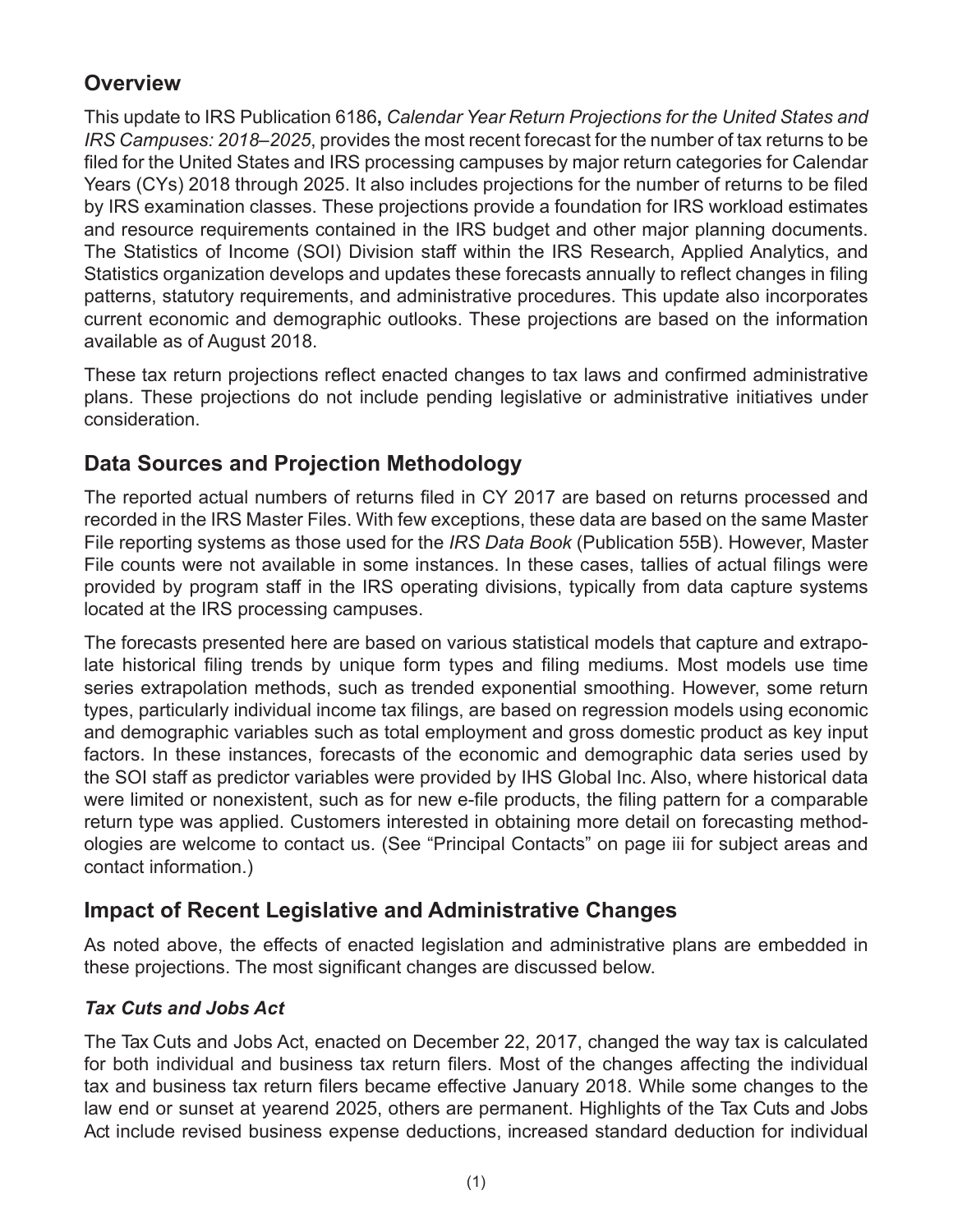taxpayers, removed personal exemptions, changed tax rates and brackets, increased child tax credit, and limited or discontinued certain deductions. These changes are expected to impact the future tax return volume for many of the individual and business form types.

While this update was underway, some language in the new law was still being reviewed and regulations were being developed. Based on the information available as of early-August 2018, we adjusted the forecasted volume of certain business tax returns to account for some of the changes impacting these return types. For instance, the estate tax and generation-skipping transfer taxes are among the many areas impacted by the Tax Cuts and Jobs Act. The estimates presented here reflect the marginal effects of the changes to the estate tax exclusion amount described in the enacted tax law. Final regulations and developments will continue to be monitored so that the appropriate adjustments can be made in future updates to this publication.

#### *Reconfiguration of IRS Campus Processing Sites*

IRS modernization efforts, built in part on the strong growth in electronic filing, have resulted in a major redistribution and consolidation of returns processing operations among the traditional IRS Submission Processing Campuses. In CY 2002, the IRS began processing most paper-based individual tax returns at eight campuses and transitioned a large portion of paper-based business and exempt organization tax returns to the Ogden and Cincinnati Submission Processing Centers. IRS closed the Brookhaven, New York, Submission Processing Center in December 2003 and moved to a configuration where seven campuses handled all returns associated with individual tax returns. Ogden and Cincinnati Submission Processing Centers handled virtually all the business (and tax exempt) tax returns. IRS consolidation efforts continued with the closure of the Memphis campus at the end of September 2005. The Philadelphia and Andover campuses ended their paper processing operations of individual tax returns in September 2007 and September 2009, respectively. The Atlanta campus ended paper processing in September 2011. The Austin, Fresno, and Kansas City campuses have processed all paper returns filed by individual taxpayers since 2012.

Plans were announced in September 2016 to further streamline the current three-site configuration for individual returns processing and the current two-site configuration for business returns processing. Kansas City will process most individual paper returns after 2024. The Fresno Campus will cease submission processing operations in September 2021, followed by the Austin Campus in September 2024. The Cincinnati campus will cease processing operations after September 2019, leaving the Ogden campus to process most of the business tax returns. Submission processing workload from individual and business e-file returns will be processed at the two end-state sites in Kansas City and Ogden after 2024.

The campus-level CY 2019 through CY 2025 volumes in this publication reflect our estimates, made in collaboration with Headquarters, Submission Processing, of how the workload might migrate from consolidating submission processing sites to the two end-state sites, Kansas City and Ogden. The alignments may change in future years based on updated return volume projections and other considerations. The current submission processing consolidation plan envisions that the majority of individual tax returns will be processed in Kansas City in CY 2025; the majority of business tax returns will be processed in Ogden. The alignments of e-file returns to IRS campuses are shown in this publication as not changing from the current alignments. In future publications, those alignments will likely change; however, the changes have not yet been determined.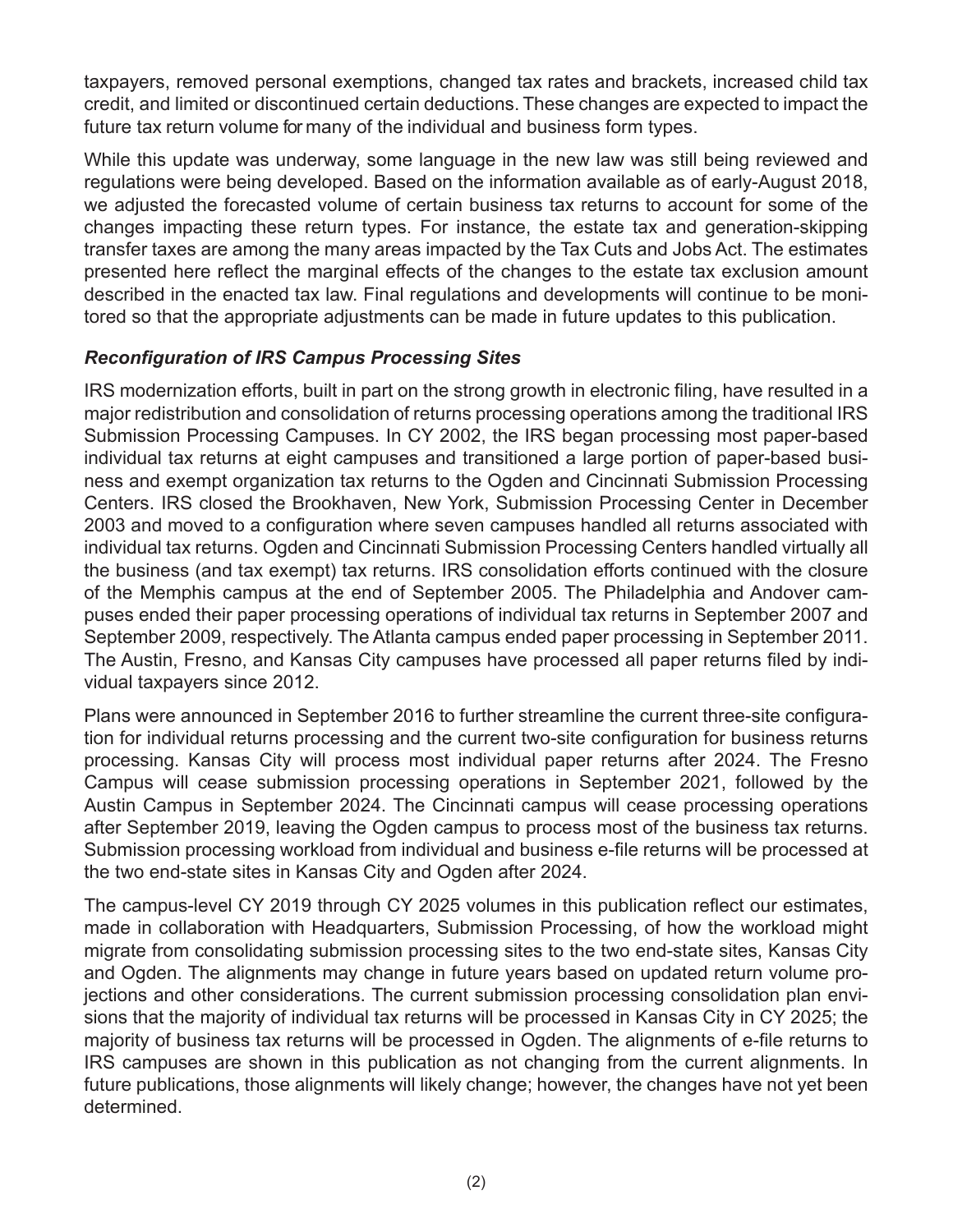#### *Additional Discussion of Trends*

In CY 2017, the share of total returns (individual and business tax returns) filed electronically was 70.1 percent. This percentage is projected to rise to 71.3 percent in CY 2018, and then steadily increase to 78.2 percent by 2025. Individual income tax returns make up over half of the grand total of return filings in any given year. For CY 2018, the projected share of the individual Form 1040 series returns that will be filed electronically is 88.1 percent; current forecasts project that this ratio will reach 91.6 percent by 2025. Readers interested in more detailed discussion of trends and issues in individual income tax return filings should refer to the 2018 update of IRS Publication 6187, *Calendar Year Projections of Individual Returns by Major Processing Categories*.

# **Accuracy of Prior Projections**

To measure the quality of our products and services, this section, along with Table 11, provides a brief analysis of the accuracy of prior projections. Using 4 years of actual data from 2014 through 2017, Table 11 presents the accuracy of our national-level projections by major return categories. This analysis covers only the major return categories projected on a calendar-year basis and serves as a general measure for approximating the overall reliability of our U.S.-level return projections.

The table presents two measures of projection accuracy: (1) the mean absolute percent error (MAPE); and (2) the number of overprojections. The MAPE is computed as the average percentage projection error for the 4-year period, regardless of whether the projections were over or under actual filings in each of the four projection cycles. In addition, the number of overprojections can show whether projections are consistently overprojected or underprojected. A value of "2" indicates balanced forecasts over the four cycles.

These two measures are grouped by time horizon. The time horizon is determined based on the year a forecast was made and the year projected. For example, a forecast for 2016 made in 2013 would be part of the "3-years-ahead" time horizon.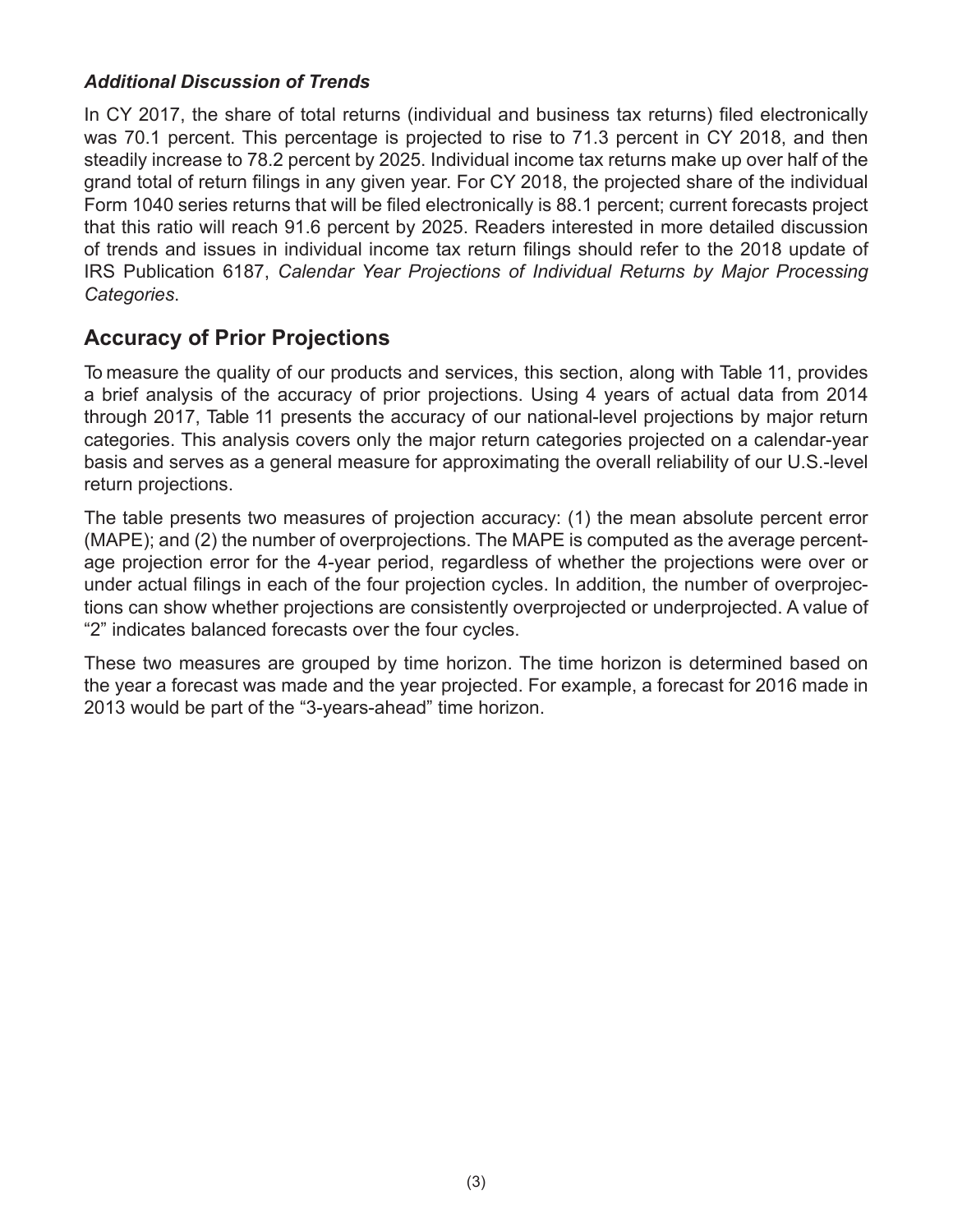| Calendar<br>Year | Grand<br>Total | Individual | Individual<br>Estimated<br>Tax | Fiduciary | Fiduciary<br>Estimated<br>Tax | Partnership | Corporation | Form<br>2553 | Form<br>1066    | Estate          | Gift |
|------------------|----------------|------------|--------------------------------|-----------|-------------------------------|-------------|-------------|--------------|-----------------|-----------------|------|
|                  | (1)            | (2)        | (3)                            | (4)       | (5)                           | (6)         | (7)         | (8)          | (9)             | (10)            | (11) |
| Actual:          |                |            |                                |           |                               |             |             |              |                 |                 |      |
| 1989             | 198,994        | 110,129    | 38,059                         | 2,625     | 643                           | 1,780       | 4,197       | n.a          | n.a             | 56              | 124  |
| 1990             | 203,223        | 112,596    | 39,363                         | 2,681     | 667                           | 1,751       | 4,320       | n.a.         | n.a.            | 61              | 148  |
| 1991             | 204,264        | 114,134    | 38,814                         | 2,779     | 608                           | 1,652       | 4,374       | n.a.         | n.a.            | 65              | 157  |
| 1992             | 206,004        | 115,047    | 38,911                         | 2,888     | 647                           | 1,609       | 4,518       | n.a.         | n.a             | 70              | 170  |
| 1993             | 203,042        | 114,116    | 37,101                         | 2,950     | 630                           | 1,567       | 4,516       | n.a.         | n.a.            | 73              | 218  |
| 1994             | 205,781        | 115,062    | 36,295                         | 3,088     | 668                           | 1,558       | 4,666       | n.a.         | n.a.            | 81              | 216  |
| 1995             | 206,710        | 116,467    | 35,944                         | 3,191     | 591                           | 1,580       | 4,818       | n.a.         | n.a             | 81              | 216  |
| 1996             | 212,032        | 118,784    | 37,569                         | 3,267     | 702                           | 1,679       | 5,006       | n.a.         | n.a.            | 91              | 232  |
| 1997             | 217,916        | 120,782    | 39,021                         | 3,315     | 834                           | 1,755       | 5,149       | n.a.         | n.a             | 102             | 256  |
| 1998             | 222,481        | 123,050    | 39,881                         | 3,398     | 957                           | 1,861       | 5,241       | n.a.         | n.a             | 110             | 261  |
| 1999             | 224,435        | 125,390    | 39,332                         | 3,403     | 901                           | 1,975       | 5,398       | n.a.         | n.a.            | 116             | 292  |
| 2000             | 226,564        | 127,657    | 39,517                         | 3,529     | 933                           | 2,067       | 5,470       | n.a.         | n.a             | 124             | 309  |
| 2001             | 229,933        | 130,094    | 39,023                         | 3,919     | 933                           | 2,165       | 5,561       | n.a.         | n.a.            | 122             | 304  |
| 2002             | 227,397        | 130,978    | 32,996                         | 3,658     | 587                           | 2,272       | 5,728       | 616          | 14              | 114             | 283  |
| 2003             | 224,071        | 130,837    | 28,614                         | 3,705     | 627                           | 2,405       | 5,913       | 611          | 16              | 87              | 285  |
| 2004             | 224,478        | 131,298    | 27,669                         | 3,722     | 664                           | 2,546       | 6,013       | 546          | 20              | 74              | 262  |
| 2005             | 226,298        | 133,023    | 29,099                         | 3,699     | 839                           | 2,720       | 6,159       | 551          | $\overline{22}$ | 55              | 265  |
| 2006             | 230,896        | 135,197    | 30,182                         | 3,751     | 649                           | 2,935       | 6,356       | 530          | 25              | 60              | 264  |
| 2007*            | 238,471        | 138,471    | 30,897                         | 3,730     | 805                           | 3,147       | 6,620       | 517          | 30              | 47              | 255  |
| 2008 **          | 253,545        | 154,709    | 29,218                         | 3,111     | 929                           | 3,349       | 6,865       | 476          | 34              | 48              | 257  |
| 2009             | 239,174        | 143,526    | 26,031                         | 3,096     | 457                           | 3,424       | 6,783       | 410          | 33              | 42              | 239  |
| 2010             | 236,267        | 141,459    | 23,380                         | 3,051     | 336                           | 3,435       | 6,706       | 385          | $\overline{34}$ | 23              | 226  |
| 2011             | 234,859        | 143,173    | 23,309                         | 3,037     | 382                           | 3,525       | 6,701       | 389          | 36              | 13              | 223  |
| 2012             | 239,206        | 145,601    | 23,430                         | 3,048     | 424                           | 3,550       | 6,671       | 391          | 36              | 28              | 260  |
| 2013             | 240,545        | 145,021    | 23,457                         | 3,179     | 510                           | 3,649       | 6,685       | 396          | $\overline{37}$ | $\overline{34}$ | 372  |
| 2014             | 242,603        | 147,520    | 23,608                         | 3,216     | 609                           | 3,767       | 6,767       | 434          | 38              | 36              | 268  |
| 2015             | 245,309        | 148,650    | 23,901                         | 3,175     | 744                           | 3,863       | 6,823       | 442          | 39              | 36              | 238  |
| 2016             | 247,596        | 150,640    | 23,069                         | 3,188     | 633                           | 3,978       | 6,968       | 464          | 41              | 35              | 245  |
| 2017             | 248,715        | 150,815    | 22,229                         | 3,116     | 547                           | 4,043       | 6,931       | 468          | 42              | 34              | 242  |
|                  |                |            |                                |           |                               |             |             |              |                 |                 |      |
| Estimated:       |                |            |                                |           |                               |             |             |              |                 |                 |      |
| 2018             | 252,436        | 152,628    | 21,928                         | 3,106     | 704                           | 4,135       | 7,171       | 476          | 43              | 33              | 244  |
| Projected:       |                |            |                                |           |                               |             |             |              |                 |                 |      |
| 2019             | 254,129        | 153,892    | 21,261                         | 3,100     | 704                           | 4,227       | 7,235       | 483          | 44              | 31              | 246  |
| 2020             | 255,975        | 155,155    | 20,826                         | 3,095     | 704                           | 4,319       | 7,313       | 490          | 45              | 27              | 247  |
| 2021             | 258,083        | 156,593    | 20,515                         | 3,092     | 704                           | 4,411       | 7,398       | 497          | 46              | 26              | 249  |
| 2022             | 260,095        | 157,937    | 20,217                         | 3,090     | 704                           | 4,503       | 7,488       | 505          | 46              | 24              | 250  |
| 2023             | 262,349        | 159,513    | 19,945                         | 3,088     | 704                           | 4,595       | 7,581       | 512          | 47              | 23              | 252  |
| 2024             | 264,603        | 161,075    | 19,688                         | 3,087     | 704                           | 4,687       | 7,675       | 519          | 48              | 22              | 254  |
| 2025             | 266,875        | 162,651    | 19,443                         | 3,086     | 704                           | 4,779       | 7,771       | 526          | 49              | 21              | 255  |

#### **Table 1. Historical Perspective by Calendar Year for United States: Total Number of Returns Filed, by Type of Return (in thousands)**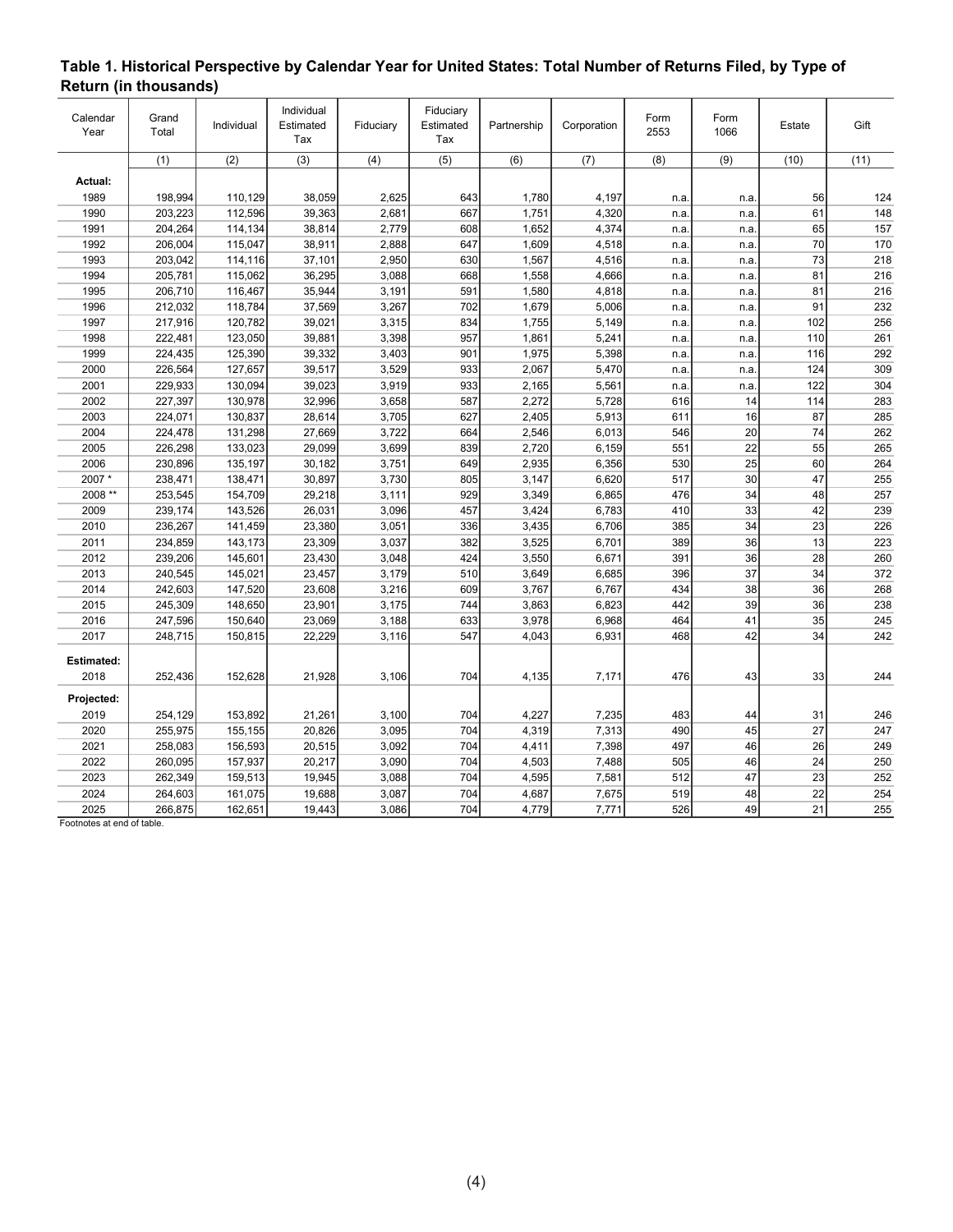| Calendar<br>Year | Employment | Form<br>1042 | Exempt<br>Organization | Government<br><b>Entities</b> | Political<br>Organization | Excise | Form<br>5330 | Form<br>8752    | Employee<br>Plans | Supplemental<br>Documents |
|------------------|------------|--------------|------------------------|-------------------------------|---------------------------|--------|--------------|-----------------|-------------------|---------------------------|
|                  | (12)       | (13)         | (14)                   | (15)                          | (16)                      | (17)   | (18)         | (19)            | (20)              | (21)                      |
| Actual:          |            |              |                        |                               |                           |        |              |                 |                   |                           |
| 1989             | 28,893     | 20           | 491                    | n.a                           | n.a                       | 887    | n.a          | 0               | 1,008             | 10,082                    |
| 1990             | 28,911     | 22           | 487                    | n.a                           | n.a.                      | 852    | n.a          | $\mathbf 0$     | 1,108             | 10,257                    |
| 1991             | 28,465     | 22           | 520                    | n.a                           | n.a.                      | 821    | n.a          | 65              | 1,126             | 10,663                    |
| 1992             | 28,717     | 22           | 538                    | n.a.                          | n.a.                      | 832    | n.a          | 71              | 1,244             | 10,720                    |
| 1993             | 28,869     | 23           | 538                    | n.a.                          | n.a.                      | 859    | n.a          | 69              | 1,157             | 10,357                    |
| 1994             | 29,274     | 24           | 534                    | n.a.                          | n.a.                      | 823    | n.a          | 65              | 1,219             | 12,209                    |
| 1995             | 28,655     | 24           | 573                    | n.a.                          | n.a.                      | 789    | n.a          | 62              | 1,213             | 12,507                    |
| 1996             | 28,699     | 24           | 578                    | n.a.                          | n.a.                      | 786    | n.a          | 58              | 968               | 13,589                    |
| 1997             | 29,045     | 26           | 639                    | n.a                           | n.a.                      | 801    | n.a          | 56              | 1,618             | 14,518                    |
| 1998             | 29,106     | 25           | 618                    | n.a.                          | n.a.                      | 822    | n.a          | 53              | 1,515             | 15,583                    |
| 1999             | 28,974     | 26           | 693                    | n.a.                          | n.a.                      | 822    | n.a          | 52              | 1,363             | 15,698                    |
| 2000             | 28,841     | 25           | 699                    | n.a                           | n.a.                      | 853    | n.a          | 49              | 658               | 15,834                    |
| 2001             | 28,936     | 26           | 724                    | 45                            | 8                         | 815    | 28           | 47              | 1,111             | 17,136                    |
| 2002             | 29,514     | 27           | 744                    | 67                            | 29                        | 836    | 26           | 45              | 1,222             | 18,864                    |
| 2003             | 30,091     | 30           | 818                    | 60                            | 12                        | 845    | 22           | 44              | 1,690             | 19,047                    |
| 2004             | 30,464     | 31           | 807                    | 51                            | 10                        | 835    | 23           | 42              | 1,049             | 19,400                    |
| 2005             | 31,058     | 31           | 819                    | 51                            | 9                         | 839    | 26           | 41              | 944               | 16,993                    |
| 2006             | 30,804     | 32           | 835                    | 48                            | 11                        | 896    | 25           | 40              | 1,084             | 18,253                    |
| 2007*            | 30,717     | 32           | 877                    | 47                            | $\mathsf{g}$              | 895    | 24           | 40              | 1,089             | 20,222                    |
| 2008 **          | 30,503     | 34           | 1,135                  | 47                            | 12                        | 935    | 24           | 43              | 1,007             | 20,809                    |
| 2009             | 30,158     | 35           | 1,120                  | 42                            | 10                        | 784    | 23           | 38              | 1,035             | 21,888                    |
| 2010             | 29,731     | 37           | 1,426                  | 46                            | 13                        | 817    | 20           | 36              | 1,299             | 23,807                    |
| 2011             | 29,371     | 37           | 1,326                  | 50                            | 10                        | 676    | 21           | 34              | 1,021             | 21,580                    |
| 2012             | 29,692     | 39           | 1,411                  | 53                            | 12                        | 1,027  | 21           | 33              | 903               | 22,509                    |
| 2013             | 29,827     | 42           | 1,440                  | 51                            | $\overline{9}$            | 916    | 21           | 31              | 871               | 23,925                    |
| 2014             | 30,206     | 43           | 1,508                  | 46                            | 11                        | 983    | 20           | 30              | 902               | 23,379                    |
| 2015             | 30,088     | 44           | 1,541                  | 51                            | 9                         | 994    | 20           | 29              | 897               | 24,503                    |
| 2016             | 30,533     | 47           | 1,537                  | 50                            | 11                        | 1,001  | 20           | 28              | 905               | 24,204                    |
| 2017             | 30,584     | 50           | 1,552                  | 47                            | 10 <sup>1</sup>           | 1,011  | 20           | 27              | 905               | 26,041                    |
| Estimated:       |            |              |                        |                               |                           |        |              |                 |                   |                           |
| 2018             | 30,916     | 52           | 1,617                  | 47                            | 12                        | 1,039  | 20           | 26              | 901               | 27,338                    |
|                  |            |              |                        |                               |                           |        |              |                 |                   |                           |
| Projected:       |            |              |                        |                               |                           |        |              |                 |                   |                           |
| 2019             | 31,034     | 53           | 1,662                  | 47                            | 9                         | 1,049  | 20           | 25              | 912               | 28,095                    |
| 2020             | 31,153     | 54           | 1,704                  | 47                            | 11                        | 1,057  | 20           | 24              | 922               | 28,759                    |
| 2021             | 31,275     | 55           | 1,749                  | 47                            | 9                         | 1,067  | 20           | 23              | 932               | 29,377                    |
| 2022             | 31,396     | 56           | 1,792                  | 47                            | 11                        | 1,075  | 19           | 23              | 941               | 29,969                    |
| 2023             | 31,518     | 57           | 1,837                  | 46                            | 9                         | 1,084  | 19           | $\overline{22}$ | 949               | 30,547                    |
| 2024             | 31,641     | 58           | 1,882                  | 46                            | 11                        | 1,093  | 19           | 21              | 956               | 31,116                    |
| 2025             | 31,763     | 59           | 1,927                  | 46                            | 9                         | 1,102  | 19           | 20 <sup>1</sup> | 963               | 31,681                    |

#### **Table 1. Historical Perspective by Calendar Year for United States: Total Number of Returns Filed, by Type of Return (in thousands)—Continued**

n.a.—Not available.

NOTES: Detail may not add to total/subtotal because of rounding.

Figures include all returns filed from all filing media (paper, electronic and magnetic tape).

Table excludes Non-Master File accounts.

\*Includes around 2 million returns from the marginal effects of Telephone Excise Tax Refund on the existing population, but excludes the approximately 800 thousand Forms 1040EZ-T.

\*\* The Individual return volume includes around 15 million returns from the marginal impact of the 2008 Economic Stimulus Package.

**Column Definitions:**

(1) Sum of (2) through (21).

(2) Forms 1040, 1040-A, 1040-EZ, 1040-NR, 1040-NR-EZ, 1040-PR, and 1040-SS; 1040-C in 1991 and prior years; 1040-PC in 1992 through 2000.

(3) Number of Form 1040-ES vouchers.

(7) Forms 1120, 1120-A, 1120-F, 1120-H, 1120-S, 1120-L, 1120-PC, 1120-SF; Forms 1120-RIC and 1120-REIT in 1988 and subsequent years; Form 1120-SF replaced Form 1120-DF in 1994. Form 1120-POL in 2001 and prior years; Form 1120-FSC in 1988-2007; Form 1120-C was 990-C prior to 2006; Form 1120-ND from 2006.

(10) Projections reflect provisions of the Tax Relief, Unemployment Insurance Reauthorization, and Job Creation Act of 2010.

(12) Forms 940, 940-PR, 941, 941-E, 941-PR, 941-SS, 943, 943-PR, CT-1 and CT-2; Form 940-EZ in 1990 through 2006; Form 945 in 1995 and subsequent years; Forms 942 and 942-PR in 1995 and prior; Form 944 from 2007.

(14) Forms 990, 990-C, 990-PF, 990-T, 4720, and 5227; Form 990-EZ in 1990 and subsequent years; Excludes 990-C from 2006 when it changes to 1120-C; Includes Form 990-N from 2008 onwards. (15) Forms 8038, 8038-G, 8038-GC, 8038-T, and 8328; Form 8038-CP from 2009; Forms 8038-B, 8038-TC from 2010.

(16) Forms 1120-POL, 8871 and 8872.

(17) Forms 11-C, 720, 730, and 2290; Form 8849 from 2008.

(19) Form 8752 was introduced in 1991.

(20) Forms 5500 and 5500-EZ; Form 5500-C and Form 5500-R in 1988 and prior year; Form 5500-SF from 2010; IRS and the Dept. of Labor share responsibility for processing employee plan returns. (21) Forms 1040-X, 1120-X, 2688, 4868 and 7004; Form 1041-A in 1992 and prior years. Form 5558, 8868 in 2002 and subsequent years.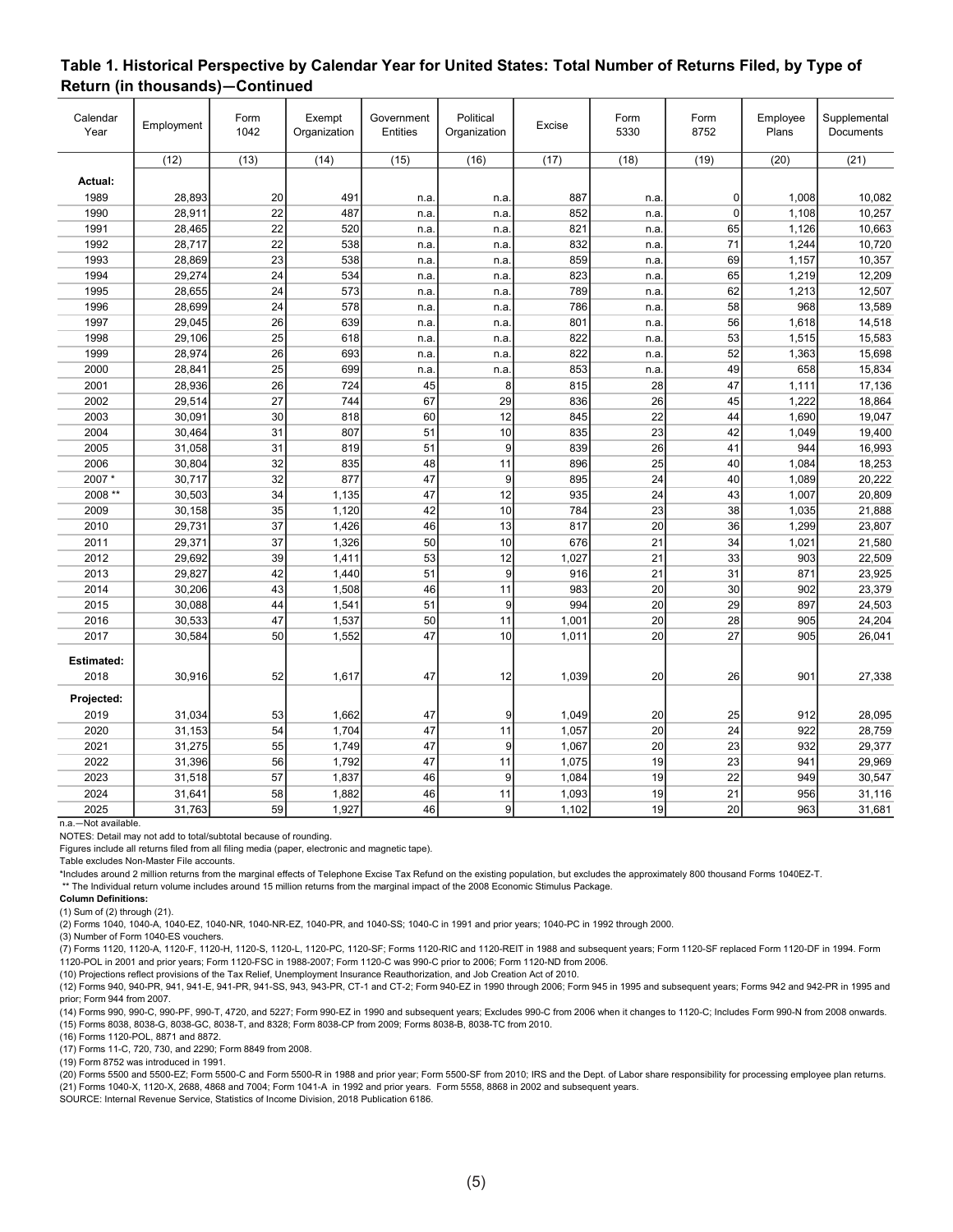#### **Table 2. Total Number of Returns Filed by Type for the United States**

| Type of Return                                | Actual      | Estimated   | Projected   |             |             |             |               |             |             |  |
|-----------------------------------------------|-------------|-------------|-------------|-------------|-------------|-------------|---------------|-------------|-------------|--|
|                                               | 2017        | 2018        | 2019        | 2020        | 2021        | 2022        | 2023          | 2024        | 2025        |  |
|                                               | (1)         | (2)         | (3)         | (4)         | (5)         | (6)         | (7)           | (8)         | (9)         |  |
| <b>Grand Total</b>                            | 247,913,535 | 251,633,100 | 253,310,700 | 255,142,200 | 257,236,800 | 259,235,000 | 261,476,900   | 263,719,000 | 265,979,600 |  |
| Paper Grand Total                             | 74,048,588  | 72,082,000  | 69,160,500  | 66,713,500  | 64,585,200  | 62,604,300  | 60,743,700    | 58,965,500  | 57,246,000  |  |
| <b>Electronic Grand Total</b>                 | 173,864,947 | 179,551,200 | 184,150,200 | 188,428,700 | 192,651,600 | 196,630,600 | 200,733,200   | 204,753,500 | 208,733,700 |  |
| <b>Total Primary Returns</b>                  | 221,872,281 | 224,295,200 | 225,215,800 | 226,382,800 | 227,860,000 | 229,266,000 | 230,930,100   | 232,602,700 | 234,298,300 |  |
| Individual Income Tax, Total *                | 150,815,030 | 152,628,000 | 153,891,700 | 155,155,000 | 156,592,900 | 157,937,500 | 159,513,300   | 161,075,200 | 162,650,600 |  |
| Forms 1040, 1040-A, and 1040-EZ, Total *      | 149,866,286 | 151,663,800 | 152,911,800 | 154,159,200 | 155,581,300 | 156,910,000 | 158,469,900   | 160,016,000 | 161,575,500 |  |
| Total Paper Individual Returns *              | 18,202,777  | 17,514,800  | 16,726,900  | 16,036,200  | 15,412,600  | 14,831,400  | 14,278,800    | 13,745,000  | 13,224,000  |  |
| Paper Form 1040                               | 12,707,403  | 12,329,300  | N/A         | N/A         | N/A         | N/A         | N/A           | N/A         | N/A         |  |
| Paper Form 1040-A                             | 2,939,762   | 2,701,100   | N/A         | N/A         | N/A         | N/A         | N/A           | N/A         | N/A         |  |
| Paper Form 1040-EZ                            | 2,555,612   | 2,484,400   | N/A         | N/A         | N/A         | N/A         | N/A           | N/A         | N/A         |  |
| Total Electronic Individual Returns *         | 131,663,509 | 134,149,000 | 136,184,900 | 138,123,000 | 140,168,700 | 142,078,700 | 144, 191, 200 | 146,271,000 | 148,351,600 |  |
| Online Filing                                 | 53,111,842  | 54,865,800  | 56,417,200  | 57,859,500  | 59,314,500  | 60,714,000  | 62,250,100    | 63,746,800  | 65,193,000  |  |
| <b>Practitioner Electronic Filing</b>         | 78,551,667  | 79,283,200  | 79,767,700  | 80,263,500  | 80,854,200  | 81,364,700  | 81,941,100    | 82,524,200  | 83,158,600  |  |
| Forms 1040-NR/NR-EZ/C                         | 771,809     | 794,100     | 816,300     | 838,600     | 860,800     | 883,100     | 905,300       | 927,600     | 949,800     |  |
| Electronic Form 1040-NR                       | 158,754     | 261,600     | 359,900     | 442,200     | 505,800     | 553,700     | 590,400       | 619,800     | 644,900     |  |
| Forms 1040-PR and 1040-SS                     | 176,935     | 170,100     | 163,600     | 157,200     | 150,800     | 144,400     | 138,000       | 131,600     | 125,300     |  |
| Electronic Forms 1040-PR and 1040-SS          | 41,589      | 41,600      | 41,600      | 41,600      | 41,600      | 41,600      | 41,600        | 41,600      | 41,600      |  |
| Individual Estimated Tax, Form 1040-ES, Total | 22,229,490  | 21,928,100  | 21,261,500  | 20,826,500  | 20,514,700  | 20,216,800  | 19,944,500    | 19,688,000  | 19,442,800  |  |
| Paper Form 1040-ES                            | 22,043,362  | 21,671,800  | 20,980,600  | 20,525,200  | 20,196,300  | 19,884,000  | 19,599,900    | 19,333,900  | 19,081,300  |  |
| Electronic (Credit Card) Form 1040-ES         | 186,128     | 256,300     | 280,900     | 301,300     | 318,400     | 332,800     | 344,600       | 354,100     | 361,500     |  |
| Fiduciary, Form 1041, Total                   | 3,115,763   | 3,106,500   | 3,099,800   | 3,095,200   | 3,091,900   | 3,089,600   | 3,088,000     | 3,086,800   | 3,086,000   |  |
| Paper Form 1041                               | 562,513     | 487,700     | 446,300     | 412,500     | 383,300     | 356,900     | 332,200       | 308,500     | 285,400     |  |
| Electronic Form 1041                          | 2,553,250   | 2,618,800   | 2,653,600   | 2,682,700   | 2,708,600   | 2,732,700   | 2,755,800     | 2,778,300   | 2,800,700   |  |
| Fiduciary Estimated Tax, Form 1041-ES         | 547,138     | 704,300     | 704,300     | 704,300     | 704,300     | 704,300     | 704,300       | 704,300     | 704,300     |  |
| Partnership, Forms 1065/1065-B, Total         | 4,043,349   | 4,135,300   | 4,227,300   | 4,319,200   | 4,411,200   | 4,503,200   | 4,595,100     | 4,687,100   | 4,779,100   |  |
| Paper Forms 1065/1065-B                       | 580,019     | 524,800     | 483,400     | 453,000     | 431,400     | 416,700     | 407,700       | 403,100     | 402,000     |  |
| Electronic Forms 1065/1065-B                  | 3,463,330   | 3,610,500   | 3,743,900   | 3,866,300   | 3,979,900   | 4,086,400   | 4,187,500     | 4,284,000   | 4,377,100   |  |
| <b>Corporation Income Tax, Total</b>          | 6,930,906   | 7,170,600   | 7,235,200   | 7,313,100   | 7,398,500   | 7,488,300   | 7,580,900     | 7,675,300   | 7,770,700   |  |
| <b>Total Paper Corporation Returns</b>        | 1,481,231   | 1,362,000   | 1,273,000   | 1,203,100   | 1,146,200   | 1,098,800   | 1,058,600     | 1,024,000   | 993,700     |  |
| <b>Total Electronic Corporation Returns</b>   | 5,449,675   | 5,808,700   | 5,962,200   | 6,110,000   | 6,252,300   | 6,389,500   | 6,522,300     | 6,651,300   | 6,777,000   |  |
| Form 1120                                     | 1,725,595   | 1,694,700   | 1,672,900   | 1,654,400   | 1,636,900   | 1,619,700   | 1,602,600     | 1,585,500   | 1,568,500   |  |
| Paper Form 1120                               | 422,529     | 363,500     | 322,900     | 291,800     | 265,800     | 243,000     | 222,100       | 202,400     | 183,600     |  |
| Electronic Form 1120                          | 1,303,066   | 1,331,200   | 1,350,000   | 1,362,600   | 1,371,100   | 1,376,700   | 1,380,500     | 1,383,100   | 1,384,800   |  |
| Form 1120-F                                   | 48,095      | 49,200      | 50,300      | 51,300      | 52,400      | 53,500      | 54,600        | 55,700      | 56,800      |  |
| Paper Form 1120-F                             | 22,681      | 22,300      | 22,000      | 21,700      | 21,500      | 21,300      | 21,200        | 21,000      | 20,900      |  |
| Electronic Form 1120-F                        | 25,414      | 26,900      | 28,300      | 29,600      | 31,000      | 32,200      | 33,400        | 34,600      | 35,800      |  |
| Form 1120-FSC                                 | 90          | 100         | 100         | 100         | 100         | 100         | 100           | 100         | 100         |  |
| Form 1120-H                                   | 255,102     | 258,400     | 261,900     | 265,500     | 268,900     | 272,300     | 275,600       | 278,900     | 282,100     |  |
| Form 1120-RIC                                 | 18,212      | 18,800      | 19,300      | 19,900      | 20,400      | 21,000      | 21,500        | 22,000      | 22,600      |  |
| Form 1120-S, Total                            | 4,848,921   | 5,113,300   | 5,193,300   | 5,283,500   | 5,380,300   | 5,481,300   | 5,585,200     | 5,690,800   | 5,797,600   |  |
| Paper Form 1120-S                             | 727,726     | 662,600     | 609,400     | 565,700     | 530,000     | 500,800     | 476,800       | 457,200     | 441,200     |  |
| Electronic Form 1120-S                        | 4,121,195   | 4,450,600   | 4,583,900   | 4,717,700   | 4,850,300   | 4,980,600   | 5,108,300     | 5,233,500   | 5,356,400   |  |
| Form 1120-L/ND/PC/REIT/SF, Total              | 25,597      | 26,900      | 28,100      | 29,200      | 30,200      | 31,200      | 32,100        | 33,000      | 33,900      |  |
| Form 1120-C                                   | 9,294       | 9,300       | 9,300       | 9,300       | 9,300       | 9,300       | 9,300         | 9,300       | 9,300       |  |
| Small Corporation Election, Form 2553         | 468,384     | 475,600     | 482,900     | 490,100     | 497,400     | 504,700     | 511,900       | 519,200     | 526,400     |  |
|                                               |             |             |             |             |             |             |               |             |             |  |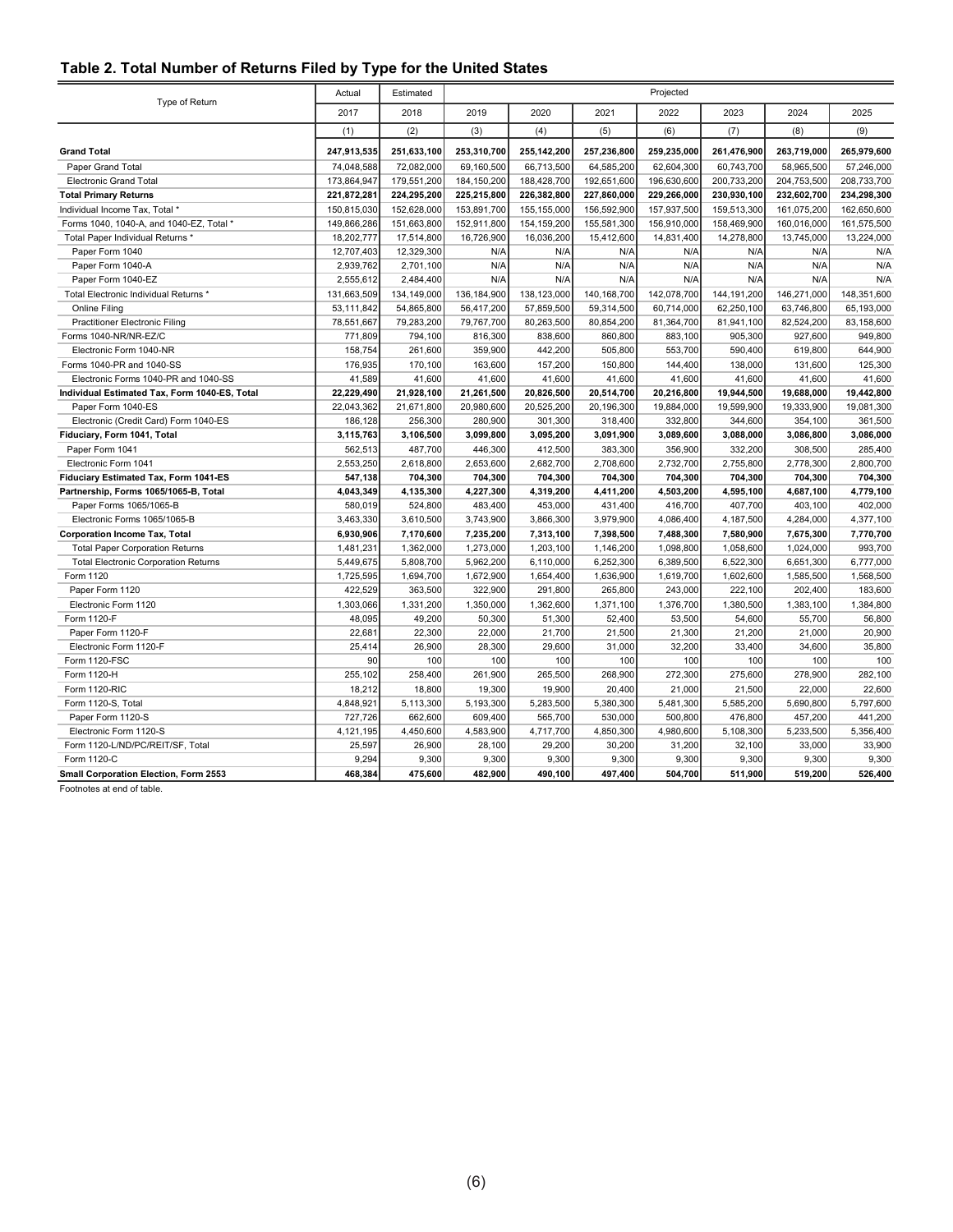#### **Table 2. Total Number of Returns Filed by Type for the United States—Continued**

| Type of Return                                 | Actual     | Estimated  | Projected  |            |            |            |            |            |            |
|------------------------------------------------|------------|------------|------------|------------|------------|------------|------------|------------|------------|
|                                                | 2017       | 2018       | 2019       | 2020       | 2021       | 2022       | 2023       | 2024       | 2025       |
|                                                | (1)        | (2)        | (3)        | (4)        | (5)        | (6)        | (7)        | (8)        | (9)        |
| "REMIC" Income Tax, Form 1066                  | 41,807     | 42,800     | 43,700     | 44,600     | 45,500     | 46,400     | 47,200     | 48,100     | 48,900     |
| Estate, Forms 706, 706-GS(D)/GS(T)/NA, Total   | 33,690     | 33,100     | 31.200     | 27,000     | 25,900     | 24,200     | 23,100     | 22,000     | 21,500     |
| Gift, Form 709                                 | 242,426    | 244,000    | 245,600    | 247,300    | 248,900    | 250,500    | 252,100    | 253,700    | 255,300    |
| Employment, Total                              | 30,584,476 | 30,916,100 | 31,033,500 | 31,153,500 | 31,274,600 | 31,396,300 | 31,518,300 | 31,640,500 | 31,762,900 |
| <b>Total Paper Employment Returns</b>          | 17,756,411 | 17,140,600 | 16,431,900 | 15,808,100 | 15,241,900 | 14,715,500 | 14,217,100 | 13,739,000 | 13,276,000 |
| <b>Total Electronic Employment Returns</b>     | 12,828,065 | 13,775,500 | 14,601,600 | 15,345,400 | 16,032,700 | 16,680,800 | 17,301,200 | 17,901,500 | 18,486,900 |
| Forms 940 and 940-PR, Total                    | 5,887,549  | 5,904,700  | 5,923,900  | 5,943,100  | 5,962,300  | 5,981,500  | 6,000,600  | 6,019,800  | 6,039,000  |
| Paper Forms 940 and 940-PR                     | 3,468,877  | 3,313,900  | 3,167,400  | 3,027,100  | 2,892,700  | 2,764,100  | 2,641,000  | 2,523,200  | 2,410,500  |
| Form 940 E-File/Online/XML                     | 2,418,672  | 2,590,800  | 2,756,500  | 2,916,000  | 3,069,500  | 3,217,300  | 3,359,700  | 3,496,700  | 3,628,600  |
| Forms 941, 941-PR/SS, Total                    | 24,365,898 | 24,700,700 | 24,810,300 | 24,919,900 | 25,029,500 | 25,139,100 | 25,248,700 | 25,358,300 | 25,467,900 |
| Paper Forms 941, 941-PR/SS                     | 13,972,095 | 13,534,700 | 12,986,900 | 12,514,900 | 12,093,200 | 11,704,600 | 11,338,100 | 10,986,000 | 10,643,600 |
| Form 941 E-File/Online/XML                     | 10,393,803 | 11,166,000 | 11,823,500 | 12,405,000 | 12,936,400 | 13,434,500 | 13,910,700 | 14,372,300 | 14,824,300 |
| Forms 943, 943-PR and 943-SS, Total            | 189,844    | 184,100    | 180,400    | 176,800    | 173,200    | 169,600    | 166,000    | 162,400    | 158,800    |
| Paper Forms 943, 943-PR and 943-SS             | 182,956    | 175,700    | 170,200    | 165,100    | 160,200    | 155,600    | 151,300    | 147,200    | 143,200    |
| Electronic Forms 943, 943-PR and 943-SS        | 6,888      | 8,500      | 10,300     | 11,800     | 13,000     | 14,000     | 14,700     | 15,300     | 15,600     |
| Forms 944, 944-PR and 944-SS, Total            | 76,729     | 64,900     | 60,500     | 58,900     | 58,400     | 58,100     | 58,100     | 58,000     | 58,000     |
| Paper Forms 944, 944-PR and 944-SS             | 69,912     | 57,100     | 51,900     | 49,400     | 47,900     | 46,800     | 45,800     | 44,900     | 44,000     |
| Electronic Form 944                            | 6,817      | 7,700      | 8,600      | 9,500      | 10,400     | 11,300     | 12,200     | 13,100     | 14,000     |
| Form 945                                       | 62,657     | 59,900     | 56,600     | 52,900     | 49,500     | 46,200     | 43,100     | 40,100     | 37,400     |
| Form CT-1                                      | 1,799      | 1,700      | 1,700      | 1,700      | 1,700      | 1,700      | 1,700      | 1,700      | 1,700      |
| Withholding Tax for Foreign Persons, Form 1042 | 50,164     | 51,600     | 52,700     | 53,800     | 54,900     | 56,000     | 57,000     | 58,100     | 59,200     |
| <b>Exempt Organizations, Total</b>             | 1,551,506  | 1,617,100  | 1,662,100  | 1,704,200  | 1,748,700  | 1,792,400  | 1,837,100  | 1,881,700  | 1,926,700  |
| Total Paper Exempt Organizations Returns       | 508,495    | 522,800    | 509,500    | 497,800    | 487,400    | 478,200    | 470,100    | 462,900    | 456,500    |
| Total Electronic Exempt Organizations Returns  | 1,043,011  | 1,094,400  | 1,152,700  | 1,206,400  | 1,261,200  | 1,314,200  | 1,367,000  | 1,418,800  | 1,470,200  |
| Form 990, Total                                | 318,097    | 318,400    | 318,600    | 318,900    | 319,200    | 319,500    | 319,800    | 320,100    | 320,300    |
| Paper Form 990                                 | 79,030     | 74,200     | 69,800     | 65,800     | 62,200     | 58,900     | 56,000     | 53,300     | 50,900     |
| Electronic Form 990                            | 239,067    | 244,200    | 248,900    | 253,100    | 257,000    | 260,600    | 263,800    | 266,800    | 269,500    |
| Form 990-EZ, Total                             | 244,625    | 242,100    | 241,700    | 241,600    | 241,600    | 241,600    | 241,600    | 241,600    | 241,600    |
| Paper Form 990-EZ                              | 116,348    | 111,000    | 106,900    | 103,300    | 100,000    | 97,000     | 94,200     | 91,600     | 89,200     |
| Electronic Form 990-EZ                         | 128,277    | 131,200    | 134,800    | 138,300    | 141,600    | 144,600    | 147,400    | 150,000    | 152,400    |
| Form 990-N **                                  | 614,096    | 653,700    | 700,500    | 743,500    | 788,500    | 832,400    | 876,900    | 921,100    | 965,400    |
| Form 990-PF, Total                             | 112,597    | 114,100    | 115,300    | 116,600    | 117,800    | 119,100    | 120,400    | 121,600    | 122,900    |
| Paper Form 990-PF                              | 51,026     | 48,800     | 46,800     | 45,100     | 43,700     | 42,500     | 41,500     | 40,700     | 40,000     |
| Electronic Form 990-PF                         | 61,571     | 65,300     | 68,500     | 71,500     | 74,100     | 76,600     | 78,900     | 81,000     | 82,900     |
| Form 990-T                                     | 158,836    | 188,800    | 188,800    | 188,800    | 188,800    | 188,800    | 188,800    | 188,800    | 188,800    |
| Form 4720                                      | 2,323      | 2,300      | 2,400      | 2,400      | 2,400      | 2,500      | 2,500      | 2,500      | 2,500      |
| Form 5227                                      | 100,932    | 97,600     | 94,800     | 92,300     | 90,300     | 88,600     | 87,100     | 86,000     | 85,100     |
| Government Entities/Bonds, Total               | 46,681     | 47,300     | 47,200     | 47,000     | 46,800     | 46,600     | 46,500     | 46,300     | 46,100     |
| Form 8038                                      | 2,883      | 2,800      | 2,700      | 2,600      | 2,600      | 2,500      | 2,400      | 2,300      | 2,200      |
| Form 8038-CP                                   | 10,638     | 10,600     | 10,600     | 10,600     | 10,600     | 10,600     | 10,600     | 10,600     | 10,600     |
| Form 8038-G                                    | 24,319     | 25,100     | 25,100     | 25,100     | 25,100     | 25,100     | 25,100     | 25,100     | 25,100     |
| Form 8038-GC                                   | 8,102      | 8,000      | 7,900      | 7,900      | 7,800      | 7,700      | 7,600      | 7,500      | 7,400      |
| Form 8038-T                                    | 358        | 400        | 400        | 400        | 400        | 400        | 400        | 400        | 400        |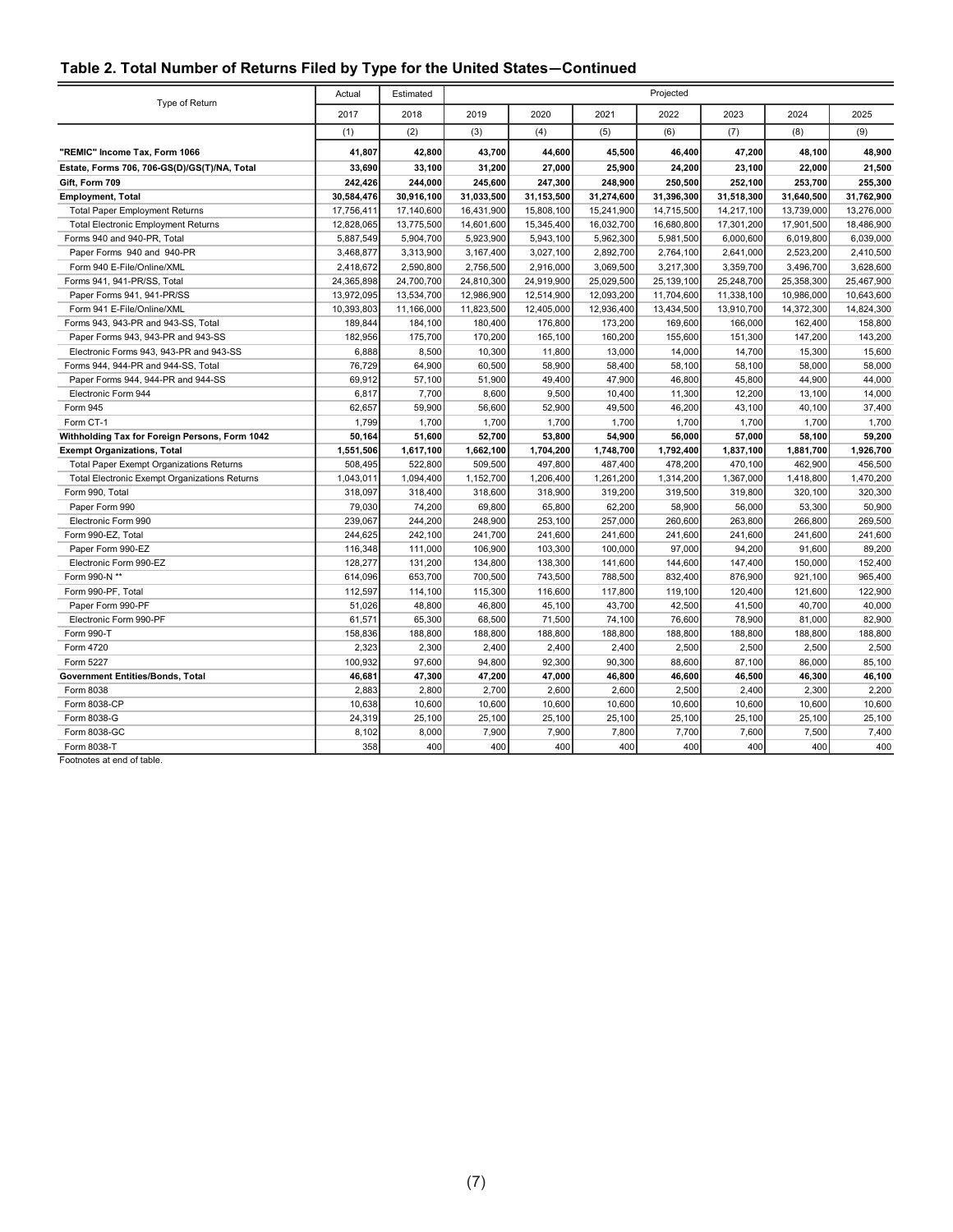#### **Table 2. Total Number of Returns Filed by Type for the United States—Continued**

| Type of Return                                 | Actual     | Estimated  | Projected  |              |            |            |            |            |             |
|------------------------------------------------|------------|------------|------------|--------------|------------|------------|------------|------------|-------------|
|                                                | 2017       | 2018       | 2019       | 2020         | 2021       | 2022       | 2023       | 2024       | 2025        |
|                                                | (1)        | (2)        | (3)        | (4)          | (5)        | (6)        | (7)        | (8)        | (9)         |
| Form 8038-TC                                   | 181        | 200        | 200        | 200          | 200        | 200        | 200        | 200        | 200         |
| Form 8328                                      | 200        | 200        | 200        | 200          | 200        | 200        | 200        | 200        | 200         |
| <b>Political Organizations, Total</b>          | 9,825      | 11,600     | 9,300      | 11,500       | 9,100      | 11,300     | 9,000      | 11,300     | 8,900       |
| Form 1120-POL, Total                           | 4,273      | 4,100      | 4,000      | 3,900        | 3,700      | 3,600      | 3,500      | 3,300      | 3,200       |
| Paper Form 1120-POL                            | 4,237      | 4,100      | 4,000      | 3,800        | 3,700      | 3,600      | 3,400      | 3,300      | 3,200       |
| Electronic Form 1120-POL                       | 36         | $\Omega$   | $\sqrt{2}$ | $\mathbf{C}$ | $\Omega$   | $\Omega$   | $\Omega$   | $\Omega$   | $\mathbf 0$ |
| Form 8871 ***                                  | 3,699      | 4,000      | 3,400      | 4,100        | 3,500      | 4,300      | 3,700      | 4,500      | 3,800       |
| Form 8872                                      | 1,853      | 3,500      | 1,900      | 3,500        | 1,900      | 3,500      | 1,900      | 3,500      | 1,900       |
| Paper Form 8872                                | 462        | 800        | 500        | 800          | 500        | 800        | 500        | 800        | 500         |
| Electronic Form 8872                           | 1,391      | 2,700      | 1,400      | 2,700        | 1,400      | 2,700      | 1,400      | 2,700      | 1,400       |
| Excise, Total                                  | 1,011,364  | 1,038,600  | 1,048,700  | 1,057,000    | 1,066,500  | 1,075,200  | 1,084,500  | 1,093,400  | 1,102,500   |
| Form 11-C                                      | 3,701      | 3,400      | 3,200      | 2,900        | 2,700      | 2,400      | 2,100      | 1,900      | 1,600       |
| Form 720                                       | 190,371    | 187,300    | 184,400    | 181,500      | 178,500    | 175,600    | 172,700    | 169,800    | 166,900     |
| Paper Form 720                                 | 189,145    | 186,000    | 182,900    | 179,900      | 176,900    | 173,900    | 170,800    | 167,800    | 164,800     |
| Electronic Form 720                            | 1,226      | 1,300      | 1,400      | 1,600        | 1,700      | 1,800      | 1,900      | 2,000      | 2,100       |
| Form 730                                       | 22,247     | 21,600     | 20,800     | 20,100       | 19,400     | 18,700     | 17,900     | 17,200     | 16,500      |
| Form 2290                                      | 786,507    | 817,700    | 831,800    | 843,900      | 857,400    | 869,900    | 883,100    | 895,900    | 908,900     |
| Paper Form 2290                                | 276,480    | 237,500    | 213,800    | 201,400      | 196,000    | 194,000    | 194,300    | 195,600    | 197,600     |
| Electronic Form 2290                           | 510,027    | 580,100    | 618,000    | 642,500      | 661,400    | 675,900    | 688,800    | 700,300    | 711,300     |
| Form 8849                                      | 8,538      | 8,600      | 8,600      | 8,600        | 8,600      | 8,600      | 8,600      | 8,600      | 8,600       |
| Paper Form 8849                                | 5,147      | 4,900      | 4,700      | 4,400        | 4,100      | 3,800      | 3,600      | 3,300      | 3,000       |
| Electronic Form 8849                           | 3,391      | 3,700      | 3,900      | 4,200        | 4,500      | 4,700      | 5,000      | 5,300      | 5,600       |
| Excise Taxes re Employee Plans, Form 5330      | 20,146     | 20,000     | 19,800     | 19,700       | 19,500     | 19,400     | 19,200     | 19,000     | 18,900      |
| Form 5500-EZ, One-Participant Retirement Plans | 103,261    | 98,700     | 94,300     | 89,800       | 85,300     | 80,800     | 76,300     | 71,800     | 67,300      |
| Payment or Refund Under Sec.7519, Form 8752    | 26,875     | 25,800     | 24,900     | 24,100       | 23,300     | 22,500     | 21,700     | 21,000     | 20,200      |
| <b>Supplemental Documents, Total</b>           | 26,041,254 | 27,338,000 | 28,094,900 | 28,759,400   | 29,376,800 | 29,968,900 | 30,546,700 | 31,116,300 | 31,681,200  |
| Form 1040-X                                    | 3,393,631  | 3,881,300  | 3,981,000  | 4,080,600    | 4,180,200  | 4,279,800  | 4,379,400  | 4,478,900  | 4,578,300   |
| Form 4868, Total                               | 14,055,180 | 14,326,000 | 14,643,100 | 14,960,300   | 15,277,400 | 15,594,600 | 15,911,700 | 16,228,900 | 16,546,000  |
| Paper Form 4868                                | 4,279,241  | 3,794,800  | 3,323,800  | 2,826,200    | 2,325,700  | 1,821,900  | 1,314,800  | 804,200    | 290,000     |
| Electronic Form 4868                           | 9,775,939  | 10,531,200 | 11,319,300 | 12,134,000   | 12,951,700 | 13,772,600 | 14,596,900 | 15,424,600 | 16,256,000  |
| Credit Card                                    | 106,800    | 109,400    | 111,800    | 114,100      | 116,100    | 118,000    | 120,000    | 124,000    | 128,000     |
| E-File                                         | 9,669,139  | 10,421,800 | 11,207,500 | 12,019,900   | 12,835,600 | 13,654,600 | 14,476,900 | 15,300,600 | 16,128,000  |
| Form 1120-X                                    | 11,926     | 11,900     | 12,100     | 12,400       | 12,600     | 12,900     | 13,200     | 13,500     | 13,800      |
| Form 5558                                      | 499,645    | 516,600    | 533,600    | 550,600      | 567,600    | 584,500    | 601,500    | 618,500    | 635,500     |
| Form 7004, Total                               | 7,537,422  | 8,027,700  | 8,319,700  | 8,519,200    | 8,671,800  | 8,798,900  | 8,911,800  | 9,016,500  | 9,116,600   |
| Paper Form 7004                                | 1,671,937  | 1,550,700  | 1,451,400  | 1,370,200    | 1,303,600  | 1,249,200  | 1,204,600  | 1,168,100  | 1,138,200   |
| Electronic Form 7004                           | 5,865,485  | 6,477,000  | 6,868,300  | 7,149,100    | 7,368,100  | 7,549,700  | 7,707,200  | 7,848,500  | 7,978,500   |
| Form 8868, Total                               | 543,450    | 574,400    | 605,300    | 636,300      | 667,200    | 698,200    | 729,100    | 760,100    | 791,000     |
| Paper Form 8868                                | 227,008    | 239,600    | 252,100    | 264,600      | 277,200    | 289,700    | 302,300    | 314,800    | 327,400     |
| Electronic Form 8868                           | 316,442    | 334,800    | 353,200    | 371,600      | 390,000    | 408,400    | 426,800    | 445,200    | 463,600     |

N/A—Not applicable.

\*Forms 1040, 1040-A, and 1040-EZ for Calendar Years 2017–2018; a new, streamlined Form 1040 replaces Forms 1040, 1040-A, and 1040-EZ starting with Calendar Year 2019 and beyond. \*\*Form 990-N is all electronic.

\*\*\*Form 8871 is all electronic.

NOTES: Table does not contain Non-Master File counts.

Detail may not add to subtotal/total due to rounding.

See Table Notes section for more information.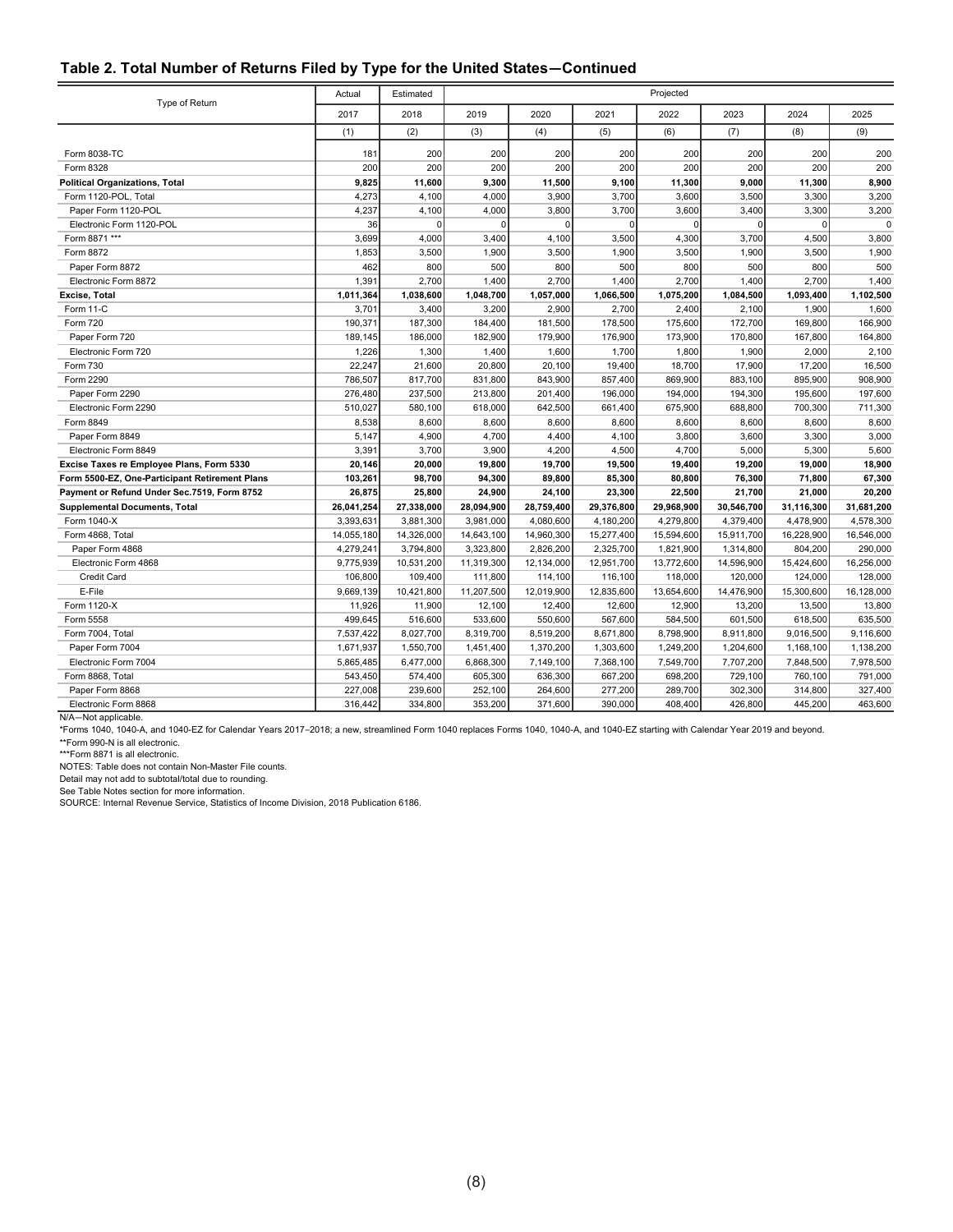#### **Table 3. Total Number of Returns Filed by Type for Andover IRS Campus**

| Type of Return<br>2017<br>2018<br>2019<br>2020<br>2021<br>2022<br>2023<br>2024<br>2025<br>(3)<br>(4)<br>(8)<br>(1)<br>(2)<br>(5)<br>(6)<br>(7)<br>(9)<br>33,297,228<br>34,028,500<br>34,669,700<br>35,283,700<br>35,929,900<br>36,541,300<br>37,202,300<br>37,854,200<br>38,509,700<br><b>Grand Total</b><br><b>Total Primary Returns</b><br>31,060,079<br>31,580,200<br>32,035,700<br>32,460,000<br>32,910,200<br>33,328,600<br>33,794,700<br>34,254,400<br>34,715,700<br>Individual, Total *<br>31,060,079<br>31,580,200<br>32,035,700<br>32,460,000<br>32,910,200<br>33,328,600<br>33,794,700<br>34,254,400<br>34,715,700<br>Forms 1040, 1040-A, and 1040-EZ *<br>31,060,079<br>31,580,200<br>32,035,700<br>32,460,000<br>32,910,200<br>33,328,600<br>33,794,700<br>34,254,400<br>34,715,700<br>Total Paper Individual Returns *<br>0<br>$\mathbf 0$<br>$\mathbf 0$<br>$\mathbf 0$<br>$\mathbf 0$<br>$\mathbf 0$<br>$\mathbf 0$<br>$\mathbf 0$<br>$\mathbf 0$<br>Paper Form 1040<br>$\mathbf 0$<br>$\mathbf 0$<br>N/A<br>N/A<br>N/A<br>N/A<br>N/A<br>N/A<br>N/A<br>Paper Form 1040-A<br>N/A<br>N/A<br>N/A<br>N/A<br>0<br>$\mathbf 0$<br>N/A<br>N/A<br>N/A<br>Paper Form 1040-EZ<br>$\mathbf 0$<br>N/A<br>N/A<br>N/A<br>N/A<br>0<br>N/A<br>N/A<br>N/A<br>31,060,079<br>31,580,200<br>33,794,700<br>34,254,400<br>Total Electronic Individual Returns *<br>32,035,700<br>32,460,000<br>32,910,200<br>33,328,600<br>34,715,700<br>11,730,230<br>12,060,500<br>12,367,700<br>12,651,100<br>13,208,200<br>13,509,700<br><b>Online Filing</b><br>12,936,300<br>13,801,500<br>14,081,200<br><b>Practitioner Electronic Filing</b><br>19,329,849<br>19,519,700<br>19,668,000<br>19,808,900<br>19,973,900<br>20,120,400<br>20,285,000<br>20,452,900<br>20,634,500<br>Forms 1040-NR/NR-EZ/C<br>0<br>$\mathbf 0$<br>$\mathbf 0$<br>$\mathbf 0$<br>0<br>$\mathbf 0$<br>$\mathbf 0$<br>0<br>0<br>$\mathbf 0$<br>$\mathbf 0$<br>$\mathbf 0$<br>$\pmb{0}$<br>$\mathsf 0$<br>$\mathbf 0$<br>$\mathbf 0$<br>$\mathbf 0$<br>$\mathbf 0$<br>Electronic Form 1040-NR<br>$\mathbf 0$<br>$\pmb{0}$<br>$\pmb{0}$<br>$\pmb{0}$<br>$\mathbf 0$<br>Forms 1040-PR and 1040-SS<br>0<br>$\pmb{0}$<br>$\mathbf 0$<br>$\pmb{0}$<br>$\pmb{0}$<br>$\mathbf 0$<br>Electronic Forms 1040-PR and 1040-SS<br>0<br>$\mathbf 0$<br>0<br>$\mathbf 0$<br>$\mathbf 0$<br>$\mathbf 0$<br>$\mathbf 0$<br>0<br>0<br>0<br>Individual Estimated Tax, Form 1040-ES, Total<br>$\mathbf 0$<br>0<br>0<br>0<br>0<br>0<br>$\mathbf 0$<br>$\mathbf 0$<br>$\pmb{0}$<br>$\pmb{0}$<br>$\mathbf 0$<br>0<br>$\mathbf 0$<br>$\mathbf 0$<br>Paper Form 1040-ES<br>0<br>Electronic (Credit Card) Form 1040-ES<br>0<br>$\mathbf 0$<br>$\mathbf 0$<br>$\mathbf 0$<br>$\mathbf 0$<br>0<br>$\mathbf 0$<br>$\mathbf 0$<br>$\pmb{0}$<br>$\mathbf 0$<br>Fiduciary, Form 1041, Total<br>0<br>$\mathbf 0$<br>0<br>0<br>$\mathbf{0}$<br>0<br>$\mathbf{0}$<br>$\pmb{0}$<br>$\pmb{0}$<br>Paper Form 1041<br>0<br>$\pmb{0}$<br>$\pmb{0}$<br>0<br>$\mathbf 0$<br>$\mathbf 0$<br>$\pmb{0}$<br>$\mathbf 0$<br>$\pmb{0}$<br>$\pmb{0}$<br>$\pmb{0}$<br>$\mathbf 0$<br>0<br>$\mathbf 0$<br>$\mathbf 0$<br>Electronic Form 1041<br>$\mathbf 0$<br>$\mathbf 0$<br>0<br>$\mathbf 0$<br>$\mathbf 0$<br>0<br>$\mathbf 0$<br>0<br>0<br>Fiduciary Estimated Tax, Form 1041-ES<br>$\mathbf 0$<br>0<br>$\mathbf{0}$<br>$\mathbf{0}$<br>$\mathbf{0}$<br>$\mathbf{0}$<br>0<br>$\mathbf{0}$<br>$\mathbf{0}$<br>Partnership, Forms 1065/1065-B, Total<br>$\pmb{0}$<br>$\pmb{0}$<br>0<br>0<br>Paper Forms 1065/1065-B<br>0<br>$\mathbf 0$<br>$\mathbf 0$<br>0<br>0 |                              | Actual      | Estimated   | Projected |           |             |             |             |             |              |
|------------------------------------------------------------------------------------------------------------------------------------------------------------------------------------------------------------------------------------------------------------------------------------------------------------------------------------------------------------------------------------------------------------------------------------------------------------------------------------------------------------------------------------------------------------------------------------------------------------------------------------------------------------------------------------------------------------------------------------------------------------------------------------------------------------------------------------------------------------------------------------------------------------------------------------------------------------------------------------------------------------------------------------------------------------------------------------------------------------------------------------------------------------------------------------------------------------------------------------------------------------------------------------------------------------------------------------------------------------------------------------------------------------------------------------------------------------------------------------------------------------------------------------------------------------------------------------------------------------------------------------------------------------------------------------------------------------------------------------------------------------------------------------------------------------------------------------------------------------------------------------------------------------------------------------------------------------------------------------------------------------------------------------------------------------------------------------------------------------------------------------------------------------------------------------------------------------------------------------------------------------------------------------------------------------------------------------------------------------------------------------------------------------------------------------------------------------------------------------------------------------------------------------------------------------------------------------------------------------------------------------------------------------------------------------------------------------------------------------------------------------------------------------------------------------------------------------------------------------------------------------------------------------------------------------------------------------------------------------------------------------------------------------------------------------------------------------------------------------------------------------------------------------------------------------------------------------------------------------------------------------------------------------------------------------------------------------------------------------------------------------------------------------------------------------------------------------------------------------------------------------------------------------------------------------------------|------------------------------|-------------|-------------|-----------|-----------|-------------|-------------|-------------|-------------|--------------|
|                                                                                                                                                                                                                                                                                                                                                                                                                                                                                                                                                                                                                                                                                                                                                                                                                                                                                                                                                                                                                                                                                                                                                                                                                                                                                                                                                                                                                                                                                                                                                                                                                                                                                                                                                                                                                                                                                                                                                                                                                                                                                                                                                                                                                                                                                                                                                                                                                                                                                                                                                                                                                                                                                                                                                                                                                                                                                                                                                                                                                                                                                                                                                                                                                                                                                                                                                                                                                                                                                                                                                                        |                              |             |             |           |           |             |             |             |             |              |
|                                                                                                                                                                                                                                                                                                                                                                                                                                                                                                                                                                                                                                                                                                                                                                                                                                                                                                                                                                                                                                                                                                                                                                                                                                                                                                                                                                                                                                                                                                                                                                                                                                                                                                                                                                                                                                                                                                                                                                                                                                                                                                                                                                                                                                                                                                                                                                                                                                                                                                                                                                                                                                                                                                                                                                                                                                                                                                                                                                                                                                                                                                                                                                                                                                                                                                                                                                                                                                                                                                                                                                        |                              |             |             |           |           |             |             |             |             |              |
|                                                                                                                                                                                                                                                                                                                                                                                                                                                                                                                                                                                                                                                                                                                                                                                                                                                                                                                                                                                                                                                                                                                                                                                                                                                                                                                                                                                                                                                                                                                                                                                                                                                                                                                                                                                                                                                                                                                                                                                                                                                                                                                                                                                                                                                                                                                                                                                                                                                                                                                                                                                                                                                                                                                                                                                                                                                                                                                                                                                                                                                                                                                                                                                                                                                                                                                                                                                                                                                                                                                                                                        |                              |             |             |           |           |             |             |             |             |              |
|                                                                                                                                                                                                                                                                                                                                                                                                                                                                                                                                                                                                                                                                                                                                                                                                                                                                                                                                                                                                                                                                                                                                                                                                                                                                                                                                                                                                                                                                                                                                                                                                                                                                                                                                                                                                                                                                                                                                                                                                                                                                                                                                                                                                                                                                                                                                                                                                                                                                                                                                                                                                                                                                                                                                                                                                                                                                                                                                                                                                                                                                                                                                                                                                                                                                                                                                                                                                                                                                                                                                                                        |                              |             |             |           |           |             |             |             |             |              |
|                                                                                                                                                                                                                                                                                                                                                                                                                                                                                                                                                                                                                                                                                                                                                                                                                                                                                                                                                                                                                                                                                                                                                                                                                                                                                                                                                                                                                                                                                                                                                                                                                                                                                                                                                                                                                                                                                                                                                                                                                                                                                                                                                                                                                                                                                                                                                                                                                                                                                                                                                                                                                                                                                                                                                                                                                                                                                                                                                                                                                                                                                                                                                                                                                                                                                                                                                                                                                                                                                                                                                                        |                              |             |             |           |           |             |             |             |             |              |
|                                                                                                                                                                                                                                                                                                                                                                                                                                                                                                                                                                                                                                                                                                                                                                                                                                                                                                                                                                                                                                                                                                                                                                                                                                                                                                                                                                                                                                                                                                                                                                                                                                                                                                                                                                                                                                                                                                                                                                                                                                                                                                                                                                                                                                                                                                                                                                                                                                                                                                                                                                                                                                                                                                                                                                                                                                                                                                                                                                                                                                                                                                                                                                                                                                                                                                                                                                                                                                                                                                                                                                        |                              |             |             |           |           |             |             |             |             |              |
|                                                                                                                                                                                                                                                                                                                                                                                                                                                                                                                                                                                                                                                                                                                                                                                                                                                                                                                                                                                                                                                                                                                                                                                                                                                                                                                                                                                                                                                                                                                                                                                                                                                                                                                                                                                                                                                                                                                                                                                                                                                                                                                                                                                                                                                                                                                                                                                                                                                                                                                                                                                                                                                                                                                                                                                                                                                                                                                                                                                                                                                                                                                                                                                                                                                                                                                                                                                                                                                                                                                                                                        |                              |             |             |           |           |             |             |             |             |              |
|                                                                                                                                                                                                                                                                                                                                                                                                                                                                                                                                                                                                                                                                                                                                                                                                                                                                                                                                                                                                                                                                                                                                                                                                                                                                                                                                                                                                                                                                                                                                                                                                                                                                                                                                                                                                                                                                                                                                                                                                                                                                                                                                                                                                                                                                                                                                                                                                                                                                                                                                                                                                                                                                                                                                                                                                                                                                                                                                                                                                                                                                                                                                                                                                                                                                                                                                                                                                                                                                                                                                                                        |                              |             |             |           |           |             |             |             |             |              |
|                                                                                                                                                                                                                                                                                                                                                                                                                                                                                                                                                                                                                                                                                                                                                                                                                                                                                                                                                                                                                                                                                                                                                                                                                                                                                                                                                                                                                                                                                                                                                                                                                                                                                                                                                                                                                                                                                                                                                                                                                                                                                                                                                                                                                                                                                                                                                                                                                                                                                                                                                                                                                                                                                                                                                                                                                                                                                                                                                                                                                                                                                                                                                                                                                                                                                                                                                                                                                                                                                                                                                                        |                              |             |             |           |           |             |             |             |             |              |
|                                                                                                                                                                                                                                                                                                                                                                                                                                                                                                                                                                                                                                                                                                                                                                                                                                                                                                                                                                                                                                                                                                                                                                                                                                                                                                                                                                                                                                                                                                                                                                                                                                                                                                                                                                                                                                                                                                                                                                                                                                                                                                                                                                                                                                                                                                                                                                                                                                                                                                                                                                                                                                                                                                                                                                                                                                                                                                                                                                                                                                                                                                                                                                                                                                                                                                                                                                                                                                                                                                                                                                        |                              |             |             |           |           |             |             |             |             |              |
|                                                                                                                                                                                                                                                                                                                                                                                                                                                                                                                                                                                                                                                                                                                                                                                                                                                                                                                                                                                                                                                                                                                                                                                                                                                                                                                                                                                                                                                                                                                                                                                                                                                                                                                                                                                                                                                                                                                                                                                                                                                                                                                                                                                                                                                                                                                                                                                                                                                                                                                                                                                                                                                                                                                                                                                                                                                                                                                                                                                                                                                                                                                                                                                                                                                                                                                                                                                                                                                                                                                                                                        |                              |             |             |           |           |             |             |             |             |              |
|                                                                                                                                                                                                                                                                                                                                                                                                                                                                                                                                                                                                                                                                                                                                                                                                                                                                                                                                                                                                                                                                                                                                                                                                                                                                                                                                                                                                                                                                                                                                                                                                                                                                                                                                                                                                                                                                                                                                                                                                                                                                                                                                                                                                                                                                                                                                                                                                                                                                                                                                                                                                                                                                                                                                                                                                                                                                                                                                                                                                                                                                                                                                                                                                                                                                                                                                                                                                                                                                                                                                                                        |                              |             |             |           |           |             |             |             |             |              |
|                                                                                                                                                                                                                                                                                                                                                                                                                                                                                                                                                                                                                                                                                                                                                                                                                                                                                                                                                                                                                                                                                                                                                                                                                                                                                                                                                                                                                                                                                                                                                                                                                                                                                                                                                                                                                                                                                                                                                                                                                                                                                                                                                                                                                                                                                                                                                                                                                                                                                                                                                                                                                                                                                                                                                                                                                                                                                                                                                                                                                                                                                                                                                                                                                                                                                                                                                                                                                                                                                                                                                                        |                              |             |             |           |           |             |             |             |             |              |
|                                                                                                                                                                                                                                                                                                                                                                                                                                                                                                                                                                                                                                                                                                                                                                                                                                                                                                                                                                                                                                                                                                                                                                                                                                                                                                                                                                                                                                                                                                                                                                                                                                                                                                                                                                                                                                                                                                                                                                                                                                                                                                                                                                                                                                                                                                                                                                                                                                                                                                                                                                                                                                                                                                                                                                                                                                                                                                                                                                                                                                                                                                                                                                                                                                                                                                                                                                                                                                                                                                                                                                        |                              |             |             |           |           |             |             |             |             |              |
|                                                                                                                                                                                                                                                                                                                                                                                                                                                                                                                                                                                                                                                                                                                                                                                                                                                                                                                                                                                                                                                                                                                                                                                                                                                                                                                                                                                                                                                                                                                                                                                                                                                                                                                                                                                                                                                                                                                                                                                                                                                                                                                                                                                                                                                                                                                                                                                                                                                                                                                                                                                                                                                                                                                                                                                                                                                                                                                                                                                                                                                                                                                                                                                                                                                                                                                                                                                                                                                                                                                                                                        |                              |             |             |           |           |             |             |             |             |              |
|                                                                                                                                                                                                                                                                                                                                                                                                                                                                                                                                                                                                                                                                                                                                                                                                                                                                                                                                                                                                                                                                                                                                                                                                                                                                                                                                                                                                                                                                                                                                                                                                                                                                                                                                                                                                                                                                                                                                                                                                                                                                                                                                                                                                                                                                                                                                                                                                                                                                                                                                                                                                                                                                                                                                                                                                                                                                                                                                                                                                                                                                                                                                                                                                                                                                                                                                                                                                                                                                                                                                                                        |                              |             |             |           |           |             |             |             |             |              |
|                                                                                                                                                                                                                                                                                                                                                                                                                                                                                                                                                                                                                                                                                                                                                                                                                                                                                                                                                                                                                                                                                                                                                                                                                                                                                                                                                                                                                                                                                                                                                                                                                                                                                                                                                                                                                                                                                                                                                                                                                                                                                                                                                                                                                                                                                                                                                                                                                                                                                                                                                                                                                                                                                                                                                                                                                                                                                                                                                                                                                                                                                                                                                                                                                                                                                                                                                                                                                                                                                                                                                                        |                              |             |             |           |           |             |             |             |             |              |
|                                                                                                                                                                                                                                                                                                                                                                                                                                                                                                                                                                                                                                                                                                                                                                                                                                                                                                                                                                                                                                                                                                                                                                                                                                                                                                                                                                                                                                                                                                                                                                                                                                                                                                                                                                                                                                                                                                                                                                                                                                                                                                                                                                                                                                                                                                                                                                                                                                                                                                                                                                                                                                                                                                                                                                                                                                                                                                                                                                                                                                                                                                                                                                                                                                                                                                                                                                                                                                                                                                                                                                        |                              |             |             |           |           |             |             |             |             |              |
|                                                                                                                                                                                                                                                                                                                                                                                                                                                                                                                                                                                                                                                                                                                                                                                                                                                                                                                                                                                                                                                                                                                                                                                                                                                                                                                                                                                                                                                                                                                                                                                                                                                                                                                                                                                                                                                                                                                                                                                                                                                                                                                                                                                                                                                                                                                                                                                                                                                                                                                                                                                                                                                                                                                                                                                                                                                                                                                                                                                                                                                                                                                                                                                                                                                                                                                                                                                                                                                                                                                                                                        |                              |             |             |           |           |             |             |             |             |              |
|                                                                                                                                                                                                                                                                                                                                                                                                                                                                                                                                                                                                                                                                                                                                                                                                                                                                                                                                                                                                                                                                                                                                                                                                                                                                                                                                                                                                                                                                                                                                                                                                                                                                                                                                                                                                                                                                                                                                                                                                                                                                                                                                                                                                                                                                                                                                                                                                                                                                                                                                                                                                                                                                                                                                                                                                                                                                                                                                                                                                                                                                                                                                                                                                                                                                                                                                                                                                                                                                                                                                                                        |                              |             |             |           |           |             |             |             |             | 0            |
|                                                                                                                                                                                                                                                                                                                                                                                                                                                                                                                                                                                                                                                                                                                                                                                                                                                                                                                                                                                                                                                                                                                                                                                                                                                                                                                                                                                                                                                                                                                                                                                                                                                                                                                                                                                                                                                                                                                                                                                                                                                                                                                                                                                                                                                                                                                                                                                                                                                                                                                                                                                                                                                                                                                                                                                                                                                                                                                                                                                                                                                                                                                                                                                                                                                                                                                                                                                                                                                                                                                                                                        |                              |             |             |           |           |             |             |             |             |              |
|                                                                                                                                                                                                                                                                                                                                                                                                                                                                                                                                                                                                                                                                                                                                                                                                                                                                                                                                                                                                                                                                                                                                                                                                                                                                                                                                                                                                                                                                                                                                                                                                                                                                                                                                                                                                                                                                                                                                                                                                                                                                                                                                                                                                                                                                                                                                                                                                                                                                                                                                                                                                                                                                                                                                                                                                                                                                                                                                                                                                                                                                                                                                                                                                                                                                                                                                                                                                                                                                                                                                                                        |                              |             |             |           |           |             |             |             |             |              |
|                                                                                                                                                                                                                                                                                                                                                                                                                                                                                                                                                                                                                                                                                                                                                                                                                                                                                                                                                                                                                                                                                                                                                                                                                                                                                                                                                                                                                                                                                                                                                                                                                                                                                                                                                                                                                                                                                                                                                                                                                                                                                                                                                                                                                                                                                                                                                                                                                                                                                                                                                                                                                                                                                                                                                                                                                                                                                                                                                                                                                                                                                                                                                                                                                                                                                                                                                                                                                                                                                                                                                                        |                              |             |             |           |           |             |             |             |             |              |
|                                                                                                                                                                                                                                                                                                                                                                                                                                                                                                                                                                                                                                                                                                                                                                                                                                                                                                                                                                                                                                                                                                                                                                                                                                                                                                                                                                                                                                                                                                                                                                                                                                                                                                                                                                                                                                                                                                                                                                                                                                                                                                                                                                                                                                                                                                                                                                                                                                                                                                                                                                                                                                                                                                                                                                                                                                                                                                                                                                                                                                                                                                                                                                                                                                                                                                                                                                                                                                                                                                                                                                        |                              |             |             |           |           |             |             |             |             |              |
|                                                                                                                                                                                                                                                                                                                                                                                                                                                                                                                                                                                                                                                                                                                                                                                                                                                                                                                                                                                                                                                                                                                                                                                                                                                                                                                                                                                                                                                                                                                                                                                                                                                                                                                                                                                                                                                                                                                                                                                                                                                                                                                                                                                                                                                                                                                                                                                                                                                                                                                                                                                                                                                                                                                                                                                                                                                                                                                                                                                                                                                                                                                                                                                                                                                                                                                                                                                                                                                                                                                                                                        |                              |             |             |           |           |             |             |             |             | $\mathbf{0}$ |
|                                                                                                                                                                                                                                                                                                                                                                                                                                                                                                                                                                                                                                                                                                                                                                                                                                                                                                                                                                                                                                                                                                                                                                                                                                                                                                                                                                                                                                                                                                                                                                                                                                                                                                                                                                                                                                                                                                                                                                                                                                                                                                                                                                                                                                                                                                                                                                                                                                                                                                                                                                                                                                                                                                                                                                                                                                                                                                                                                                                                                                                                                                                                                                                                                                                                                                                                                                                                                                                                                                                                                                        |                              |             |             |           |           |             |             |             |             |              |
|                                                                                                                                                                                                                                                                                                                                                                                                                                                                                                                                                                                                                                                                                                                                                                                                                                                                                                                                                                                                                                                                                                                                                                                                                                                                                                                                                                                                                                                                                                                                                                                                                                                                                                                                                                                                                                                                                                                                                                                                                                                                                                                                                                                                                                                                                                                                                                                                                                                                                                                                                                                                                                                                                                                                                                                                                                                                                                                                                                                                                                                                                                                                                                                                                                                                                                                                                                                                                                                                                                                                                                        | Electronic Forms 1065/1065-B | $\mathbf 0$ | $\mathbf 0$ | $\pmb{0}$ | $\pmb{0}$ | $\mathbf 0$ | $\mathbf 0$ | $\mathbf 0$ | $\mathbf 0$ | $\mathbf 0$  |
| $\mathbf 0$<br>$\mathbf 0$<br>0<br>$\mathbf 0$<br>$\mathbf 0$<br>$\mathbf 0$<br>0<br>0<br><b>Corporation, Total</b>                                                                                                                                                                                                                                                                                                                                                                                                                                                                                                                                                                                                                                                                                                                                                                                                                                                                                                                                                                                                                                                                                                                                                                                                                                                                                                                                                                                                                                                                                                                                                                                                                                                                                                                                                                                                                                                                                                                                                                                                                                                                                                                                                                                                                                                                                                                                                                                                                                                                                                                                                                                                                                                                                                                                                                                                                                                                                                                                                                                                                                                                                                                                                                                                                                                                                                                                                                                                                                                    |                              |             |             |           |           |             |             |             |             | $\mathbf{0}$ |
| $\mathbf 0$<br>0<br>0<br>$\mathbf 0$<br>$\mathbf 0$<br>$\mathbf 0$<br>0<br>$\mathbf 0$<br><b>Total Paper Corporation Returns</b>                                                                                                                                                                                                                                                                                                                                                                                                                                                                                                                                                                                                                                                                                                                                                                                                                                                                                                                                                                                                                                                                                                                                                                                                                                                                                                                                                                                                                                                                                                                                                                                                                                                                                                                                                                                                                                                                                                                                                                                                                                                                                                                                                                                                                                                                                                                                                                                                                                                                                                                                                                                                                                                                                                                                                                                                                                                                                                                                                                                                                                                                                                                                                                                                                                                                                                                                                                                                                                       |                              |             |             |           |           |             |             |             |             | $\mathbf 0$  |
| $\mathbf 0$<br>$\mathbf 0$<br>$\mathbf 0$<br>$\mathbf 0$<br>0<br>$\mathbf 0$<br><b>Total Electronic Corporation Returns</b><br>$\mathbf 0$<br>$\mathbf 0$                                                                                                                                                                                                                                                                                                                                                                                                                                                                                                                                                                                                                                                                                                                                                                                                                                                                                                                                                                                                                                                                                                                                                                                                                                                                                                                                                                                                                                                                                                                                                                                                                                                                                                                                                                                                                                                                                                                                                                                                                                                                                                                                                                                                                                                                                                                                                                                                                                                                                                                                                                                                                                                                                                                                                                                                                                                                                                                                                                                                                                                                                                                                                                                                                                                                                                                                                                                                              |                              |             |             |           |           |             |             |             |             | $\mathbf 0$  |
| $\Omega$<br>$\Omega$<br>$\mathbf 0$<br>$\Omega$<br>$\Omega$<br>0<br>$\Omega$<br>$\Omega$<br>Form 1120                                                                                                                                                                                                                                                                                                                                                                                                                                                                                                                                                                                                                                                                                                                                                                                                                                                                                                                                                                                                                                                                                                                                                                                                                                                                                                                                                                                                                                                                                                                                                                                                                                                                                                                                                                                                                                                                                                                                                                                                                                                                                                                                                                                                                                                                                                                                                                                                                                                                                                                                                                                                                                                                                                                                                                                                                                                                                                                                                                                                                                                                                                                                                                                                                                                                                                                                                                                                                                                                  |                              |             |             |           |           |             |             |             |             | 0            |
| $\mathbf 0$<br>Paper Form 1120<br>0<br>$\mathbf 0$<br>$\mathbf 0$<br>$\mathbf 0$<br>$\mathbf 0$<br>$\mathbf 0$<br>$\mathbf 0$                                                                                                                                                                                                                                                                                                                                                                                                                                                                                                                                                                                                                                                                                                                                                                                                                                                                                                                                                                                                                                                                                                                                                                                                                                                                                                                                                                                                                                                                                                                                                                                                                                                                                                                                                                                                                                                                                                                                                                                                                                                                                                                                                                                                                                                                                                                                                                                                                                                                                                                                                                                                                                                                                                                                                                                                                                                                                                                                                                                                                                                                                                                                                                                                                                                                                                                                                                                                                                          |                              |             |             |           |           |             |             |             |             | 0            |
| $\mathbf 0$<br>$\mathbf 0$<br>$\mathbf 0$<br>Electronic Form 1120<br>0<br>$\mathbf 0$<br>$\mathbf 0$<br>$\mathbf 0$<br>$\Omega$                                                                                                                                                                                                                                                                                                                                                                                                                                                                                                                                                                                                                                                                                                                                                                                                                                                                                                                                                                                                                                                                                                                                                                                                                                                                                                                                                                                                                                                                                                                                                                                                                                                                                                                                                                                                                                                                                                                                                                                                                                                                                                                                                                                                                                                                                                                                                                                                                                                                                                                                                                                                                                                                                                                                                                                                                                                                                                                                                                                                                                                                                                                                                                                                                                                                                                                                                                                                                                        |                              |             |             |           |           |             |             |             |             | 0            |
| Form 1120-F<br>$\mathbf 0$<br>$\mathbf 0$<br>$\pmb{0}$<br>$\mathbf 0$<br>$\mathbf 0$<br>$\mathbf 0$<br>$\mathbf 0$<br>$\mathbf 0$                                                                                                                                                                                                                                                                                                                                                                                                                                                                                                                                                                                                                                                                                                                                                                                                                                                                                                                                                                                                                                                                                                                                                                                                                                                                                                                                                                                                                                                                                                                                                                                                                                                                                                                                                                                                                                                                                                                                                                                                                                                                                                                                                                                                                                                                                                                                                                                                                                                                                                                                                                                                                                                                                                                                                                                                                                                                                                                                                                                                                                                                                                                                                                                                                                                                                                                                                                                                                                      |                              |             |             |           |           |             |             |             |             | $\Omega$     |
| $\pmb{0}$<br>$\pmb{0}$<br>Paper Form 1120-F<br>0<br>$\mathsf 0$<br>0<br>0<br>$\mathbf 0$<br>$\mathbf 0$                                                                                                                                                                                                                                                                                                                                                                                                                                                                                                                                                                                                                                                                                                                                                                                                                                                                                                                                                                                                                                                                                                                                                                                                                                                                                                                                                                                                                                                                                                                                                                                                                                                                                                                                                                                                                                                                                                                                                                                                                                                                                                                                                                                                                                                                                                                                                                                                                                                                                                                                                                                                                                                                                                                                                                                                                                                                                                                                                                                                                                                                                                                                                                                                                                                                                                                                                                                                                                                                |                              |             |             |           |           |             |             |             |             | $\mathbf 0$  |
| $\mathbf 0$<br>$\mathbf 0$<br>$\mathbf 0$<br>$\mathbf 0$<br>$\mathbf 0$<br>$\mathbf 0$<br>$\mathbf 0$<br>$\mathbf 0$<br>Electronic Form 1120-F                                                                                                                                                                                                                                                                                                                                                                                                                                                                                                                                                                                                                                                                                                                                                                                                                                                                                                                                                                                                                                                                                                                                                                                                                                                                                                                                                                                                                                                                                                                                                                                                                                                                                                                                                                                                                                                                                                                                                                                                                                                                                                                                                                                                                                                                                                                                                                                                                                                                                                                                                                                                                                                                                                                                                                                                                                                                                                                                                                                                                                                                                                                                                                                                                                                                                                                                                                                                                         |                              |             |             |           |           |             |             |             |             | $\mathbf 0$  |
| $\mathbf 0$<br>$\mathbf 0$<br>$\mathbf 0$<br>$\mathbf 0$<br>$\Omega$<br>$\mathbf 0$<br>$\Omega$<br>$\mathbf 0$<br>Form 1120-FSC                                                                                                                                                                                                                                                                                                                                                                                                                                                                                                                                                                                                                                                                                                                                                                                                                                                                                                                                                                                                                                                                                                                                                                                                                                                                                                                                                                                                                                                                                                                                                                                                                                                                                                                                                                                                                                                                                                                                                                                                                                                                                                                                                                                                                                                                                                                                                                                                                                                                                                                                                                                                                                                                                                                                                                                                                                                                                                                                                                                                                                                                                                                                                                                                                                                                                                                                                                                                                                        |                              |             |             |           |           |             |             |             |             | $\mathbf 0$  |
| $\mathbf 0$<br>$\mathbf 0$<br>$\mathbf 0$<br>$\mathbf 0$<br>$\mathbf 0$<br>$\mathbf 0$<br>$\mathbf 0$<br>Form 1120-H<br>$\mathbf 0$                                                                                                                                                                                                                                                                                                                                                                                                                                                                                                                                                                                                                                                                                                                                                                                                                                                                                                                                                                                                                                                                                                                                                                                                                                                                                                                                                                                                                                                                                                                                                                                                                                                                                                                                                                                                                                                                                                                                                                                                                                                                                                                                                                                                                                                                                                                                                                                                                                                                                                                                                                                                                                                                                                                                                                                                                                                                                                                                                                                                                                                                                                                                                                                                                                                                                                                                                                                                                                    |                              |             |             |           |           |             |             |             |             | $\mathbf 0$  |
| $\mathbf 0$<br>$\mathbf 0$<br>$\pmb{0}$<br>$\mathsf 0$<br>$\mathbf 0$<br>$\mathbf 0$<br>$\mathbf 0$<br>$\mathbf 0$<br>Form 1120-RIC                                                                                                                                                                                                                                                                                                                                                                                                                                                                                                                                                                                                                                                                                                                                                                                                                                                                                                                                                                                                                                                                                                                                                                                                                                                                                                                                                                                                                                                                                                                                                                                                                                                                                                                                                                                                                                                                                                                                                                                                                                                                                                                                                                                                                                                                                                                                                                                                                                                                                                                                                                                                                                                                                                                                                                                                                                                                                                                                                                                                                                                                                                                                                                                                                                                                                                                                                                                                                                    |                              |             |             |           |           |             |             |             |             | 0            |
| $\mathbf 0$<br>$\mathbf 0$<br>$\mathbf 0$<br>$\mathbf 0$<br>$\mathbf 0$<br>$\mathbf 0$<br>$\mathbf 0$<br>$\mathbf 0$<br>Form 1120-S, Total                                                                                                                                                                                                                                                                                                                                                                                                                                                                                                                                                                                                                                                                                                                                                                                                                                                                                                                                                                                                                                                                                                                                                                                                                                                                                                                                                                                                                                                                                                                                                                                                                                                                                                                                                                                                                                                                                                                                                                                                                                                                                                                                                                                                                                                                                                                                                                                                                                                                                                                                                                                                                                                                                                                                                                                                                                                                                                                                                                                                                                                                                                                                                                                                                                                                                                                                                                                                                             |                              |             |             |           |           |             |             |             |             | $\mathbf 0$  |
| $\pmb{0}$<br>$\pmb{0}$<br>$\pmb{0}$<br>0<br>$\pmb{0}$<br>0<br>Paper 1120-S<br>$\mathbf 0$<br>0                                                                                                                                                                                                                                                                                                                                                                                                                                                                                                                                                                                                                                                                                                                                                                                                                                                                                                                                                                                                                                                                                                                                                                                                                                                                                                                                                                                                                                                                                                                                                                                                                                                                                                                                                                                                                                                                                                                                                                                                                                                                                                                                                                                                                                                                                                                                                                                                                                                                                                                                                                                                                                                                                                                                                                                                                                                                                                                                                                                                                                                                                                                                                                                                                                                                                                                                                                                                                                                                         |                              |             |             |           |           |             |             |             |             | $\mathbf 0$  |
| $\mathbf 0$<br>$\mathbf 0$<br>$\pmb{0}$<br>0<br>$\mathbf 0$<br>$\mathbf 0$<br>$\mathbf 0$<br>$\mathbf 0$<br>Electronic 1120-S                                                                                                                                                                                                                                                                                                                                                                                                                                                                                                                                                                                                                                                                                                                                                                                                                                                                                                                                                                                                                                                                                                                                                                                                                                                                                                                                                                                                                                                                                                                                                                                                                                                                                                                                                                                                                                                                                                                                                                                                                                                                                                                                                                                                                                                                                                                                                                                                                                                                                                                                                                                                                                                                                                                                                                                                                                                                                                                                                                                                                                                                                                                                                                                                                                                                                                                                                                                                                                          |                              |             |             |           |           |             |             |             |             | $\mathbf 0$  |
| $\mathbf 0$<br>$\mathbf 0$<br>$\mathbf 0$<br>0<br>$\mathbf 0$<br>0<br>$\mathbf 0$<br>$\mathbf 0$<br>Forms 1120-L/ND/PC/REIT/SF, Total                                                                                                                                                                                                                                                                                                                                                                                                                                                                                                                                                                                                                                                                                                                                                                                                                                                                                                                                                                                                                                                                                                                                                                                                                                                                                                                                                                                                                                                                                                                                                                                                                                                                                                                                                                                                                                                                                                                                                                                                                                                                                                                                                                                                                                                                                                                                                                                                                                                                                                                                                                                                                                                                                                                                                                                                                                                                                                                                                                                                                                                                                                                                                                                                                                                                                                                                                                                                                                  |                              |             |             |           |           |             |             |             |             | $\mathbf 0$  |
| $\mathbf 0$<br>0<br>$\mathbf 0$<br>$\mathbf 0$<br>0<br>$\mathbf 0$<br>0<br>$\mathbf 0$<br>Form 1120-C                                                                                                                                                                                                                                                                                                                                                                                                                                                                                                                                                                                                                                                                                                                                                                                                                                                                                                                                                                                                                                                                                                                                                                                                                                                                                                                                                                                                                                                                                                                                                                                                                                                                                                                                                                                                                                                                                                                                                                                                                                                                                                                                                                                                                                                                                                                                                                                                                                                                                                                                                                                                                                                                                                                                                                                                                                                                                                                                                                                                                                                                                                                                                                                                                                                                                                                                                                                                                                                                  |                              |             |             |           |           |             |             |             |             | $\mathbf 0$  |
| Small Corporation Election, Form 2553<br>0<br>$\mathbf{0}$<br>0<br>0<br>0<br>0<br>$\mathbf{0}$<br>0                                                                                                                                                                                                                                                                                                                                                                                                                                                                                                                                                                                                                                                                                                                                                                                                                                                                                                                                                                                                                                                                                                                                                                                                                                                                                                                                                                                                                                                                                                                                                                                                                                                                                                                                                                                                                                                                                                                                                                                                                                                                                                                                                                                                                                                                                                                                                                                                                                                                                                                                                                                                                                                                                                                                                                                                                                                                                                                                                                                                                                                                                                                                                                                                                                                                                                                                                                                                                                                                    |                              |             |             |           |           |             |             |             |             | 0            |
| 0<br>0<br>$\Omega$<br>$\Omega$<br>$\Omega$<br>$\Omega$<br>"REMIC" Income Tax, Form 1066<br>$\Omega$<br>$\Omega$                                                                                                                                                                                                                                                                                                                                                                                                                                                                                                                                                                                                                                                                                                                                                                                                                                                                                                                                                                                                                                                                                                                                                                                                                                                                                                                                                                                                                                                                                                                                                                                                                                                                                                                                                                                                                                                                                                                                                                                                                                                                                                                                                                                                                                                                                                                                                                                                                                                                                                                                                                                                                                                                                                                                                                                                                                                                                                                                                                                                                                                                                                                                                                                                                                                                                                                                                                                                                                                        |                              |             |             |           |           |             |             |             |             | $\Omega$     |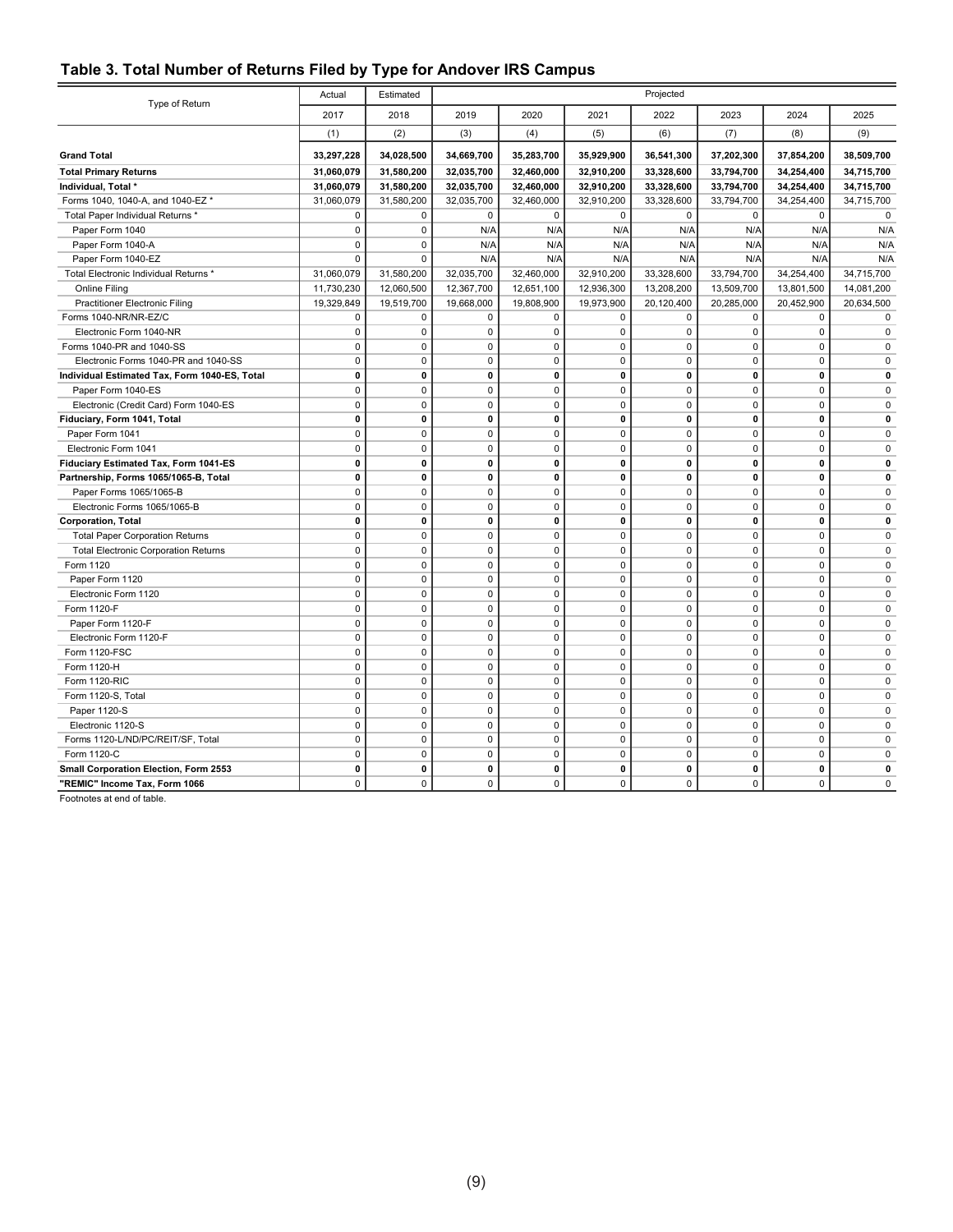#### **Table 3. Total Number of Returns Filed by Type for Andover IRS Campus—Continued**

|                                                | Actual            | Estimated                  | Projected                |                            |                         |                         |                              |               |                  |
|------------------------------------------------|-------------------|----------------------------|--------------------------|----------------------------|-------------------------|-------------------------|------------------------------|---------------|------------------|
| Type of Return                                 | 2017              | 2018                       | 2019                     | 2020                       | 2021                    | 2022                    | 2023                         | 2024          | 2025             |
|                                                | (1)               | (2)                        | (3)                      | (4)                        | (5)                     | (6)                     | (7)                          | (8)           | (9)              |
| Estate, Forms 706, 706-GS(D)/GS(T)/NA, Total   | $\mathbf{0}$      | $\mathbf{0}$               | $\mathbf 0$              | 0                          | $\mathbf{0}$            | 0                       | $\mathbf{0}$                 | 0             | $\mathbf{0}$     |
| Gift, Form 709                                 | 0                 | 0                          | $\mathbf 0$              | $\mathbf 0$                | 0                       | 0                       | 0                            | 0             | $\mathbf 0$      |
| <b>Employment, Total</b>                       | 0                 | 0                          | $\mathbf 0$              | $\mathbf 0$                | $\mathbf 0$             | 0                       | $\mathbf 0$                  | 0             | 0                |
| <b>Total Paper Employment Returns</b>          | $\mathbf 0$       | $\mathbf 0$                | $\mathbf 0$              | $\mathbf 0$                | $\mathbf 0$             | $\Omega$                | $\mathbf 0$                  | 0             | 0                |
| <b>Total Electronic Employment Returns</b>     | $\mathbf 0$       | $\mathbf 0$                | $\pmb{0}$                | 0                          | $\pmb{0}$               | $\mathbf 0$             | $\mathbf 0$                  | 0             | 0                |
| Forms 940 and 940-PR, Total                    | $\Omega$          | $\Omega$                   | $\mathbf 0$              | $\mathbf 0$                | $\Omega$                | $\Omega$                | $\Omega$                     | $\mathbf 0$   | $\Omega$         |
| Paper Forms 940 and 940-PR                     | $\mathbf 0$       | $\mathbf 0$                | $\mathbf 0$              | $\mathbf 0$                | $\mathbf 0$             | $\mathbf 0$             | $\mathbf 0$                  | 0             | 0                |
| Form 940 E-File/Online/XML                     | $\Omega$          | $\mathbf 0$                | $\mathbf 0$              | $\mathbf 0$                | $\mathbf 0$             | $\Omega$                | $\Omega$                     | $\Omega$      | $\Omega$         |
| Forms 941, 941-PR/SS, Total                    | 0                 | $\mathbf 0$                | $\mathbf 0$              | $\mathbf 0$                | $\mathbf 0$             | $\mathbf 0$             | $\mathbf 0$                  | $\mathbf 0$   | $\Omega$         |
| Paper Forms 941, 941-PR/SS                     | $\mathbf 0$       | $\mathbf 0$                | $\pmb{0}$                | $\mathsf 0$                | 0                       | $\mathbf 0$             | $\mathbf 0$                  | 0             | 0                |
| Form 941 E-File/Online/XML                     | $\Omega$          | $\mathbf 0$                | $\mathbf 0$              | $\mathbf 0$                | $\mathbf 0$             | $\mathbf 0$             | $\mathbf 0$                  | $\Omega$      | $\Omega$         |
| Forms 943, 943-PR and 943-SS                   | 0                 | $\mathbf 0$                | $\mathbf 0$              | $\mathbf 0$                | $\mathbf 0$             | 0                       | $\mathbf 0$                  | $\mathbf 0$   | 0                |
| Paper Forms 943, 943-PR and 943-SS             | $\mathbf 0$       | $\mathbf 0$                | $\mathbf 0$              | $\mathbf 0$                | $\mathbf 0$             | $\mathbf 0$             | $\mathbf 0$                  | $\mathbf 0$   | 0                |
|                                                | 0                 | $\mathbf 0$                | $\mathbf 0$              | $\mathsf 0$                | $\mathbf 0$             | $\mathbf 0$             | $\mathbf 0$                  | 0             | 0                |
| Electronic Forms 943, 943-PR and 943-SS        |                   |                            |                          |                            | $\mathbf 0$             | $\mathbf 0$             | $\mathbf 0$                  | 0             |                  |
| Forms 944, 944-PR and 944-SS, Total            | 0<br>$\Omega$     | $\mathbf 0$<br>$\mathbf 0$ | $\pmb{0}$<br>$\mathbf 0$ | $\mathsf 0$<br>$\mathbf 0$ | $\mathbf 0$             | $\Omega$                | $\Omega$                     | $\Omega$      | 0<br>$\mathbf 0$ |
| Paper Forms 944, 944-PR and 944-SS             |                   |                            |                          |                            |                         |                         |                              |               |                  |
| Electronic Form 944                            | 0<br>$\Omega$     | $\mathbf 0$<br>$\Omega$    | $\pmb{0}$<br>$\mathbf 0$ | $\mathbf 0$<br>$\Omega$    | $\mathbf 0$<br>$\Omega$ | $\mathbf 0$<br>$\Omega$ | $\mathbf 0$<br>$\Omega$      | 0<br>$\Omega$ | 0                |
| Form 945                                       |                   |                            |                          |                            |                         |                         |                              |               | 0                |
| Form CT-1                                      | 0                 | $\mathbf 0$                | $\mathbf 0$              | $\mathbf 0$                | $\mathbf 0$             | $\mathbf 0$             | $\mathbf 0$                  | 0             | 0                |
| Withholding Tax for Foreign Persons, Form 1042 | 0<br>$\mathbf{0}$ | $\mathbf 0$                | $\pmb{0}$                | $\pmb{0}$                  | $\mathbf 0$             | 0<br>$\mathbf{0}$       | $\mathbf{0}$<br>$\mathbf{0}$ | 0<br>0        | 0                |
| <b>Exempt Organizations, Total</b>             |                   | $\mathbf{0}$               | $\mathbf 0$              | 0                          | 0                       |                         |                              |               | 0                |
| Government Entities/Bonds, Total               | 0                 | $\mathbf 0$                | $\mathbf 0$              | $\mathbf 0$                | 0                       | 0                       | $\mathbf{0}$                 | 0             | 0                |
| <b>Political Organizations, Total</b>          | 0                 | $\mathbf{0}$               | $\mathbf 0$              | $\mathbf{0}$               | $\mathbf{0}$            | $\mathbf{0}$            | $\mathbf{0}$                 | 0             | 0                |
| Excise, Total                                  | 0                 | $\mathbf 0$                | 0                        | 0                          | 0                       | 0                       | $\mathbf 0$                  | 0             | 0                |
| Excise Taxes re Employee Plans, Form 5330      | 0                 | $\mathbf 0$                | 0                        | 0                          | 0                       | 0                       | 0                            | 0             | 0                |
| Payment or Refund Under Sec.7519, Form 8752    | 0                 | $\mathbf{0}$               | 0                        | 0                          | 0                       | 0                       | $\mathbf{0}$                 | 0             | 0                |
| <b>Supplemental Documents, Total</b>           | 2,237,149         | 2,448,300                  | 2,634,000                | 2,823,700                  | 3,019,700               | 3,212,700               | 3,407,600                    | 3,599,800     | 3,794,000        |
| Form 1040-X                                    | $\Omega$          | $\Omega$                   | $\mathbf 0$              | 0                          | $\Omega$                | $\Omega$                | $\Omega$                     | $\Omega$      | $\Omega$         |
| Form 4868, Total                               | 2,237,149         | 2,448,300                  | 2,634,000                | 2,823,700                  | 3,019,700               | 3,212,700               | 3,407,600                    | 3,599,800     | 3,794,000        |
| Paper Form 4868                                | $\mathbf 0$       | $\mathbf 0$                | 0                        | $\pmb{0}$                  | $\mathbf 0$             | $\mathbf 0$             | $\mathbf 0$                  | 0             | 0                |
| Electronic Form 4868                           | 2,237,149         | 2,448,300                  | 2,634,000                | 2,823,700                  | 3,019,700               | 3,212,700               | 3,407,600                    | 3,599,800     | 3,794,000        |
| Credit Card                                    | $\Omega$          | $\Omega$                   | $\mathbf 0$              | $\mathbf 0$                | $\Omega$                | $\Omega$                | $\Omega$                     | $\mathbf 0$   | $\mathbf 0$      |
| E-File                                         | 2,237,149         | 2,448,300                  | 2,634,000                | 2,823,700                  | 3,019,700               | 3,212,700               | 3,407,600                    | 3,599,800     | 3,794,000        |
| Form 1120-X                                    | 0                 | $\mathbf 0$                | $\mathbf 0$              | $\mathsf 0$                | $\mathbf 0$             | $\mathbf 0$             | $\mathbf 0$                  | 0             | 0                |
| Form 5558                                      | 0                 | $\mathbf 0$                | $\mathbf 0$              | $\mathbf 0$                | $\mathbf 0$             | $\mathbf 0$             | $\mathbf 0$                  | 0             | 0                |
| Form 7004                                      | 0                 | $\mathbf 0$                | $\mathbf 0$              | $\mathbf 0$                | $\mathbf 0$             | 0                       | $\mathbf 0$                  | 0             | 0                |
| Paper Form 7004                                | $\mathbf 0$       | $\mathbf 0$                | $\pmb{0}$                | $\mathsf 0$                | 0                       | $\mathbf 0$             | $\mathbf 0$                  | 0             | 0                |
| Electronic Form 7004                           | $\Omega$          | $\mathbf 0$                | $\mathbf 0$              | $\mathbf 0$                | $\mathbf 0$             | $\Omega$                | $\Omega$                     | $\Omega$      | 0                |
| Form 8868                                      | 0                 | $\mathbf 0$                | $\pmb{0}$                | $\mathsf 0$                | $\mathbf 0$             | 0                       | $\mathbf 0$                  | 0             | 0                |
| Paper Form 8868                                | $\mathbf 0$       | $\mathbf 0$                | $\mathbf 0$              | $\mathbf 0$                | $\mathbf 0$             | $\mathbf 0$             | $\mathbf 0$                  | $\mathbf 0$   | $\mathbf 0$      |
| Electronic Form 8868                           | 0                 | $\mathbf 0$                | 0                        | 0                          | $\mathbf 0$             | 0                       | $\mathbf 0$                  | 0             | 0                |

N/A—Not applicable.

\*Forms 1040, 1040-A, and 1040-EZ for Calendar Years 2017–2018; a new, streamlined Form 1040 replaces Forms 1040, 1040-A, and 1040-EZ starting with Calendar Year 2019 and beyond. NOTES: Table does not contain Non-Master File counts.

See Table Notes section for more information.

Detail may not add to total due to rounding.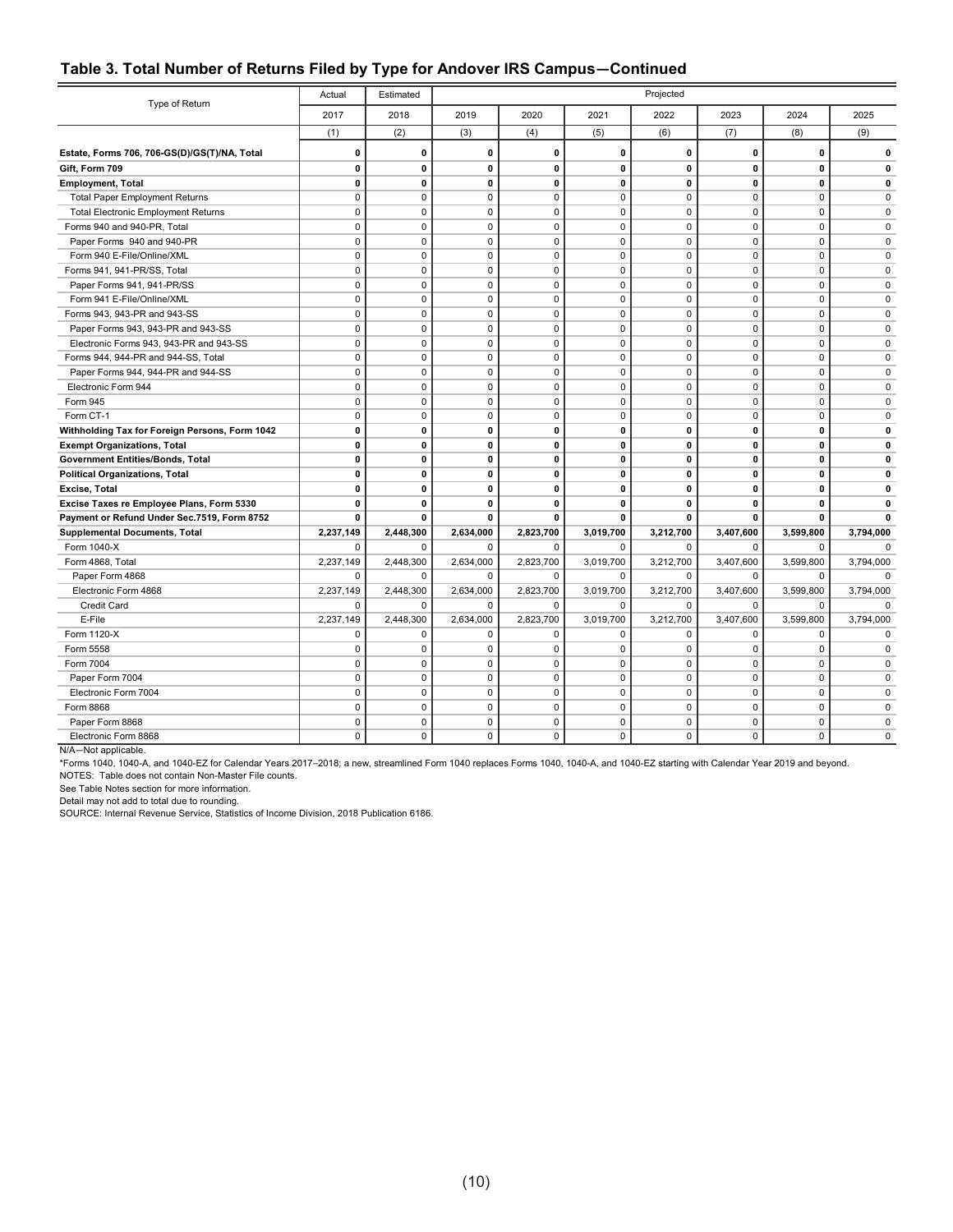#### **Table 4. Total Number of Returns Filed by Type for Austin IRS Campus**

|                                               | Actual       | Estimated   | Projected   |              |             |              |              |             |             |
|-----------------------------------------------|--------------|-------------|-------------|--------------|-------------|--------------|--------------|-------------|-------------|
| Type of Return                                | 2017         | 2018        | 2019        | 2020         | 2021        | 2022         | 2023         | 2024        | 2025        |
|                                               | (1)          | (2)         | (3)         | (4)          | (5)         | (6)          | (7)          | (8)         | (9)         |
| <b>Grand Total</b>                            | 36,698,595   | 37,448,200  | 38,719,100  | 38,399,900   | 38,692,400  | 38,963,000   | 38,794,600   | 34,028,000  | 30,733,400  |
| <b>Total Primary Returns</b>                  | 33,386,908   | 33,940,000  | 34,966,600  | 34,665,600   | 34,886,100  | 35,088,400   | 34,894,200   | 30,728,200  | 27,807,400  |
| Individual, Total *                           | 28,842,685   | 29,287,200  | 29,927,400  | 29,948,000   | 30,205,400  | 30,444,900   | 30,423,300   | 28,776,800  | 27,807,400  |
| Forms 1040, 1040-A, and 1040-EZ *             | 27,893,941   | 28,323,000  | 28,947,500  | 28,952,200   | 29,193,800  | 29,417,400   | 29,585,600   | 28,115,400  | 27,120,900  |
| Total Paper Individual Returns *              | 3,720,980    | 3,716,300   | 3,964,300   | 3,632,400    | 3,516,500   | 3,406,400    | 3,200,800    | 1,362,300   | $\mathbf 0$ |
| Paper Form 1040                               | 2,587,348    | 2,655,900   | N/A         | N/A          | N/A         | N/A          | N/A          | N/A         | N/A         |
| Paper Form 1040-A                             | 666,597      | 616,400     | N/A         | N/A          | N/A         | N/A          | N/A          | N/A         | N/A         |
| Paper Form 1040-EZ                            | 467,035      | 444,000     | N/A         | N/A          | N/A         | N/A          | N/A          | N/A         | N/A         |
| Total Electronic Individual Returns *         | 24,172,961   | 24,606,700  | 24,983,100  | 25,319,800   | 25,677,300  | 26,011,100   | 26,384,800   | 26,753,100  | 27,120,900  |
| Online Filing                                 | 10,431,850   | 10,761,600  | 11,086,800  | 11,374,900   | 11,665,900  | 11,946,100   | 12,253,800   | 12,554,000  | 12,844,400  |
| <b>Practitioner Electronic Filing</b>         | 13,741,111   | 13,845,100  | 13,896,300  | 13,944,900   | 14,011,400  | 14,065,000   | 14,131,000   | 14,199,100  | 14,276,500  |
| Forms 1040-NR/NR-EZ/C                         | 771,809      | 794,100     | 816,300     | 838,600      | 860,800     | 883,100      | 747,800      | 619,800     | 644,900     |
| Electronic Form 1040-NR                       | 158,754      | 261,600     | 359,900     | 442,200      | 505,800     | 553,700      | 590,400      | 619,800     | 644,900     |
| Forms 1040-PR and 1040-SS                     | 176,935      | 170,100     | 163,600     | 157,200      | 150,800     | 144,400      | 89,800       | 41,600      | 41,600      |
| Electronic Forms 1040-PR and 1040-SS          | 41,589       | 41,600      | 41,600      | 41,600       | 41,600      | 41,600       | 41,600       | 41,600      | 41,600      |
| Individual Estimated Tax, Form 1040-ES, Total | 4,544,223    | 4,652,800   | 5,039,200   | 4,717,600    | 4,680,700   | 4,643,500    | 4,470,900    | 1,951,400   | 0           |
| Paper Form 1040-ES                            | 4,506,066    | 4,598,300   | 4,972,500   | 4,649,300    | 4,607,900   | 4,566,900    | 4,393,600    | 1,916,300   | 0           |
| Electronic (Credit Card) Form 1040-ES         | 38,158       | 54,500      | 66,700      | 68,400       | 72,800      | 76,600       | 77,400       | 35,100      | 0           |
| Fiduciary, Form 1041, Total                   | 0            | 0           | 0           | $\mathbf 0$  | 0           | 0            | $\mathbf 0$  | 0           | 0           |
| Paper Form 1041                               | $\mathbf 0$  | $\mathbf 0$ | $\mathbf 0$ | $\mathbf 0$  | $\mathbf 0$ | $\mathbf 0$  | $\mathbf 0$  | 0           | 0           |
| Electronic Form 1041                          | $\mathbf 0$  | $\pmb{0}$   | $\pmb{0}$   | $\mathsf 0$  | $\mathbf 0$ | $\mathbf 0$  | $\mathbf 0$  | $\mathbf 0$ | 0           |
| Fiduciary Estimated Tax, Form 1041-ES         | $\mathbf{0}$ | $\mathbf 0$ | 0           | $\mathbf{0}$ | 0           | 0            | $\mathbf 0$  | 0           | 0           |
| Partnership, Forms 1065/1065-B, Total         | 0            | 0           | 0           | 0            | 0           | 0            | 0            | 0           | 0           |
| Paper Forms 1065/1065-B                       | $\mathbf 0$  | $\mathbf 0$ | 0           | $\mathbf 0$  | 0           | 0            | $\mathbf 0$  | 0           | 0           |
| Electronic Forms 1065/1065-B                  | $\mathbf 0$  | 0           | $\mathbf 0$ | $\mathbf 0$  | 0           | $\mathbf 0$  | $\mathbf 0$  | $\mathbf 0$ | $\mathbf 0$ |
| <b>Corporation, Total</b>                     | $\mathbf{0}$ | $\pmb{0}$   | 0           | $\mathbf{0}$ | 0           | $\mathbf{0}$ | $\mathbf{0}$ | 0           | 0           |
| <b>Total Paper Corporation Returns</b>        | $\mathbf 0$  | $\pmb{0}$   | 0           | $\mathbf 0$  | 0           | $\mathbf 0$  | $\mathbf 0$  | 0           | 0           |
| <b>Total Electronic Corporation Returns</b>   | $\mathsf 0$  | $\pmb{0}$   | $\pmb{0}$   | $\mathsf 0$  | $\pmb{0}$   | $\pmb{0}$    | $\pmb{0}$    | $\mathbf 0$ | 0           |
| Form 1120                                     | $\mathbf 0$  | $\pmb{0}$   | 0           | $\mathsf 0$  | 0           | $\mathbf 0$  | $\mathbf 0$  | $\mathbf 0$ | 0           |
| Paper Form 1120                               | $\mathbf 0$  | $\mathbf 0$ | 0           | $\mathbf 0$  | $\mathbf 0$ | $\mathbf 0$  | $\mathbf 0$  | $\mathbf 0$ | 0           |
| Electronic Form 1120                          | $\mathbf 0$  | $\pmb{0}$   | $\pmb{0}$   | $\mathbf 0$  | $\mathbf 0$ | $\mathbf 0$  | $\mathbf 0$  | 0           | $\mathbf 0$ |
| Form 1120-F                                   | $\mathbf 0$  | 0           | $\pmb{0}$   | $\mathsf 0$  | $\pmb{0}$   | $\mathbf 0$  | $\mathbf 0$  | $\mathbf 0$ | $\mathbf 0$ |
| Paper Form 1120-F                             | $\mathbf 0$  | 0           | $\mathbf 0$ | $\mathsf 0$  | 0           | $\pmb{0}$    | $\mathbf 0$  | $\mathbf 0$ | 0           |
| Electronic Form 1120-F                        | $\mathbf 0$  | 0           | $\mathbf 0$ | $\pmb{0}$    | 0           | $\mathbf 0$  | 0            | $\mathbf 0$ | 0           |
| Form 1120-FSC                                 | $\mathbf 0$  | $\mathbf 0$ | 0           | $\mathbf 0$  | 0           | 0            | $\mathbf 0$  | 0           | 0           |
| Form 1120-H                                   | $\mathbf 0$  | $\mathbf 0$ | 0           | $\mathbf 0$  | 0           | $\mathbf 0$  | $\mathbf 0$  | 0           | 0           |
| Form 1120-RIC                                 | $\mathbf 0$  | $\mathbf 0$ | 0           | $\mathbf 0$  | 0           | $\mathbf 0$  | $\mathbf 0$  | 0           | 0           |
| Form 1120-S, Total                            | $\mathbf 0$  | $\pmb{0}$   | $\mathbf 0$ | $\mathbf 0$  | $\mathbf 0$ | $\mathbf 0$  | $\Omega$     | $\mathbf 0$ | $\mathbf 0$ |
| Paper 1120-S                                  | $\mathsf 0$  | $\pmb{0}$   | $\pmb{0}$   | $\mathsf 0$  | $\pmb{0}$   | $\pmb{0}$    | $\pmb{0}$    | $\pmb{0}$   | 0           |
| Electronic 1120-S                             | $\mathsf 0$  | $\pmb{0}$   | $\mathbf 0$ | $\pmb{0}$    | 0           | $\mathbf 0$  | $\mathbf 0$  | $\mathbf 0$ | 0           |
| Forms 1120-L/ND/PC/REIT/SF, Total             | $\mathbf 0$  | $\mathbf 0$ | $\mathbf 0$ | $\mathbf 0$  | $\mathbf 0$ | $\mathbf 0$  | $\mathbf{0}$ | $\mathbf 0$ | 0           |
| Form 1120-C                                   | $\mathbf 0$  | $\mathbf 0$ | $\mathbf 0$ | $\mathbf 0$  | $\mathbf 0$ | $\mathbf 0$  | $\mathbf{0}$ | $\mathbf 0$ | 0           |
| Small Corporation Election, Form 2553         | $\mathbf 0$  | 0           | 0           | 0            | 0           | 0            | $\mathbf 0$  | 0           | 0           |
| "REMIC" Income Tax, Form 1066                 | $\pmb{0}$    | $\mathbf 0$ | $\mathbf 0$ | 0            | 0           | 0            | $\pmb{0}$    | $\mathbf 0$ | 0           |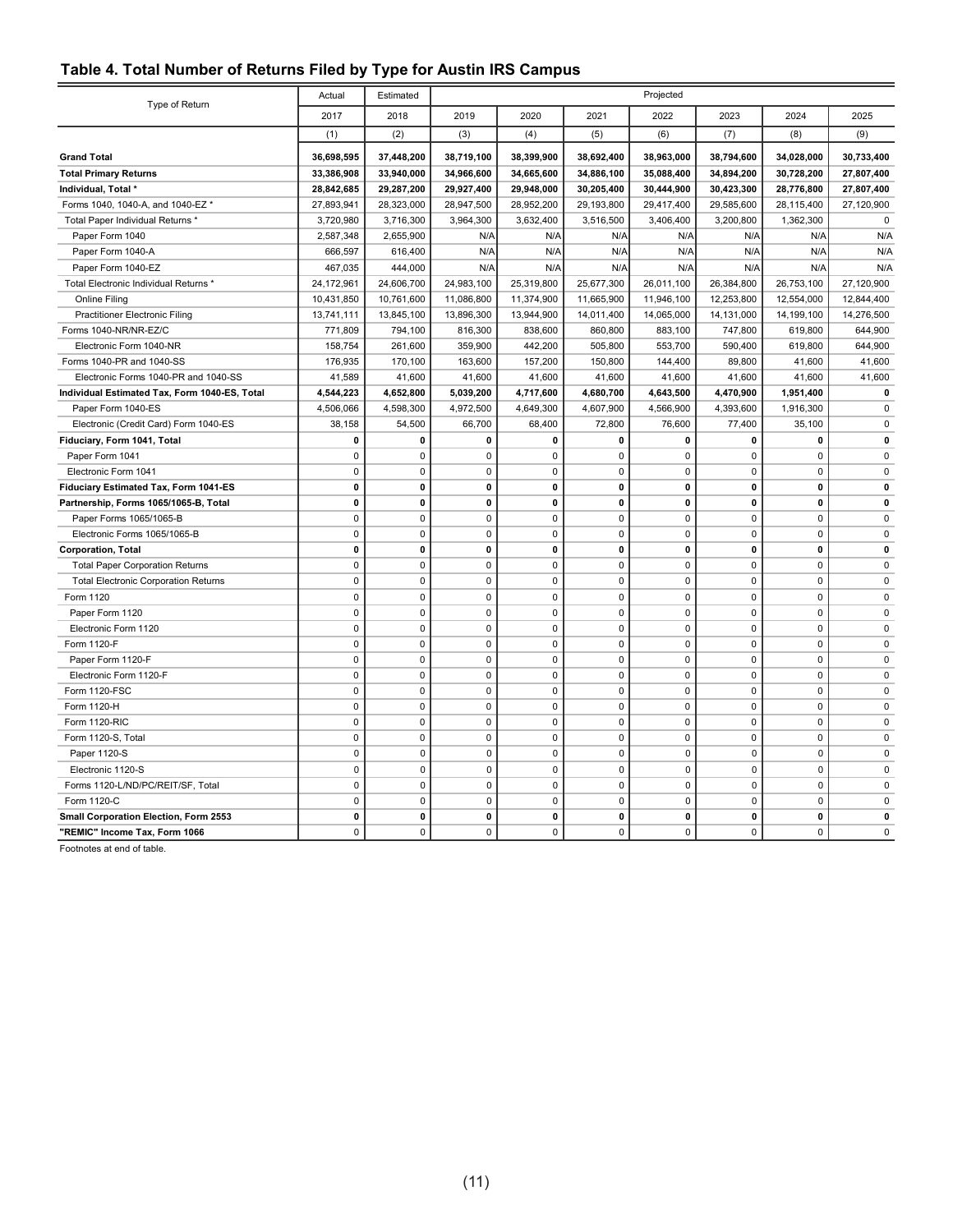#### **Table 4. Total Number of Returns Filed by Type for Austin IRS Campus—Continued**

|                                                          | Actual                     | Estimated    | Projected                  |                         |              |              |              |              |              |
|----------------------------------------------------------|----------------------------|--------------|----------------------------|-------------------------|--------------|--------------|--------------|--------------|--------------|
| Type of Return                                           | 2017                       | 2018         | 2019                       | 2020                    | 2021         | 2022         | 2023         | 2024         | 2025         |
|                                                          | (1)                        | (2)          | (3)                        | (4)                     | (5)          | (6)          | (7)          | (8)          | (9)          |
| Estate, Forms 706, 706-GS(D)/GS(T)/NA, Total             | $\mathbf 0$                | 0            | 0                          | 0                       | 0            | $\mathbf 0$  | $\mathbf 0$  | 0            | 0            |
| Gift, Form 709                                           | 0                          | 0            | 0                          | 0                       | 0            | $\mathbf 0$  | $\mathbf{0}$ | $\mathbf 0$  | 0            |
| <b>Employment, Total</b>                                 | $\mathbf{0}$               | $\mathbf 0$  | 0                          | $\mathbf 0$             | 0            | $\mathbf{0}$ | 0            | $\mathbf 0$  | 0            |
| <b>Total Paper Employment Returns</b>                    | $\mathbf 0$                | 0            | 0                          | 0                       | 0            | $\mathbf 0$  | $\mathbf 0$  | 0            | $\mathsf 0$  |
| <b>Total Electronic Employment Returns</b>               | $\mathbf{0}$               | $\mathbf 0$  | $\mathbf 0$                | $\mathbf 0$             | $\Omega$     | $\Omega$     | $\Omega$     | $\Omega$     | $\mathbf 0$  |
| Forms 940 and 940-PR, Total                              | $\mathbf 0$                | $\mathbf 0$  | $\pmb{0}$                  | $\mathbf 0$             | $\mathbf 0$  | $\mathbf 0$  | $\mathbf 0$  | $\mathbf 0$  | $\mathbf 0$  |
| Paper Forms 940 and 940-PR                               | $\mathsf 0$                | $\pmb{0}$    | 0                          | $\mathbf 0$             | $\mathbf 0$  | $\mathbf 0$  | $\mathbf 0$  | $\mathbf 0$  | $\mathsf 0$  |
| Form 940 E-File/Online/XML                               | $\mathbf 0$                | $\mathbf 0$  | $\pmb{0}$                  | $\mathbf 0$             | $\mathbf 0$  | $\mathbf 0$  | $\mathbf 0$  | $\mathbf 0$  | $\mathbf 0$  |
|                                                          | $\mathbf 0$                | $\mathbf 0$  | $\mathbf 0$                | $\mathbf 0$             | $\mathbf 0$  | $\mathbf 0$  | $\mathbf 0$  | $\mathbf 0$  | $\mathbf 0$  |
| Forms 941, 941-PR/SS, Total                              |                            | $\mathbf 0$  |                            | $\mathbf 0$             | $\mathbf 0$  | $\mathbf 0$  | $\mathbf 0$  | $\mathbf 0$  | $\mathbf 0$  |
| Paper Forms 941, 941-PR/SS<br>Form 941 E-File/Online/XML | $\mathsf 0$<br>$\mathbf 0$ | $\mathbf 0$  | 0<br>0                     | $\mathsf 0$             | 0            | $\mathbf 0$  | $\mathbf 0$  | $\pmb{0}$    | $\mathbf 0$  |
|                                                          |                            | $\mathbf 0$  | $\mathbf 0$                | $\mathbf 0$             | $\mathbf 0$  | $\mathbf 0$  | $\mathbf 0$  | $\mathbf 0$  | $\mathbf 0$  |
| Forms 943, 943-PR and 943-SS                             | $\mathbf 0$                | $\pmb{0}$    | $\mathbf 0$                | $\mathbf 0$             | $\mathbf 0$  | $\mathbf 0$  | $\mathbf 0$  | $\mathbf 0$  |              |
| Paper Forms 943, 943-PR and 943-SS                       | $\mathsf 0$<br>$\mathbf 0$ | $\mathbf 0$  |                            |                         | $\mathbf 0$  | $\mathbf 0$  | $\mathbf 0$  | $\mathbf 0$  | $\mathsf 0$  |
| Electronic Forms 943, 943-PR and 943-SS                  |                            |              | 0                          | $\mathsf 0$<br>$\Omega$ |              | $\Omega$     | $\Omega$     | $\Omega$     | $\mathbf 0$  |
| Forms 944, 944-PR and 944-SS, Total                      | $\mathbf 0$                | $\mathbf 0$  | $\mathbf 0$<br>$\mathbf 0$ |                         | $\mathbf 0$  |              |              |              | $\mathbf 0$  |
| Paper Forms 944, 944-PR and 944-SS                       | $\mathbf 0$                | $\mathbf 0$  |                            | $\mathbf 0$             | $\mathbf 0$  | $\mathbf 0$  | $\mathbf 0$  | $\mathbf 0$  | $\mathbf 0$  |
| Electronic Form 944                                      | $\mathbf 0$                | $\mathbf 0$  | $\mathbf 0$                | $\mathbf 0$             | $\mathbf 0$  | $\mathbf 0$  | $\mathbf 0$  | $\mathbf 0$  | $\mathbf 0$  |
| Form 945                                                 | $\mathbf 0$                | $\mathbf 0$  | 0                          | $\mathbf 0$             | $\mathbf 0$  | $\mathbf 0$  | $\mathbf 0$  | $\mathbf 0$  | 0            |
| Form CT-1                                                | $\mathbf 0$                | $\mathbf 0$  | 0                          | $\mathbf 0$             | $\mathbf 0$  | $\mathbf 0$  | $\mathbf 0$  | $\mathbf 0$  | $\mathbf 0$  |
| Withholding Tax for Foreign Persons, Form 1042           | $\pmb{0}$                  | 0            | 0                          | 0                       | $\pmb{0}$    | $\pmb{0}$    | $\mathbf 0$  | $\pmb{0}$    | 0            |
| <b>Exempt Organizations, Total</b>                       | $\mathbf 0$                | 0            | 0                          | 0                       | 0            | 0            | $\mathbf 0$  | $\mathbf{0}$ | 0            |
| <b>Government Entities/Bonds, Total</b>                  | $\mathbf 0$                | $\mathbf 0$  | 0                          | $\mathbf 0$             | 0            | $\mathbf 0$  | $\mathbf 0$  | $\mathbf 0$  | $\mathbf{0}$ |
| <b>Political Organizations, Total</b>                    | $\mathbf 0$                | 0            | 0                          | 0                       | $\mathbf 0$  | $\mathbf 0$  | $\mathbf 0$  | $\pmb{0}$    | 0            |
| Excise, Total                                            | $\mathbf 0$                | $\mathbf{0}$ | 0                          | $\mathbf 0$             | $\mathbf{0}$ | $\mathbf{0}$ | $\mathbf 0$  | $\mathbf 0$  | 0            |
| Excise Taxes re Employee Plans, Form 5330                | $\mathbf 0$                | $\pmb{0}$    | 0                          | $\mathbf 0$             | 0            | 0            | $\mathbf 0$  | $\mathbf 0$  | 0            |
| Payment or Refund Under Sec.7519, Form 8752              | $\mathbf{0}$               | 0            | 0                          | 0                       | 0            | 0            | $\mathbf{0}$ | 0            | 0            |
| <b>Supplemental Documents, Total</b>                     | 3,311,687                  | 3,508,200    | 3,752,500                  | 3,734,300               | 3,806,300    | 3,874,600    | 3,900,400    | 3,299,800    | 2,926,000    |
| Form 1040-X                                              | 693,720                    | 823,500      | 943,500                    | 924,300                 | 953,800      | 983,000      | 981,700      | 443,900      | 0            |
| Form 4868, Total                                         | 2,617,967                  | 2,684,700    | 2,809,000                  | 2,810,000               | 2,852,600    | 2,891,600    | 2,918,700    | 2,855,900    | 2,926,000    |
| Paper Form 4868                                          | 874,755                    | 805,200      | 787,800                    | 640,200                 | 530,600      | 418,500      | 294,700      | 79,700       | 0            |
| Electronic Form 4868                                     | 1,743,212                  | 1,879,500    | 2,021,200                  | 2,169,800               | 2,322,000    | 2,473,100    | 2,624,000    | 2,776,200    | 2,926,000    |
| <b>Credit Card</b>                                       | $\mathbf 0$                | $\mathbf 0$  | $\mathbf 0$                | $\mathbf 0$             | $\mathbf 0$  | $\mathbf 0$  | $\mathbf 0$  | $\mathbf 0$  | $\mathbf 0$  |
| E-File                                                   | 1,743,212                  | 1,879,500    | 2,021,200                  | 2,169,800               | 2,322,000    | 2,473,100    | 2,624,000    | 2,776,200    | 2,926,000    |
| Form 1120-X                                              | $\mathbf 0$                | $\mathbf 0$  | 0                          | $\Omega$                | $\Omega$     | $\Omega$     | $\Omega$     | $\Omega$     | $\Omega$     |
| Form 5558                                                | $\mathbf 0$                | $\mathbf 0$  | $\mathbf 0$                | $\mathbf 0$             | $\mathbf 0$  | $\mathbf 0$  | $\mathbf 0$  | $\mathbf 0$  | $\mathbf 0$  |
| Form 7004                                                | $\mathbf 0$                | $\mathbf 0$  | 0                          | $\mathbf 0$             | $\mathbf 0$  | $\mathbf 0$  | $\mathbf 0$  | $\mathbf 0$  | 0            |
| Paper Form 7004                                          | $\mathsf 0$                | $\mathbf 0$  | 0                          | $\mathbf 0$             | $\pmb{0}$    | $\pmb{0}$    | $\pmb{0}$    | $\pmb{0}$    | $\mathbf 0$  |
| Electronic Form 7004                                     | $\mathbf 0$                | $\mathbf 0$  | 0                          | $\mathbf 0$             | $\mathbf 0$  | $\mathbf 0$  | $\mathbf 0$  | $\mathbf 0$  | $\mathbf 0$  |
| Form 8868                                                | $\mathsf 0$                | $\pmb{0}$    | $\pmb{0}$                  | $\pmb{0}$               | $\mathbf 0$  | $\mathbf 0$  | $\mathbf 0$  | 0            | $\pmb{0}$    |
| Paper Form 8868                                          | $\mathbf 0$                | $\mathbf 0$  | 0                          | 0                       | $\mathbf 0$  | $\mathbf 0$  | $\mathbf 0$  | $\mathbf 0$  | $\mathbf 0$  |
| Electronic Form 8868                                     | $\mathbf 0$                | $\mathbf 0$  | $\Omega$                   | $\Omega$                | $\mathbf 0$  | $\Omega$     | $\Omega$     | $\Omega$     | 0            |

N/A—Not applicable.

\*Forms 1040, 1040-A, and 1040-EZ for Calendar Years 2017–2018; a new, streamlined Form 1040 replaces Forms 1040, 1040-A, and 1040-EZ starting with Calendar Year 2019 and beyond.

NOTES: Table does not contain Non-Master File counts.

See Table Notes section for more information.

Detail may not add to total due to rounding.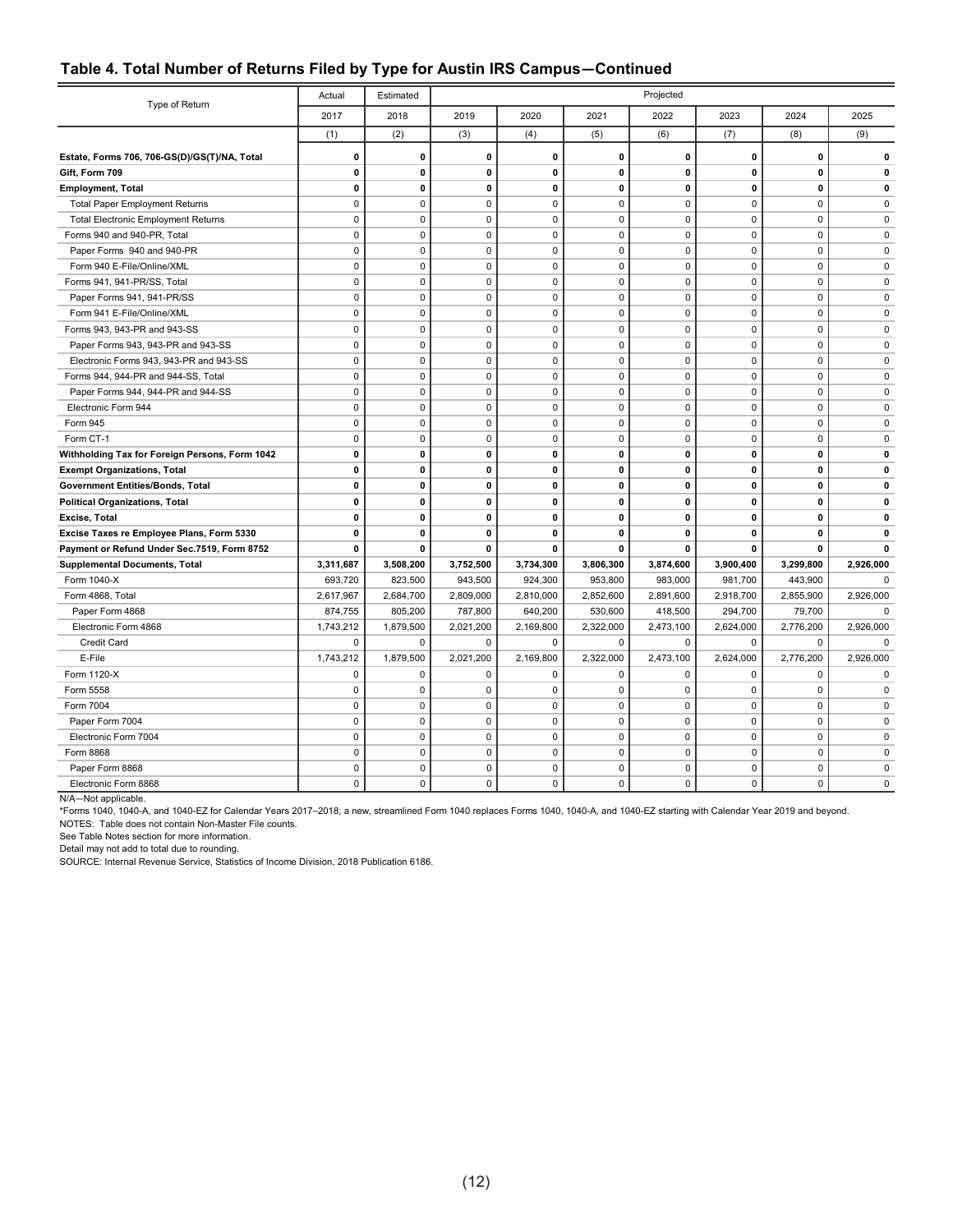#### **Table 5. Total Number of Returns Filed by Type for Cincinnati IRS Campus**

|                                               | Actual       | Projected<br>Estimated |              |             |             |             |              |              |             |
|-----------------------------------------------|--------------|------------------------|--------------|-------------|-------------|-------------|--------------|--------------|-------------|
| Type of Return                                | 2017         | 2018                   | 2019         | 2020        | 2021        | 2022        | 2023         | 2024         | 2025        |
|                                               | (1)          | (2)                    | (3)          | (4)         | (5)         | (6)         | (7)          | (8)          | (9)         |
| <b>Grand Total</b>                            | 25,920,545   | 24,015,800             | 19,353,800   | 16,010,400  | 16,717,000  | 17,380,000  | 18,013,700   | 18,625,800   | 19,222,700  |
| <b>Total Primary Returns</b>                  | 25,149,649   | 23,392,200             | 19,341,700   | 15,998,100  | 16,704,400  | 17,367,100  | 18,000,500   | 18,612,300   | 19,208,900  |
| Individual, Total *                           | $\mathbf 0$  | $\mathbf 0$            | $\mathbf 0$  | 0           | 0           | $\mathbf 0$ | $\mathbf 0$  | $\mathbf 0$  | 0           |
| Forms 1040, 1040-A, and 1040-EZ *             | $\mathbf 0$  | $\mathbf 0$            | $\mathbf 0$  | $\mathbf 0$ | $\mathbf 0$ | $\mathbf 0$ | $\mathbf 0$  | $\mathbf 0$  | $\mathbf 0$ |
| Total Paper Individual Returns *              | $\mathbf 0$  | $\mathbf 0$            | $\mathbf 0$  | $\mathbf 0$ | $\mathbf 0$ | $\Omega$    | $\Omega$     | $\Omega$     | $\mathbf 0$ |
| Paper Form 1040                               | $\mathbf 0$  | $\mathbf 0$            | N/A          | N/A         | N/A         | N/A         | N/A          | N/A          | N/A         |
| Paper Form 1040-A                             | $\mathbf 0$  | $\mathbf 0$            | N/A          | N/A         | N/A         | N/A         | N/A          | N/A          | N/A         |
| Paper Form 1040-EZ                            | $\mathbf 0$  | $\mathbf 0$            | N/A          | N/A         | N/A         | N/A         | N/A          | N/A          | N/A         |
| Total Electronic Individual Returns *         | $\mathbf 0$  | $\mathbf 0$            | $\mathbf 0$  | $\mathbf 0$ | $\mathbf 0$ | $\mathbf 0$ | $\mathbf 0$  | $\mathbf 0$  | $\mathbf 0$ |
| Online Filing                                 | $\mathbf 0$  | $\mathbf 0$            | $\mathbf 0$  | $\mathsf 0$ | $\mathbf 0$ | $\mathbf 0$ | $\mathbf 0$  | $\mathbf 0$  | $\mathbf 0$ |
| <b>Practitioner Electronic Filing</b>         | $\mathbf 0$  | $\mathbf 0$            | $\mathbf 0$  | $\mathsf 0$ | $\mathbf 0$ | $\Omega$    | $\Omega$     | 0            | 0           |
| Forms 1040-NR/NR-EZ/C                         | $\mathbf 0$  | 0                      | $\mathbf 0$  | $\mathbf 0$ | $\mathbf 0$ | 0           | $\mathbf 0$  | $\mathbf 0$  | $\mathbf 0$ |
| Electronic Form 1040-NR                       | $\mathbf 0$  | $\mathbf 0$            | $\mathbf 0$  | $\mathbf 0$ | $\mathbf 0$ | $\mathbf 0$ | $\mathbf 0$  | $\mathbf 0$  | $\mathbf 0$ |
| Forms 1040-PR and 1040-SS                     | $\mathbf 0$  | $\mathbf 0$            | $\mathbf 0$  | $\mathbf 0$ | $\mathbf 0$ | 0           | $\mathbf 0$  | $\mathbf 0$  | $\mathbf 0$ |
| Electronic Forms 1040-PR and 1040-SS          | $\mathbf 0$  | $\mathbf 0$            | $\mathbf 0$  | $\mathbf 0$ | $\mathbf 0$ | $\mathbf 0$ | $\mathbf 0$  | $\mathbf 0$  | $\mathbf 0$ |
| Individual Estimated Tax, Form 1040-ES, Total | $\mathbf{0}$ | $\mathbf{0}$           | $\mathbf{0}$ | $\mathbf 0$ | $\mathbf 0$ | 0           | $\mathbf{0}$ | $\mathbf 0$  | 0           |
| Paper Form 1040-ES                            | $\mathbf 0$  | $\mathbf 0$            | $\mathbf 0$  | $\mathbf 0$ | $\mathbf 0$ | 0           | $\mathbf 0$  | $\mathbf 0$  | $\mathbf 0$ |
| Electronic (Credit Card) Form 1040-ES         | $\mathbf 0$  | $\mathbf 0$            | $\mathbf 0$  | $\pmb{0}$   | 0           | $\pmb{0}$   | $\pmb{0}$    | $\pmb{0}$    | $\pmb{0}$   |
| Fiduciary, Form 1041, Total                   | 337,448      | 226,500                | $\pmb{0}$    | 0           | 0           | $\mathbf 0$ | 0            | $\mathbf 0$  | 0           |
| Paper Form 1041                               | 337,448      | 226,500                | $\mathbf 0$  | $\mathbf 0$ | 0           | 0           | $\pmb{0}$    | $\pmb{0}$    | $\pmb{0}$   |
| Electronic Form 1041                          | $\mathbf 0$  | $\mathbf 0$            | $\mathbf 0$  | $\mathbf 0$ | $\mathbf 0$ | $\mathbf 0$ | $\mathbf 0$  | $\mathbf 0$  | $\mathbf 0$ |
| <b>Fiduciary Estimated Tax, Form 1041-ES</b>  | 547,138      | 704,300                | $\pmb{0}$    | 0           | 0           | 0           | $\mathbf{0}$ | $\mathbf{0}$ | 0           |
| Partnership, Forms 1065/1065-B, Total         | 265,372      | 199,200                | 0            | 0           | 0           | 0           | 0            | 0            | 0           |
| Paper Forms 1065/1065-B                       | 265,372      | 199,200                | $\mathbf 0$  | $\mathbf 0$ | $\mathbf 0$ | $\mathbf 0$ | $\mathbf 0$  | $\mathbf 0$  | $\mathbf 0$ |
| Electronic Forms 1065/1065-B                  | $\mathbf 0$  | $\mathbf 0$            | $\mathbf 0$  | $\mathbf 0$ | $\mathbf 0$ | $\mathbf 0$ | $\mathbf 0$  | $\mathbf 0$  | $\mathbf 0$ |
| <b>Corporation, Total</b>                     | 774,748      | 565,300                | 166,300      | $\mathbf 0$ | $\mathbf 0$ | $\mathbf 0$ | $\mathbf 0$  | $\mathbf 0$  | 0           |
| <b>Total Paper Corporation Returns</b>        | 774,748      | 565,300                | 166,300      | $\mathbf 0$ | $\mathbf 0$ | $\mathbf 0$ | $\mathbf 0$  | $\mathbf 0$  | $\mathbf 0$ |
| <b>Total Electronic Corporation Returns</b>   | $\mathbf 0$  | $\mathbf 0$            | $\pmb{0}$    | $\pmb{0}$   | $\pmb{0}$   | 0           | $\mathbf 0$  | $\mathbf 0$  | 0           |
| Form 1120                                     | 203,549      | 150,200                | 81,100       | $\mathbf 0$ | $\mathbf 0$ | 0           | $\mathbf 0$  | $\mathbf 0$  | $\mathbf 0$ |
| Paper Form 1120                               | 203,549      | 150,200                | 81,100       | $\pmb{0}$   | $\pmb{0}$   | $\mathbf 0$ | $\pmb{0}$    | $\mathbf 0$  | $\mathbf 0$ |
| Electronic Form 1120                          | $\mathbf 0$  | 0                      | $\mathbf 0$  | $\mathbf 0$ | $\pmb{0}$   | $\pmb{0}$   | $\pmb{0}$    | $\mathbf 0$  | $\mathbf 0$ |
| Form 1120-F                                   | $\mathbf 0$  | $\mathbf 0$            | $\mathbf 0$  | $\mathbf 0$ | $\mathbf 0$ | 0           | $\mathbf 0$  | 0            | $\mathbf 0$ |
| Paper Form 1120-F                             | $\mathbf 0$  | $\mathbf 0$            | $\mathsf 0$  | $\mathbf 0$ | $\mathbf 0$ | 0           | 0            | 0            | 0           |
| Electronic Form 1120-F                        | $\mathbf 0$  | $\mathbf 0$            | $\mathbf 0$  | $\mathbf 0$ | $\mathbf 0$ | 0           | $\mathbf 0$  | 0            | $\mathbf 0$ |
| Form 1120-FSC                                 | $\mathbf 0$  | $\mathbf 0$            | $\mathbf 0$  | $\mathbf 0$ | $\mathbf 0$ | $\mathbf 0$ | $\mathbf 0$  | $\mathbf 0$  | $\mathbf 0$ |
| Form 1120-H                                   | 151,160      | 105,200                | 82,600       | $\mathbf 0$ | $\mathbf 0$ | $\mathbf 0$ | $\mathbf 0$  | $\mathbf 0$  | $\mathbf 0$ |
| Form 1120-RIC                                 | 4,817        | 13,900                 | 2,600        | $\mathbf 0$ | 0           | $\mathbf 0$ | $\mathbf 0$  | $\mathbf 0$  | $\mathbf 0$ |
| Form 1120-S, Total                            | 413,416      | 295,000                | $\mathbf 0$  | $\mathbf 0$ | $\mathbf 0$ | $\mathbf 0$ | $\mathbf 0$  | $\mathbf 0$  | $\mathbf 0$ |
| Paper 1120-S                                  | 413,416      | 295,000                | $\mathbf 0$  | $\mathbf 0$ | $\mathbf 0$ | $\mathbf 0$ | $\mathbf 0$  | $\mathbf 0$  | $\mathbf 0$ |
| Electronic 1120-S                             | $\mathbf 0$  | $\mathbf 0$            | $\mathbf 0$  | $\mathbf 0$ | $\mathbf 0$ | $\mathbf 0$ | 0            | $\mathbf 0$  | $\mathbf 0$ |
| Forms 1120-L/ND/PC/REIT/SF, Total             | 1,806        | 1,000                  | $\mathbf 0$  | $\pmb{0}$   | $\pmb{0}$   | 0           | $\pmb{0}$    | $\mathbf 0$  | $\pmb{0}$   |
| Form 1120-C                                   | $\mathbf 0$  | $\mathbf 0$            | $\mathbf 0$  | $\mathbf 0$ | $\mathbf 0$ | $\mathbf 0$ | $\mathbf 0$  | $\pmb{0}$    | $\pmb{0}$   |
| Small Corporation Election, Form 2553         | 231,472      | 238,200                | 140,300      | 0           | 0           | 0           | $\mathbf 0$  | 0            | 0           |
| "REMIC" Income Tax, Form 1066                 | $\mathbf 0$  | $\mathbf 0$            | $\mathbf 0$  | $\mathsf 0$ | $\pmb{0}$   | 0           | 0            | 0            | 0           |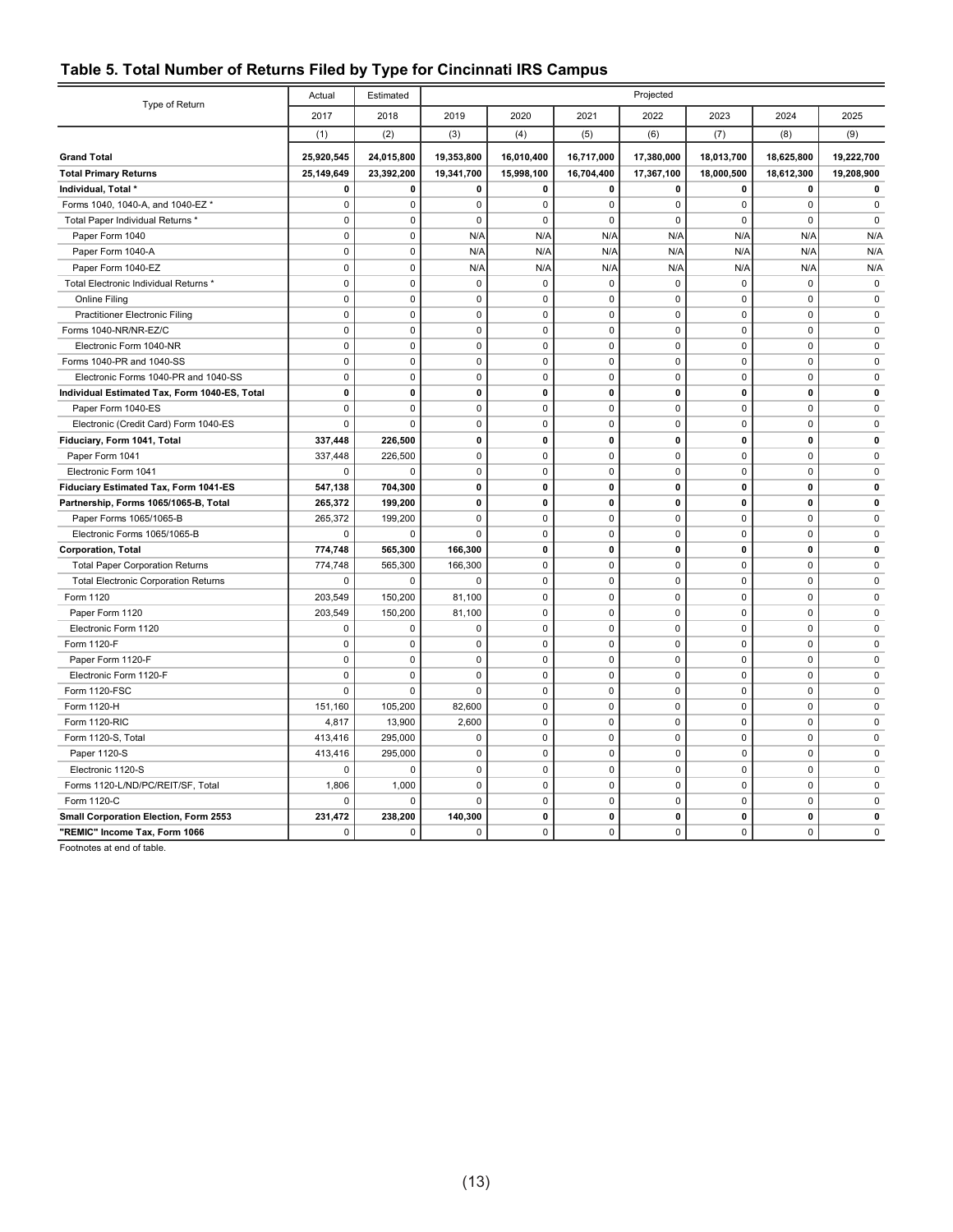#### **Table 5. Total Number of Returns Filed by Type for Cincinnati IRS Campus—Continued**

|                                                | Actual       | Estimated    |             |             |              | Projected    |             |             |              |  |
|------------------------------------------------|--------------|--------------|-------------|-------------|--------------|--------------|-------------|-------------|--------------|--|
| Type of Return                                 | 2017         | 2018         | 2019        | 2020        | 2021         | 2022         | 2023        | 2024        | 2025         |  |
|                                                | (1)          | (2)          | (3)         | (4)         | (5)          | (6)          | (7)         | (8)         | (9)          |  |
| Estate, Forms 706, 706-GS(D)/GS(T)/NA, Total   | 33,690       | 33,100       | 18,200      | 0           | $\mathbf{0}$ | $\mathbf{0}$ | 0           | 0           | 0            |  |
| Gift, Form 709                                 | 242,426      | 244,000      | 0           | 0           | 0            | $\mathbf{0}$ | 0           | 0           | $\mathbf{r}$ |  |
| <b>Employment, Total</b>                       | 21,697,054   | 20,150,500   | 18,346,000  | 15,345,400  | 16,032,700   | 16.680.800   | 17,301,200  | 17.901.500  | 18.486.900   |  |
| <b>Total Paper Employment Returns</b>          | 8,868,989    | 6,375,100    | 3,744,400   | $\Omega$    | $\Omega$     | $\Omega$     | $\Omega$    | $\Omega$    | $\mathbf 0$  |  |
| <b>Total Electronic Employment Returns</b>     | 12,828,065   | 13,775,500   | 14,601,600  | 15,345,400  | 16,032,700   | 16,680,800   | 17,301,200  | 17,901,500  | 18,486,900   |  |
| Forms 940 and 940-PR, Total                    | 4,205,936    | 3,826,500    | 3,927,200   | 2,916,000   | 3,069,500    | 3,217,300    | 3,359,700   | 3,496,700   | 3,628,600    |  |
| Paper Forms 940 and 940-PR                     | 1,787,264    | 1,235,800    | 1,170,800   | 0           | $\mathbf 0$  | $\mathbf 0$  | 0           | $\mathbf 0$ | $\mathbf 0$  |  |
| Form 940 E-File/Online/XML                     | 2,418,672    | 2,590,800    | 2,756,500   | 2,916,000   | 3,069,500    | 3,217,300    | 3,359,700   | 3,496,700   | 3,628,600    |  |
| Forms 941, 941-PR/SS, Total                    | 17,350,768   | 16,236,300   | 14,336,900  | 12,405,000  | 12,936,400   | 13,434,500   | 13,910,700  | 14,372,300  | 14,824,300   |  |
| Paper Forms 941, 941-PR/SS                     | 6,956,965    | 5,070,200    | 2,513,400   | $\Omega$    | $\Omega$     | $\Omega$     | $\Omega$    | $\Omega$    | $\mathbf 0$  |  |
| Form 941 E-File/Online/XML                     | 10,393,803   | 11,166,000   | 11,823,500  | 12,405,000  | 12,936,400   | 13,434,500   | 13,910,700  | 14,372,300  | 14,824,300   |  |
| Forms 943, 943-PR and 943-SS                   | 66,122       | 36,500       | 37,100      | 11,800      | 13,000       | 14,000       | 14,700      | 15,300      | 15,600       |  |
| Paper Forms 943, 943-PR and 943-SS             | 59,234       | 28,100       | 26,800      | 0           | 0            | 0            | 0           | $\mathbf 0$ | $\pmb{0}$    |  |
| Electronic Forms 943, 943-PR and 943-SS        | 6,888        | 8,500        | 10,300      | 11,800      | 13,000       | 14,000       | 14,700      | 15,300      | 15,600       |  |
| Forms 944, 944-PR and 944-SS, Total            | 38,299       | 24,500       | 21,700      | 9,500       | 10,400       | 11,300       | 12,200      | 13,100      | 14,000       |  |
| Paper Forms 944, 944-PR and 944-SS             | 31,482       | 16,800       | 13,100      | 0           | $\mathbf 0$  | 0            | 0           | $\mathbf 0$ | 0            |  |
| Electronic Form 944                            | 6,817        | 7,700        | 8,600       | 9,500       | 10,400       | 11,300       | 12,200      | 13,100      | 14.000       |  |
| Form 945                                       | 34,130       | 24,900       | 23,100      | 3,100       | 3,400        | 3,600        | 3,900       | 4,100       | 4,400        |  |
| Form CT-1                                      | 1,799        | 1,700        | $\mathbf 0$ | $\mathbf 0$ | $\mathbf 0$  | 0            | $\Omega$    | $\Omega$    | $\mathbf 0$  |  |
| Withholding Tax for Foreign Persons, Form 1042 | 0            | 0            | 0           | 0           | 0            | 0            | 0           | 0           | 0            |  |
| <b>Exempt Organizations, Total</b>             | $\mathbf{0}$ | 0            | 0           | 0           | 0            | 0            | 0           | 0           | 0            |  |
| <b>Government Entities/Bonds, Total</b>        | $\mathbf{0}$ | $\mathbf{0}$ | 0           | 0           | $\mathbf{0}$ | 0            | 0           | 0           | 0            |  |
| <b>Political Organizations, Total</b>          | $\mathbf{0}$ | 0            | 0           | 0           | 0            | 0            | 0           | 0           | 0            |  |
| Excise, Total                                  | 1,011,364    | 1,013,600    | 655.300     | 652,700     | 671,600      | 686.300      | 699.300     | 710,900     | 722,000      |  |
| Excise Taxes re Employee Plans, Form 5330      | 0            | 0            | 0           | 0           | 0            | 0            | 0           | 0           | 0            |  |
| Payment or Refund Under Sec.7519, Form 8752    | 8,937        | 17,500       | 15,600      | 0           | 0            | 0            | 0           | 0           | 0            |  |
| <b>Supplemental Documents, Total</b>           | 770,896      | 623,500      | 12,100      | 12,400      | 12,600       | 12,900       | 13,200      | 13,500      | 13,800       |  |
| Form 1040-X                                    | $\mathbf 0$  | 0            | 0           | $\Omega$    | $\Omega$     | $\Omega$     | $\Omega$    | $\Omega$    | $\Omega$     |  |
| Form 4868, Total                               | $\Omega$     | $\mathbf 0$  | 0           | $\mathbf 0$ | $\Omega$     | $\Omega$     | $\Omega$    | $\Omega$    | $\Omega$     |  |
| Paper Form 4868                                | $\mathbf 0$  | 0            | 0           | $\mathbf 0$ | $\mathbf 0$  | 0            | $\mathbf 0$ | 0           | $\mathbf 0$  |  |
| Electronic Form 4868                           | $\mathbf 0$  | 0            | 0           | $\Omega$    | $\mathbf 0$  | $\Omega$     | 0           | $\Omega$    | $\Omega$     |  |
| Credit Card                                    | $\mathbf 0$  | 0            | $\mathbf 0$ | 0           | $\pmb{0}$    | 0            | 0           | $\mathbf 0$ | $\mathbf 0$  |  |
| E-File                                         | $\mathbf 0$  | $\mathbf 0$  | 0           | 0           | $\mathbf 0$  | 0            | 0           | 0           | $\mathbf 0$  |  |
| Form 1120-X                                    | 276          | 4,800        | 12,100      | 12,400      | 12,600       | 12,900       | 13,200      | 13,500      | 13,800       |  |
| Form 5558                                      | $\mathbf 0$  | 0            | 0           | $\mathbf 0$ | $\mathbf 0$  | $\mathbf 0$  | $\mathbf 0$ | $\mathbf 0$ | $\mathbf 0$  |  |
| Form 7004                                      | 770,620      | 618,700      | 0           | $\mathbf 0$ | 0            | 0            | $\mathbf 0$ | $\mathbf 0$ | $\mathbf 0$  |  |
| Paper Form 7004                                | 770,620      | 618,700      | 0           | $\mathbf 0$ | 0            | 0            | $\mathbf 0$ | 0           | 0            |  |
| Electronic Form 7004                           | $\mathbf 0$  | $\mathbf 0$  | 0           | $\mathbf 0$ | 0            | 0            | $\mathbf 0$ | $\mathbf 0$ | $\mathbf 0$  |  |
| Form 8868                                      | $\mathbf 0$  | $\pmb{0}$    | 0           | 0           | $\pmb{0}$    | 0            | 0           | 0           | 0            |  |
| Paper Form 8868                                | $\mathbf 0$  | $\mathbf 0$  | $\mathbf 0$ | 0           | $\mathbf 0$  | 0            | 0           | 0           | 0            |  |
| Electronic Form 8868                           | $\Omega$     | $\mathbf 0$  | $\mathbf 0$ | $\mathbf 0$ | $\Omega$     | $\Omega$     | $\Omega$    | $\Omega$    | $\mathbf 0$  |  |

N/A—Not applicable.

\*Forms 1040, 1040-A, and 1040-EZ for Calendar Years 2017–2018; a new, streamlined Form 1040 replaces Forms 1040, 1040-A, and 1040-EZ starting with Calendar Year 2019 and beyond.

NOTES: Table does not contain Non-Master File counts.

See Table Notes section for more information.

Detail may not add to total due to rounding.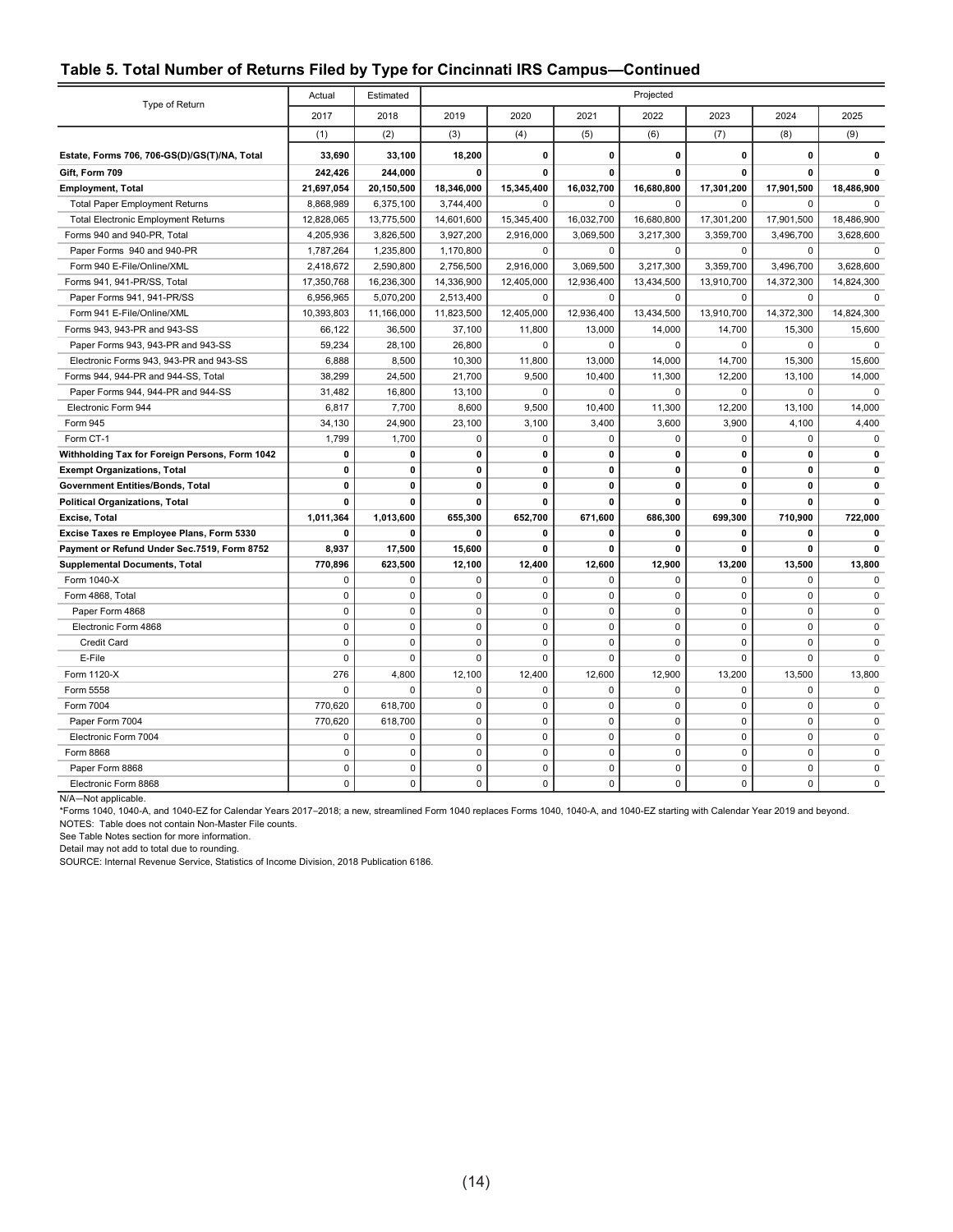#### **Table 6. Total Number of Returns Filed by Type for Fresno IRS Campus**

|                                               | Actual      | Estimated   |             |             |             | Projected   |              |             |             |  |
|-----------------------------------------------|-------------|-------------|-------------|-------------|-------------|-------------|--------------|-------------|-------------|--|
| Type of Return                                | 2017        | 2018        | 2019        | 2020        | 2021        | 2022        | 2023         | 2024        | 2025        |  |
|                                               | (1)         | (2)         | (3)         | (4)         | (5)         | (6)         | (7)          | (8)         | (9)         |  |
| <b>Grand Total</b>                            | 51,147,552  | 49,844,000  | 49,888,900  | 46,396,700  | 42,549,200  | 32,838,400  | 33,568,200   | 34,288,000  | 35,006,100  |  |
| <b>Total Primary Returns</b>                  | 45,702,195  | 44,543,000  | 44,560,000  | 41,624,900  | 38,381,700  | 30,103,800  | 30,669,800   | 31,224,900  | 31,776,300  |  |
| Individual, Total *                           | 35,568,620  | 35,296,100  | 35,551,500  | 34,498,600  | 33,353,000  | 30,103,800  | 30,669,800   | 31,224,900  | 31,776,300  |  |
| Forms 1040, 1040-A, and 1040-EZ *             | 35,568,620  | 35,296,100  | 35,551,500  | 34,498,600  | 33,353,000  | 30,103,800  | 30,669,800   | 31,224,900  | 31,776,300  |  |
| Total Paper Individual Returns *              | 8,297,750   | 7,385,600   | 7,087,000   | 5,487,100   | 3,777,900   | $\mathbf 0$ | $\mathbf 0$  | $\mathbf 0$ | $\mathbf 0$ |  |
| Paper Form 1040                               | 5,815,502   | 5,039,600   | N/A         | N/A         | N/A         | N/A         | N/A          | N/A         | N/A         |  |
| Paper Form 1040-A                             | 1,280,410   | 1,168,900   | N/A         | N/A         | N/A         | N/A         | N/A          | N/A         | N/A         |  |
| Paper Form 1040-EZ                            | 1,201,838   | 1,177,100   | N/A         | N/A         | N/A         | N/A         | N/A          | N/A         | N/A         |  |
| Total Electronic Individual Returns *         | 27,270,870  | 27,910,500  | 28,464,500  | 29,011,600  | 29,575,100  | 30,103,800  | 30,669,800   | 31,224,900  | 31,776,300  |  |
| Online Filing                                 | 10,452,040  | 10,883,900  | 11,259,300  | 11,626,900  | 11,995,900  | 12,352,700  | 12,736,600   | 13,111,900  | 13,476,100  |  |
| <b>Practitioner Electronic Filing</b>         | 16,818,830  | 17,026,600  | 17,205,200  | 17,384,700  | 17,579,200  | 17,751,100  | 17,933,200   | 18,113,000  | 18,300,200  |  |
| Forms 1040-NR/NR-EZ/C                         | 0           | 0           | 0           | 0           | 0           | $\mathbf 0$ | 0            | 0           | 0           |  |
| Electronic Form 1040-NR                       | $\mathbf 0$ | 0           | $\mathbf 0$ | 0           | $\mathbf 0$ | $\mathbf 0$ | $\mathbf 0$  | 0           | $\mathbf 0$ |  |
| Forms 1040-PR and 1040-SS                     | $\mathbf 0$ | $\mathbf 0$ | $\mathbf 0$ | 0           | $\mathbf 0$ | $\mathbf 0$ | $\mathbf 0$  | 0           | $\mathbf 0$ |  |
| Electronic Forms 1040-PR and 1040-SS          | $\mathbf 0$ | 0           | $\mathbf 0$ | $\mathbf 0$ | $\Omega$    | $\mathbf 0$ | $\mathbf 0$  | 0           | $\mathbf 0$ |  |
| Individual Estimated Tax, Form 1040-ES, Total | 10,133,575  | 9,246,900   | 9,008,500   | 7,126,300   | 5,028,700   | $\mathbf 0$ | 0            | $\mathbf 0$ | $\mathbf 0$ |  |
| Paper Form 1040-ES                            | 10,048,484  | 9,138,600   | 8,889,300   | 7,023,000   | 4,950,500   | $\mathbf 0$ | $\mathsf 0$  | $\mathbf 0$ | $\pmb{0}$   |  |
| Electronic (Credit Card) Form 1040-ES         | 85,091      | 108,300     | 119,200     | 103,300     | 78,200      | $\mathbf 0$ | $\mathbf 0$  | 0           | $\mathbf 0$ |  |
| Fiduciary, Form 1041, Total                   | $\mathbf 0$ | 0           | $\mathbf 0$ | 0           | $\mathbf 0$ | $\mathbf 0$ | 0            | 0           | $\mathbf 0$ |  |
| Paper Form 1041                               | $\mathbf 0$ | $\mathbf 0$ | $\mathbf 0$ | $\pmb{0}$   | $\mathbf 0$ | $\mathbf 0$ | $\mathbf 0$  | 0           | 0           |  |
| Electronic Form 1041                          | $\mathbf 0$ | $\mathbf 0$ | $\mathsf 0$ | $\pmb{0}$   | $\mathbf 0$ | $\mathbf 0$ | $\mathbf 0$  | 0           | $\mathbf 0$ |  |
| Fiduciary Estimated Tax, Form 1041-ES         | $\mathbf 0$ | $\mathbf 0$ | $\mathbf 0$ | 0           | $\mathbf 0$ | $\mathbf 0$ | 0            | $\mathbf 0$ | $\mathbf 0$ |  |
| Partnership, Forms 1065/1065-B, Total         | $\mathbf 0$ | 0           | 0           | 0           | 0           | 0           | 0            | 0           | 0           |  |
| Paper Forms 1065/1065-B                       | $\mathbf 0$ | 0           | $\mathbf 0$ | 0           | $\mathbf 0$ | 0           | $\mathbf 0$  | 0           | $\mathbf 0$ |  |
| Electronic Forms 1065/1065-B                  | $\mathbf 0$ | $\mathbf 0$ | $\mathbf 0$ | $\mathbf 0$ | $\mathbf 0$ | $\mathbf 0$ | $\mathbf 0$  | 0           | $\mathbf 0$ |  |
| <b>Corporation, Total</b>                     | $\mathbf 0$ | $\mathbf 0$ | $\mathbf 0$ | 0           | $\mathbf 0$ | $\mathbf 0$ | 0            | 0           | $\mathbf 0$ |  |
| <b>Total Paper Corporation Returns</b>        | $\mathbf 0$ | $\mathbf 0$ | $\mathbf 0$ | 0           | $\mathbf 0$ | $\mathbf 0$ | $\mathbf 0$  | 0           | $\mathbf 0$ |  |
| <b>Total Electronic Corporation Returns</b>   | $\pmb{0}$   | $\mathsf 0$ | $\pmb{0}$   | $\mathbf 0$ | $\mathsf 0$ | $\pmb{0}$   | $\mathsf 0$  | 0           | 0           |  |
| Form 1120                                     | 0           | $\mathbf 0$ | $\pmb{0}$   | $\mathbf 0$ | $\mathsf 0$ | $\mathbf 0$ | $\mathbf 0$  | 0           | 0           |  |
| Paper Form 1120                               | $\mathbf 0$ | $\mathbf 0$ | $\mathbf 0$ | 0           | $\mathbf 0$ | $\mathbf 0$ | $\mathbf 0$  | 0           | $\mathbf 0$ |  |
| Electronic Form 1120                          | $\mathbf 0$ | $\mathbf 0$ | $\pmb{0}$   | $\pmb{0}$   | $\mathbf 0$ | $\mathbf 0$ | $\mathbf 0$  | $\mathbf 0$ | 0           |  |
| Form 1120-F                                   | $\mathbf 0$ | $\mathbf 0$ | $\pmb{0}$   | $\pmb{0}$   | $\pmb{0}$   | $\mathbf 0$ | $\mathbf 0$  | $\mathbf 0$ | $\mathbf 0$ |  |
| Paper Form 1120-F                             | 0           | $\pmb{0}$   | $\pmb{0}$   | $\mathbf 0$ | $\pmb{0}$   | $\pmb{0}$   | $\mathbf 0$  | 0           | 0           |  |
| Electronic Form 1120-F                        | 0           | $\mathbf 0$ | $\pmb{0}$   | 0           | $\mathbf 0$ | 0           | 0            | 0           | $\mathbf 0$ |  |
| Form 1120-FSC                                 | $\mathbf 0$ | 0           | $\mathbf 0$ | 0           | $\mathbf 0$ | $\mathbf 0$ | $\mathbf 0$  | 0           | $\mathbf 0$ |  |
| Form 1120-H                                   | $\mathbf 0$ | $\mathbf 0$ | $\mathbf 0$ | 0           | $\mathbf 0$ | $\mathbf 0$ | $\mathbf 0$  | 0           | $\mathbf 0$ |  |
| Form 1120-RIC                                 | $\mathbf 0$ | $\mathbf 0$ | $\mathbf 0$ | 0           | $\mathbf 0$ | $\mathbf 0$ | $\mathbf 0$  | $\mathbf 0$ | $\mathbf 0$ |  |
| Form 1120-S, Total                            | $\mathbf 0$ | $\mathbf 0$ | $\mathbf 0$ | $\mathbf 0$ | $\mathbf 0$ | $\mathbf 0$ | $\mathbf 0$  | $\mathbf 0$ | $\mathbf 0$ |  |
| Paper 1120-S                                  | $\pmb{0}$   | 0           | $\pmb{0}$   | $\pmb{0}$   | $\pmb{0}$   | $\pmb{0}$   | $\mathbf 0$  | $\mathbf 0$ | $\mathsf 0$ |  |
| Electronic 1120-S                             | $\mathsf 0$ | $\mathbf 0$ | $\pmb{0}$   | $\mathbf 0$ | $\pmb{0}$   | $\mathbf 0$ | $\mathbf 0$  | 0           | 0           |  |
| Forms 1120-L/ND/PC/REIT/SF, Total             | $\mathbf 0$ | 0           | $\mathbf 0$ | $\mathbf 0$ | $\mathbf 0$ | $\mathbf 0$ | $\mathbf 0$  | 0           | 0           |  |
| Form 1120-C                                   | $\mathbf 0$ | $\mathbf 0$ | $\mathbf 0$ | 0           | $\mathbf 0$ | $\mathbf 0$ | $\mathbf 0$  | 0           | 0           |  |
| Small Corporation Election, Form 2553         | $\mathbf 0$ | 0           | $\mathbf 0$ | 0           | $\mathbf 0$ | 0           | $\mathbf{0}$ | 0           | $\mathbf 0$ |  |
| "REMIC" Income Tax, Form 1066                 | $\pmb{0}$   | 0           | $\pmb{0}$   | 0           | $\pmb{0}$   | 0           | $\pmb{0}$    | 0           | $\pmb{0}$   |  |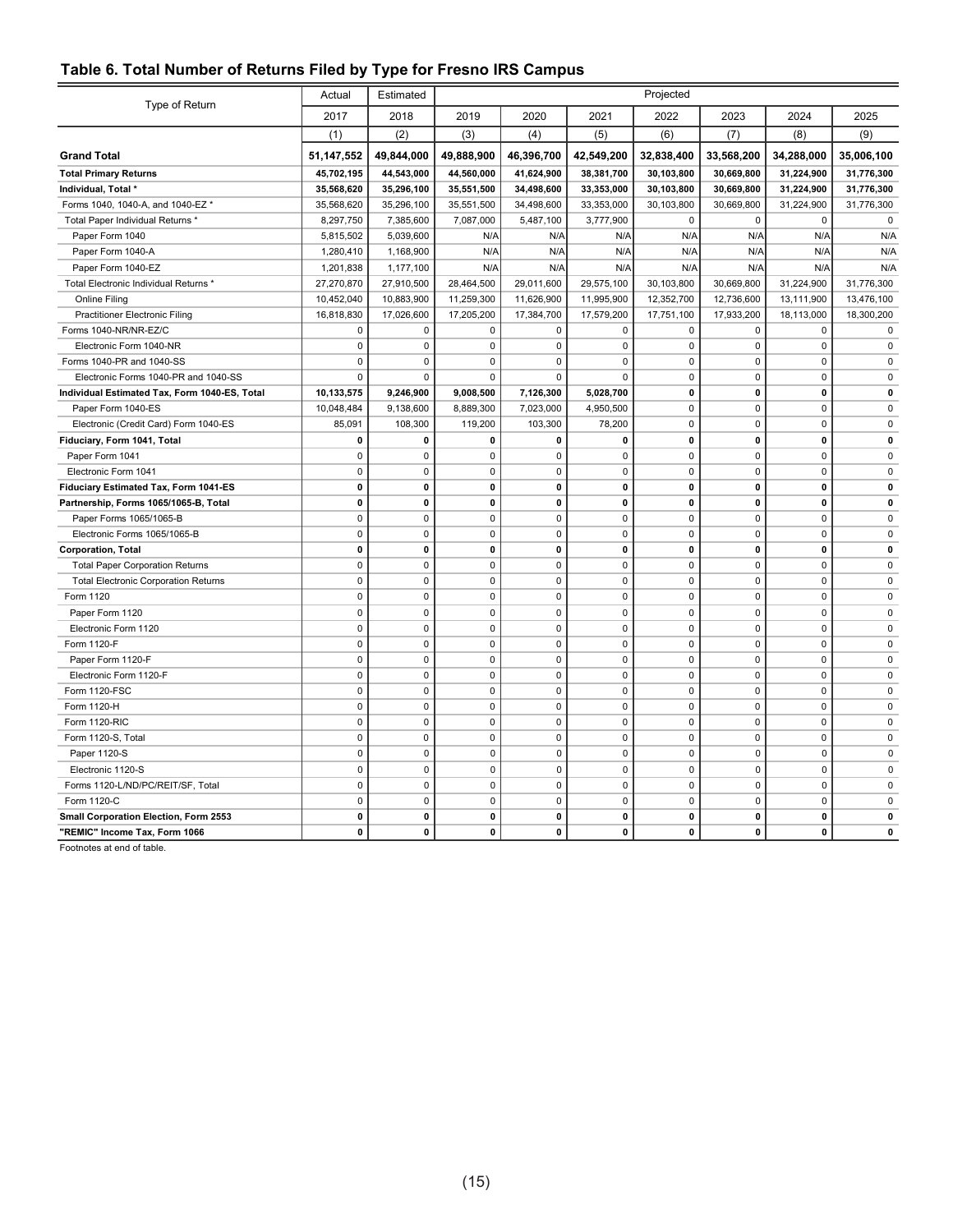#### **Table 6. Total Number of Returns Filed by Type for Fresno IRS Campus—Continued**

|                                                | Actual       | Estimated   |              |             |              | Projected   |              |              |             |
|------------------------------------------------|--------------|-------------|--------------|-------------|--------------|-------------|--------------|--------------|-------------|
| Type of Return                                 | 2017         | 2018        | 2019         | 2020        | 2021         | 2022        | 2023         | 2024         | 2025        |
|                                                | (1)          | (2)         | (3)          | (4)         | (5)          | (6)         | (7)          | (8)          | (9)         |
| Estate, Forms 706, 706-GS(D)/GS(T)/NA, Total   | 0            | 0           | $\mathbf 0$  | 0           | $\mathbf{0}$ | 0           | $\mathbf{0}$ | 0            | 0           |
| Gift, Form 709                                 | 0            | 0           | 0            | 0           | $\mathbf 0$  | 0           | $\mathbf 0$  | 0            | 0           |
| <b>Employment, Total</b>                       | 0            | 0           | 0            | 0           | $\mathbf 0$  | 0           | $\mathbf 0$  | 0            | 0           |
| <b>Total Paper Employment Returns</b>          | $\mathbf 0$  | $\mathbf 0$ | $\mathbf 0$  | 0           | $\mathbf 0$  | $\mathbf 0$ | $\mathbf 0$  | 0            | $\mathbf 0$ |
| <b>Total Electronic Employment Returns</b>     | $\mathbf 0$  | 0           | $\mathbf 0$  | $\pmb{0}$   | $\mathbf 0$  | $\mathbf 0$ | $\mathbf 0$  | $\mathbf 0$  | $\mathbf 0$ |
| Forms 940 and 940-PR, Total                    | $\mathbf 0$  | $\mathbf 0$ | $\mathbf 0$  | $\mathbf 0$ | $\mathbf 0$  | $\mathbf 0$ | $\mathbf 0$  | $\mathbf 0$  | $\mathbf 0$ |
| Paper Forms 940 and 940-PR                     | $\mathbf 0$  | $\mathbf 0$ | $\mathbf 0$  | $\mathbf 0$ | $\mathbf 0$  | $\mathbf 0$ | $\mathbf 0$  | 0            | $\mathbf 0$ |
| Form 940 E-File/Online/XML                     | $\mathbf 0$  | 0           | $\mathbf 0$  | 0           | $\mathbf 0$  | $\mathbf 0$ | $\mathbf 0$  | 0            | $\mathbf 0$ |
| Forms 941, 941-PR/SS, Total                    | $\mathbf 0$  | $\mathbf 0$ | $\mathbf 0$  | $\mathbf 0$ | $\mathbf 0$  | $\mathbf 0$ | $\mathbf 0$  | $\mathbf 0$  | $\mathbf 0$ |
| Paper Forms 941, 941-PR/SS                     | $\mathbf 0$  | $\mathbf 0$ | $\mathbf 0$  | $\mathbf 0$ | $\mathbf 0$  | $\mathbf 0$ | $\Omega$     | $\mathbf 0$  | $\mathbf 0$ |
| Form 941 E-File/Online/XML                     | $\mathbf 0$  | $\mathbf 0$ | 0            | 0           | $\mathsf 0$  | $\mathbf 0$ | $\mathbf 0$  | $\mathbf 0$  | $\mathbf 0$ |
| Forms 943, 943-PR and 943-SS                   | $\mathbf 0$  | $\mathbf 0$ | $\mathbf 0$  | $\mathbf 0$ | $\mathbf 0$  | $\mathbf 0$ | $\mathbf 0$  | $\mathbf 0$  | $\mathbf 0$ |
| Paper Forms 943, 943-PR and 943-SS             | $\mathsf 0$  | 0           | $\mathsf 0$  | $\pmb{0}$   | $\mathsf 0$  | $\mathbf 0$ | $\mathbf 0$  | $\pmb{0}$    | $\pmb{0}$   |
| Electronic Forms 943, 943-PR and 943-SS        | $\mathbf 0$  | $\mathbf 0$ | $\mathsf 0$  | 0           | $\mathsf 0$  | $\mathbf 0$ | $\mathbf 0$  | $\mathbf 0$  | $\mathbf 0$ |
| Forms 944, 944-PR and 944-SS, Total            | $\mathbf 0$  | $\mathbf 0$ | $\mathbf 0$  | $\mathbf 0$ | $\mathbf 0$  | $\mathbf 0$ | $\mathbf 0$  | $\mathbf 0$  | $\mathbf 0$ |
| Paper Forms 944, 944-PR and 944-SS             | $\mathsf 0$  | 0           | $\pmb{0}$    | $\pmb{0}$   | $\mathsf 0$  | $\mathbf 0$ | $\mathbf{0}$ | $\pmb{0}$    | $\pmb{0}$   |
| Electronic Form 944                            | $\mathbf 0$  | $\mathbf 0$ | $\mathbf 0$  | 0           | $\mathsf 0$  | $\mathbf 0$ | $\mathbf 0$  | $\mathbf 0$  | $\mathbf 0$ |
| Form 945                                       | $\mathbf 0$  | $\mathbf 0$ | $\mathbf 0$  | $\mathbf 0$ | $\mathbf 0$  | $\mathbf 0$ | $\Omega$     | $\mathbf 0$  | $\Omega$    |
| Form CT-1                                      | $\mathsf 0$  | $\mathbf 0$ | $\pmb{0}$    | 0           | $\mathsf 0$  | $\mathbf 0$ | $\mathbf 0$  | $\pmb{0}$    | $\mathbf 0$ |
| Withholding Tax for Foreign Persons, Form 1042 | $\mathbf 0$  | 0           | $\mathbf 0$  | 0           | 0            | 0           | $\mathbf 0$  | 0            | $\mathbf 0$ |
| <b>Exempt Organizations, Total</b>             | $\mathbf{0}$ | 0           | $\mathbf{0}$ | 0           | $\mathbf{0}$ | 0           | $\mathbf{0}$ | 0            | 0           |
| Government Entities/Bonds, Total               | $\mathbf 0$  | 0           | $\mathbf 0$  | 0           | 0            | 0           | $\mathbf 0$  | 0            | 0           |
| <b>Political Organizations, Total</b>          | $\mathbf 0$  | 0           | $\mathbf 0$  | 0           | $\mathbf 0$  | 0           | $\mathbf 0$  | 0            | 0           |
| Excise, Total                                  | $\mathbf{0}$ | 0           | $\mathbf{0}$ | 0           | $\mathbf{0}$ | 0           | $\mathbf{0}$ | $\mathbf{0}$ | 0           |
| Excise Taxes re Employee Plans, Form 5330      | 0            | 0           | $\mathbf 0$  | 0           | 0            | 0           | $\mathbf 0$  | 0            | 0           |
| Payment or Refund Under Sec.7519, Form 8752    | 0            | 0           | $\mathbf 0$  | 0           | 0            | 0           | $\mathbf 0$  | 0            | 0           |
| <b>Supplemental Documents, Total</b>           | 5,445,358    | 5,301,000   | 5,328,900    | 4,771,800   | 4,167,500    | 2,734,600   | 2,898,400    | 3,063,100    | 3,229,800   |
| Form 1040-X                                    | 1,546,989    | 1,636,700   | 1,686,700    | 1,396,300   | 1,024,700    | 0           | $\Omega$     | $\mathbf 0$  | 0           |
| Form 4868, Total                               | 3,898,369    | 3,664,300   | 3,642,200    | 3,375,500   | 3,142,900    | 2,734,600   | 2,898,400    | 3,063,100    | 3,229,800   |
| Paper Form 4868                                | 1,950,695    | 1,600,200   | 1,408,300    | 967,000     | 570,100      | $\mathbf 0$ | $\mathbf 0$  | 0            | $\mathsf 0$ |
| Electronic Form 4868                           | 1,947,673    | 2,064,100   | 2,233,900    | 2,408,500   | 2,572,800    | 2,734,600   | 2,898,400    | 3,063,100    | 3,229,800   |
| Credit Card                                    | $\mathbf 0$  | $\Omega$    | $\mathbf 0$  | 0           | $\mathbf 0$  | $\Omega$    | $\mathbf 0$  | 0            | $\mathbf 0$ |
| E-File                                         | 1,947,673    | 2,064,100   | 2,233,900    | 2,408,500   | 2,572,800    | 2,734,600   | 2,898,400    | 3,063,100    | 3,229,800   |
| Form 1120-X                                    | 0            | 0           | $\mathbf 0$  | 0           | $\mathbf 0$  | $\mathbf 0$ | $\mathbf 0$  | 0            | $\mathbf 0$ |
| Form 5558                                      | $\mathbf 0$  | $\Omega$    | $\mathbf 0$  | 0           | $\mathbf 0$  | $\Omega$    | $\mathbf 0$  | $\mathbf 0$  | $\mathbf 0$ |
| Form 7004                                      | $\pmb{0}$    | 0           | $\pmb{0}$    | $\mathbf 0$ | $\pmb{0}$    | 0           | $\pmb{0}$    | $\pmb{0}$    | $\mathsf 0$ |
| Paper Form 7004                                | $\mathbf 0$  | $\mathbf 0$ | $\mathbf 0$  | 0           | $\mathbf 0$  | 0           | $\mathbf 0$  | 0            | $\Omega$    |
| Electronic Form 7004                           | $\mathbf 0$  | $\Omega$    | $\mathbf 0$  | 0           | $\mathbf 0$  | $\mathbf 0$ | $\mathbf 0$  | $\mathbf 0$  | $\mathbf 0$ |
| Form 8868                                      | $\pmb{0}$    | 0           | $\mathsf 0$  | 0           | $\mathsf 0$  | 0           | $\mathbf 0$  | $\pmb{0}$    | 0           |
| Paper Form 8868                                | $\mathbf 0$  | $\Omega$    | $\mathbf 0$  | $\mathbf 0$ | $\mathbf 0$  | $\mathbf 0$ | $\mathbf 0$  | 0            | 0           |
| Electronic Form 8868                           | $\Omega$     | $\Omega$    | $\Omega$     | $\Omega$    | $\Omega$     | $\Omega$    | $\Omega$     | $\Omega$     | $\Omega$    |

N/A—Not applicable.

\*Forms 1040, 1040-A, and 1040-EZ for Calendar Years 2017–2018; a new, streamlined Form 1040 replaces Forms 1040, 1040-A, and 1040-EZ starting with Calendar Year 2019 and beyond.

NOTES: Table does not contain Non-Master File counts.

See Table Notes section for more information.

Detail may not add to total due to rounding.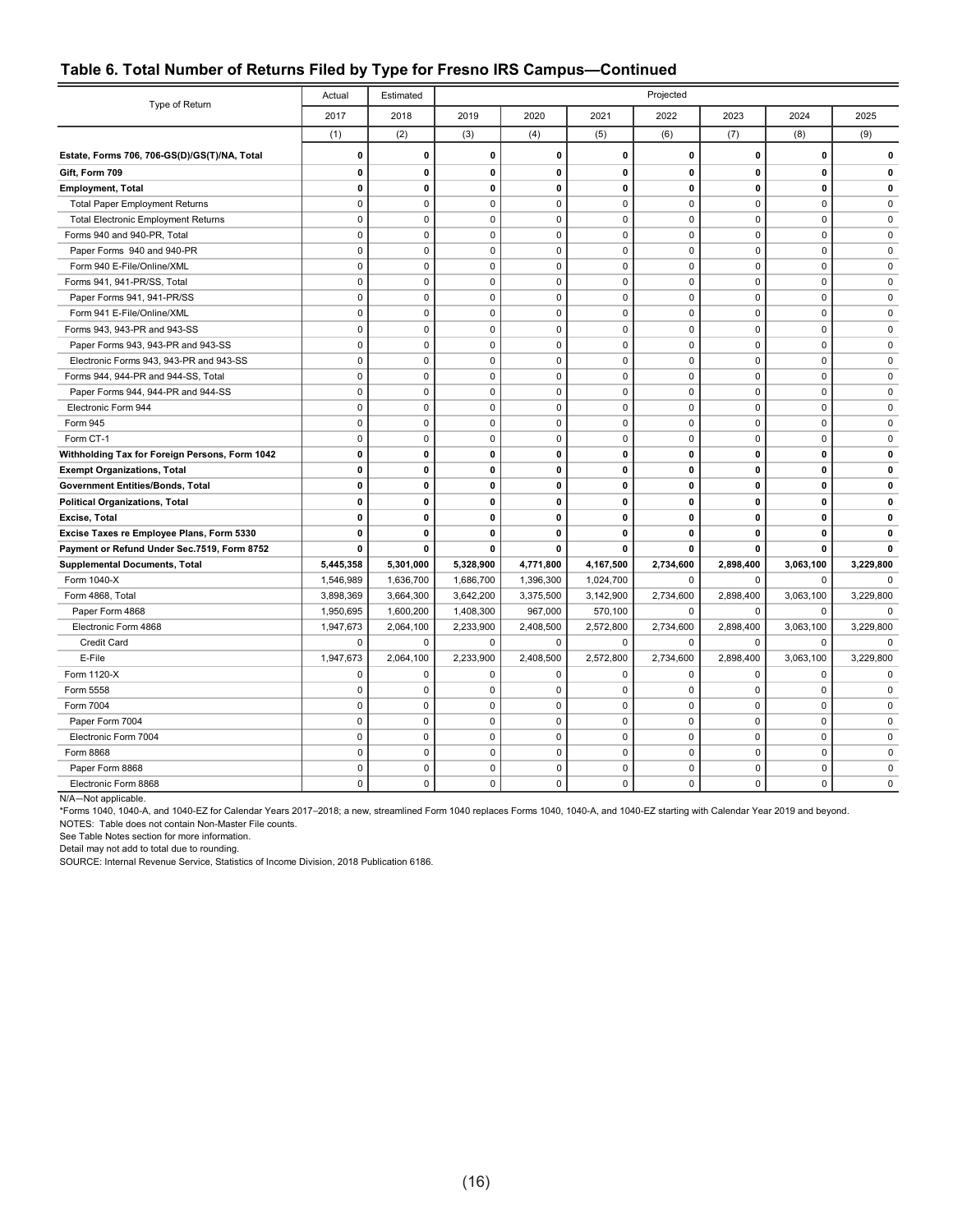#### **Table 7. Total Number of Returns Filed by Type for Kansas City IRS Campus**

| Type of Return                                | Actual      | Estimated   |             |             |             | Projected   |              |             |             |
|-----------------------------------------------|-------------|-------------|-------------|-------------|-------------|-------------|--------------|-------------|-------------|
|                                               | 2017        | 2018        | 2019        | 2020        | 2021        | 2022        | 2023         | 2024        | 2025        |
|                                               | (1)         | (2)         | (3)         | (4)         | (5)         | (6)         | (7)          | (8)         | (9)         |
| <b>Grand Total</b>                            | 45,027,407  | 46,436,500  | 47,812,600  | 50,871,900  | 55,429,200  | 58,917,800  | 58,957,300   | 63,312,100  | 66,536,400  |
| <b>Total Primary Returns</b>                  | 40,342,129  | 41,724,000  | 43,018,700  | 45,965,900  | 49,756,900  | 52,681,400  | 52,731,700   | 56,511,000  | 59,344,100  |
| Individual, Total *                           | 32,789,901  | 32,162,800  | 31,468,900  | 31,757,400  | 33,629,700  | 35,068,100  | 35,406,000   | 37,259,500  | 38,558,000  |
| Forms 1040, 1040-A, and 1040-EZ *             | 32,789,901  | 32,162,800  | 31,468,900  | 31,757,400  | 33,629,700  | 35,068,100  | 35,200,300   | 36,861,600  | 38,169,400  |
| Total Paper Individual Returns *              | 6,184,047   | 5,197,100   | 4,203,800   | 4,230,000   | 5,816,000   | 6,992,400   | 6,820,600    | 8,184,200   | 9,192,700   |
| Paper Form 1040                               | 4,304,553   | 3,759,800   | N/A         | N/A         | N/A         | N/A         | N/A          | N/A         | N/A         |
| Paper Form 1040-A                             | 992,755     | 743,500     | N/A         | N/A         | N/A         | N/A         | N/A          | N/A         | N/A         |
| Paper Form 1040-EZ                            | 886,739     | 693,800     | N/A         | N/A         | N/A         | N/A         | N/A          | N/A         | N/A         |
| Total Electronic Individual Returns *         | 26,605,854  | 26,965,700  | 27,265,100  | 27,527,400  | 27,813,700  | 28,075,700  | 28,379,700   | 28,677,500  | 28,976,700  |
| Online Filing                                 | 10,989,561  | 11,295,200  | 11,562,800  | 11,800,500  | 12,042,400  | 12,274,300  | 12,535,700   | 12,790,100  | 13,035,100  |
| <b>Practitioner Electronic Filing</b>         | 15,616,293  | 15,670,500  | 15,702,300  | 15,726,900  | 15,771,300  | 15,801,400  | 15,844,000   | 15,887,400  | 15,941,600  |
| Forms 1040-NR/NR-EZ/C                         | 0           | $\mathbf 0$ | 0           | 0           | $\mathbf 0$ | 0           | 157,500      | 307,800     | 304,900     |
| Electronic Form 1040-NR                       | 0           | $\mathbf 0$ | 0           | 0           | $\mathbf 0$ | $\mathbf 0$ | $\mathbf 0$  | $\mathbf 0$ | 0           |
| Forms 1040-PR and 1040-SS                     | $\Omega$    | $\mathbf 0$ | 0           | $\mathbf 0$ | $\mathbf 0$ | $\Omega$    | 48,200       | 90,100      | 83,700      |
| Electronic Forms 1040-PR and 1040-SS          | $\Omega$    | $\Omega$    | $\Omega$    | $\Omega$    | $\Omega$    | $\Omega$    | $\Omega$     | $\Omega$    | $\Omega$    |
| Individual Estimated Tax, Form 1040-ES, Total | 7,552,228   | 6,506,900   | 5,343,500   | 5,493,700   | 7,741,500   | 9,531,700   | 9,527,200    | 11,723,200  | 13,516,100  |
| Paper Form 1040-ES                            | 7,488,813   | 6,430,700   | 5,272,800   | 5,414,000   | 7,621,200   | 9,374,500   | 9,362,400    | 11,512,000  | 13,264,500  |
| Electronic (Credit Card) Form 1040-ES         | 63,416      | 76,200      | 70,700      | 79,600      | 120,400     | 157,100     | 164,800      | 211,100     | 251,600     |
| Fiduciary, Form 1041, Total                   | 0           | 71,600      | 251,800     | 234,100     | 218,900     | 204,900     | 191,900      | 179,300     | 167,100     |
| Paper Form 1041                               | $\mathbf 0$ | 71,600      | 251,800     | 234,100     | 218,900     | 204,900     | 191,900      | 179,300     | 167,100     |
| Electronic Form 1041                          | 0           | 0           | 0           | 0           | 0           | 0           | $\mathbf 0$  | 0           | 0           |
| Fiduciary Estimated Tax, Form 1041-ES         | 0           | 0           | 0           | 0           | $\mathbf 0$ | 0           | $\Omega$     | 0           | $\mathbf 0$ |
| Partnership, Forms 1065/1065-B, Total         | 0           | 67,100      | 209,700     | 196,600     | 187,200     | 180,800     | 176,900      | 174,900     | 174,400     |
| Paper Forms 1065/1065-B                       | $\mathbf 0$ | 67,100      | 209,700     | 196,600     | 187,200     | 180,800     | 176,900      | 174,900     | 174,400     |
| Electronic Forms 1065/1065-B                  | $\mathbf 0$ | $\mathbf 0$ | 0           | 0           | $\Omega$    | 0           | $\Omega$     | 0           | $\mathbf 0$ |
| <b>Corporation, Total</b>                     | 0           | 192,300     | 430,900     | 512,400     | 487,500     | 467,000     | 449,700      | 434,900     | 422,000     |
| <b>Total Paper Corporation Returns</b>        | $\mathbf 0$ | 192,300     | 430,900     | 512,400     | 487,500     | 467,000     | 449,700      | 434,900     | 422,000     |
| <b>Total Electronic Corporation Returns</b>   | $\mathbf 0$ | $\Omega$    | 0           | $\Omega$    | $\Omega$    | $\Omega$    | $\mathbf 0$  | 0           | $\mathbf 0$ |
| Form 1120                                     | $\Omega$    | 49,200      | 96,100      | 126,000     | 114,800     | 104,900     | 95,900       | 87,400      | 79,300      |
| Paper Form 1120                               | $\mathsf 0$ | 49,200      | 96,100      | 126,000     | 114,800     | 104,900     | 95,900       | 87,400      | 79,300      |
| Electronic Form 1120                          | $\pmb{0}$   | $\mathbf 0$ | 0           | 0           | $\pmb{0}$   | 0           | $\mathbf 0$  | 0           | 0           |
| Form 1120-F                                   | $\mathbf 0$ | 0           | 0           | 0           | $\pmb{0}$   | 0           | $\mathbf 0$  | 0           | 0           |
| Paper Form 1120-F                             | $\mathbf 0$ | $\mathbf 0$ | $\mathbf 0$ | 0           | $\mathbf 0$ | 0           | $\mathbf 0$  | 0           | 0           |
| Electronic Form 1120-F                        | $\mathbf 0$ | $\mathbf 0$ | $\mathbf 0$ | $\mathbf 0$ | $\mathbf 0$ | 0           | $\mathbf 0$  | 0           | $\mathbf 0$ |
| Form 1120-FSC                                 | $\mathbf 0$ | $\mathbf 0$ | 0           | 0           | $\mathbf 0$ | 0           | $\mathbf 0$  | $\mathbf 0$ | $\Omega$    |
| Form 1120-H                                   | $\mathbf 0$ | 33,100      | 57,300      | 125,700     | 127,600     | 129,400     | 131,200      | 132,900     | 134,600     |
| Form 1120-RIC                                 | $\mathbf 0$ | 2,000       | 13,800      | 16,800      | 17,300      | 17,700      | 18,200       | 18,600      | 19,100      |
| Form 1120-S, Total                            | $\mathbf 0$ | 108,000     | 263,700     | 243,900     | 227,900     | 215,000     | 204,500      | 195,900     | 189,000     |
| Paper 1120-S                                  | $\mathbf 0$ | 108,000     | 263,700     | 243,900     | 227,900     | 215,000     | 204,500      | 195,900     | 189,000     |
| Electronic 1120-S                             | $\mathbf 0$ | $\mathbf 0$ | $\mathbf 0$ | $\mathbf 0$ | $\mathbf 0$ | $\mathbf 0$ | $\mathbf{0}$ | $\mathbf 0$ | $\mathbf 0$ |
| Forms 1120-L/ND/PC/REIT/SF, Total             | $\pmb{0}$   | 0           | 0           | 0           | $\mathsf 0$ | 0           | 0            | $\pmb{0}$   | 0           |
| Form 1120-C                                   | $\mathbf 0$ | 0           | $\mathbf 0$ | 0           | $\mathbf 0$ | $\Omega$    | $\mathbf 0$  | $\Omega$    | 0           |
| Small Corporation Election, Form 2553         | 0           | 67,300      | 170,800     | 289,200     | 293,900     | 297,400     | 301,800      | 305,200     | 309,300     |
| "REMIC" Income Tax, Form 1066                 | 0           | 0           | 0           | 0           | 0           | 0           | 0            | 0           | 0           |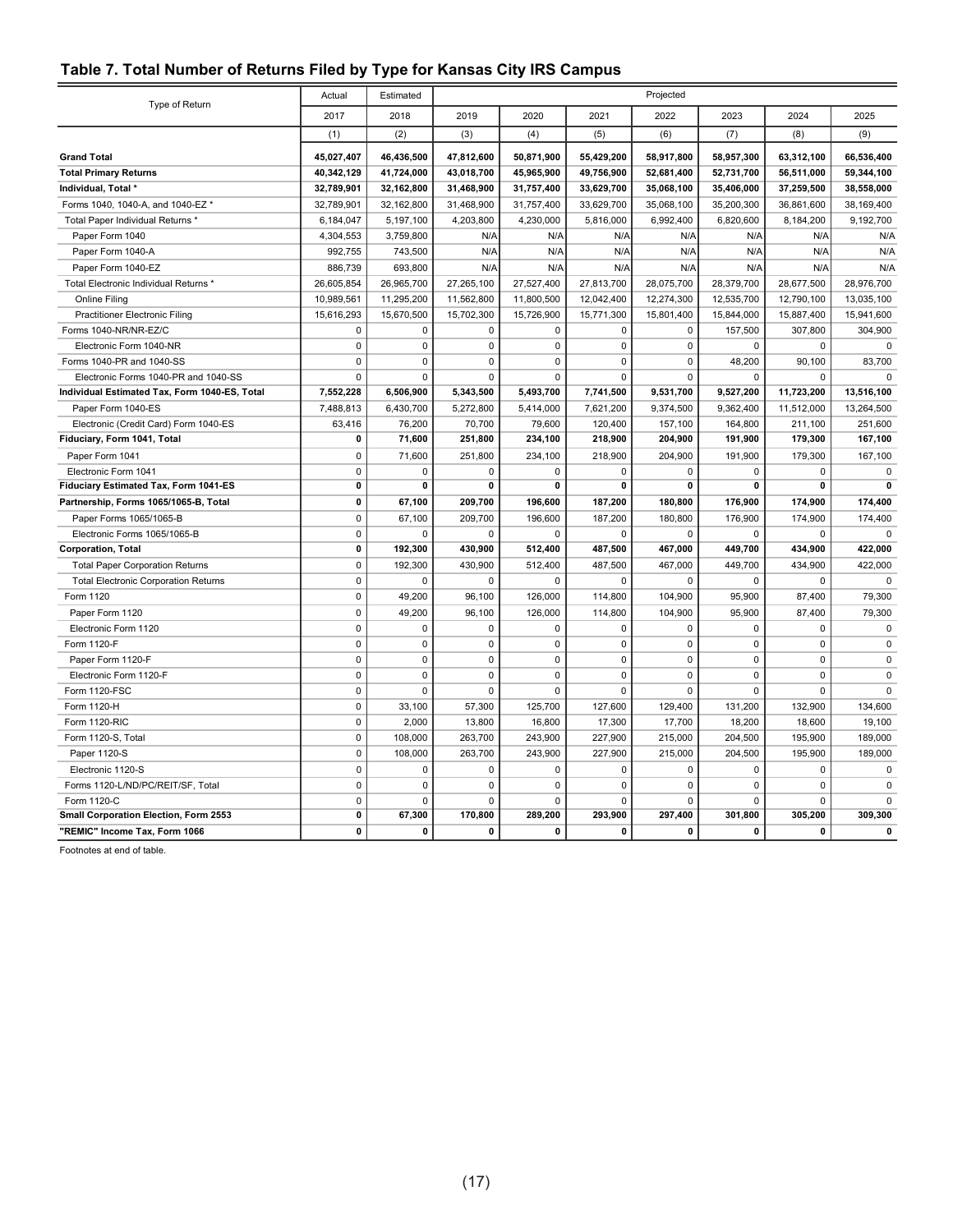#### **Table 7. Total Number of Returns Filed by Type for Kansas City IRS Campus—Continued**

| Type of Return                                 | Actual       | Estimated    |              |             |             | Projected    |              |             |             |
|------------------------------------------------|--------------|--------------|--------------|-------------|-------------|--------------|--------------|-------------|-------------|
|                                                | 2017         | 2018         | 2019         | 2020        | 2021        | 2022         | 2023         | 2024        | 2025        |
|                                                | (1)          | (2)          | (3)          | (4)         | (5)         | (6)          | (7)          | (8)         | (9)         |
| Estate, Forms 706, 706-GS(D)/GS(T)/NA, Total   | $\mathbf{0}$ | 0            | 13,000       | 27,000      | 25,900      | 24,200       | 23,100       | 22,000      | 21,500      |
| Gift, Form 709                                 | 0            | 0            | 245,600      | 247,300     | 248,900     | 250,500      | 252,100      | 253,700     | 255,300     |
| <b>Employment, Total</b>                       | 0            | 2,655,900    | 4,883,100    | 7,192,900   | 6,908,400   | 6,642,400    | 6,389,100    | 6,145,000   | 5,907,500   |
| <b>Total Paper Employment Returns</b>          | $\Omega$     | 2.655.900    | 4,883,100    | 7,192,900   | 6,908,400   | 6,642,400    | 6,389,100    | 6,145,000   | 5,907,500   |
| <b>Total Electronic Employment Returns</b>     | $\mathbf 0$  | $\mathbf 0$  | $\mathbf 0$  | $\mathsf 0$ | 0           | $\mathbf 0$  | $\mathbf 0$  | $\mathbf 0$ | $\mathbf 0$ |
| Forms 940 and 940-PR, Total                    | $\mathbf 0$  | 501,900      | 476,900      | 1,353,100   | 1,282,400   | 1,214,900    | 1,150,300    | 1,088,300   | 1,028,600   |
| Paper Forms 940 and 940-PR                     | $\Omega$     | 501,900      | 476,900      | 1,353,100   | 1,282,400   | 1,214,900    | 1,150,300    | 1,088,300   | 1,028,600   |
| Form 940 E-File/Online/XML                     | $\mathbf 0$  | $\mathbf 0$  | 0            | $\mathsf 0$ | $\mathbf 0$ | $\mathbf 0$  | $\mathbf 0$  | $\mathbf 0$ | 0           |
| Forms 941, 941-PR/SS, Total                    | $\mathbf 0$  | 2,108,400    | 4,358,900    | 5,744,900   | 5,535,900   | 5,341,700    | 5,157,100    | 4,978,800   | 4,804,600   |
| Paper Forms 941, 941-PR/SS                     | $\Omega$     | 2.108.400    | 4,358,900    | 5,744,900   | 5,535,900   | 5,341,700    | 5,157,100    | 4,978,800   | 4.804.600   |
| Form 941 E-File/Online/XML                     | $\mathbf 0$  | $\mathbf 0$  | 0            | $\mathsf 0$ | 0           | $\mathbf 0$  | $\mathbf 0$  | $\mathbf 0$ | 0           |
| Forms 943, 943-PR and 943-SS                   | $\mathbf 0$  | 27,400       | 26,400       | 48,700      | 46,600      | 44,700       | 43,000       | 41,300      | 39,700      |
| Paper Forms 943, 943-PR and 943-SS             | $\mathbf 0$  | 27,400       | 26,400       | 48,700      | 46,600      | 44,700       | 43,000       | 41,300      | 39,700      |
| Electronic Forms 943, 943-PR and 943-SS        | $\mathbf 0$  | $\Omega$     | 0            | $\mathbf 0$ | $\mathbf 0$ | 0            | $\mathbf 0$  | $\mathbf 0$ | $\mathbf 0$ |
| Forms 944, 944-PR and 944-SS, Total            | $\mathbf 0$  | 8,800        | 9,600        | 19,300      | 18,600      | 18,100       | 17,600       | 17,200      | 16,900      |
| Paper Forms 944, 944-PR and 944-SS             | $\mathbf 0$  | 8,800        | 9,600        | 19,300      | 18,600      | 18,100       | 17,600       | 17,200      | 16,900      |
| Electronic Form 944                            | $\mathbf 0$  | $\mathbf 0$  | $\mathbf 0$  | $\mathbf 0$ | $\mathbf 0$ | 0            | $\mathbf 0$  | 0           | $\Omega$    |
| Form 945                                       | $\mathbf 0$  | 9,500        | 9.500        | 25,200      | 23,200      | 21,200       | 19.400       | 17,700      | 16.100      |
| Form CT-1                                      | $\mathbf 0$  | $\mathbf 0$  | 1,700        | 1,700       | 1,700       | 1,700        | 1,700        | 1,700       | 1,700       |
| Withholding Tax for Foreign Persons, Form 1042 | 0            | $\mathbf 0$  | $\mathbf{0}$ | 0           | 0           | $\mathbf 0$  | $\mathbf 0$  | 0           | $\mathbf 0$ |
| <b>Exempt Organizations, Total</b>             | 0            | $\mathbf{0}$ | $\mathbf{0}$ | 0           | 0           | $\mathbf 0$  | $\mathbf 0$  | 0           | 0           |
| Government Entities/Bonds, Total               | 0            | $\mathbf 0$  | 0            | $\mathbf 0$ | 0           | 0            | $\mathbf 0$  | 0           | 0           |
| <b>Political Organizations, Total</b>          | 0            | $\mathbf 0$  | 0            | 0           | 0           | $\mathbf{0}$ | $\mathbf 0$  | 0           | 0           |
| Excise, Total                                  | $\mathbf{0}$ | $\mathbf{0}$ | 0            | 0           | 0           | $\mathbf{0}$ | $\mathbf{0}$ | 0           | 0           |
| Excise Taxes re Employee Plans, Form 5330      | 0            | 0            | 0            | 0           | 0           | 0            | 0            | 0           | 0           |
| Payment or Refund Under Sec.7519, Form 8752    | 0            | 0            | 1,200        | 15,400      | 14,900      | 14,400       | 13,900       | 13,400      | 12,900      |
| <b>Supplemental Documents, Total</b>           | 4,685,278    | 4,712,600    | 4,793,900    | 4,905,900   | 5,672,300   | 6,236,400    | 6,225,500    | 6,801,100   | 7,192,300   |
| Form 1040-X                                    | 1,152,922    | 1,151,700    | 1,000,500    | 1,076,400   | 1,577,400   | 2,017,800    | 2,091,900    | 2,666,900   | 3,182,600   |
| Form 4868, Total                               | 3,532,356    | 3,371,800    | 3,234,000    | 3,301,500   | 3,592,400   | 3,737,200    | 3,669,400    | 3,684,100   | 3,571,000   |
| Paper Form 4868                                | 1,453,791    | 1,126,000    | 835,300      | 745,500     | 877,600     | 859,000      | 628,100      | 478,900     | 201,600     |
| Electronic Form 4868                           | 2,078,566    | 2,245,800    | 2,398,700    | 2,556,000   | 2,714,800   | 2,878,200    | 3,041,300    | 3,205,300   | 3,369,400   |
| <b>Credit Card</b>                             | $\Omega$     | $\mathbf 0$  | $\mathbf 0$  | $\mathbf 0$ | $\Omega$    | $\Omega$     | $\Omega$     | $\Omega$    | $\Omega$    |
| E-File                                         | 2,078,566    | 2,245,800    | 2,398,700    | 2,556,000   | 2,714,800   | 2,878,200    | 3,041,300    | 3,205,300   | 3,369,400   |
| Form 1120-X                                    | $\mathbf 0$  | 1,300        | $\mathbf 0$  | 0           | 0           | 0            | 0            | 0           | $\Omega$    |
| Form 5558                                      | $\mathbf 0$  | $\mathbf 0$  | $\mathbf 0$  | $\mathbf 0$ | $\Omega$    | $\Omega$     | $\Omega$     | $\Omega$    | $\Omega$    |
| Form 7004                                      | $\mathbf 0$  | 187,800      | 559,400      | 528,100     | 502,400     | 481,400      | 464,300      | 450,200     | 438,700     |
| Paper Form 7004                                | $\mathbf 0$  | 187,800      | 559,400      | 528,100     | 502,400     | 481,400      | 464,300      | 450,200     | 438,700     |
| Electronic Form 7004                           | $\mathbf 0$  | $\mathbf 0$  | $\mathbf 0$  | $\mathbf 0$ | 0           | $\Omega$     | $\Omega$     | $\Omega$    | $\Omega$    |
| Form 8868                                      | $\mathbf 0$  | $\mathbf 0$  | $\mathbf 0$  | $\mathbf 0$ | $\mathbf 0$ | 0            | $\mathbf 0$  | $\mathbf 0$ | $\mathbf 0$ |
| Paper Form 8868                                | $\mathbf 0$  | $\mathbf 0$  | $\mathbf 0$  | 0           | $\mathbf 0$ | $\mathbf 0$  | $\mathbf 0$  | $\mathbf 0$ | $\mathbf 0$ |
| Electronic Form 8868                           | $\Omega$     | $\mathbf 0$  | $\mathbf 0$  | 0           | $\Omega$    | $\Omega$     | $\Omega$     | $\Omega$    | $\Omega$    |

N/A—Not applicable.

\*Forms 1040, 1040-A, and 1040-EZ for Calendar Years 2017–2018; a new, streamlined Form 1040 replaces Forms 1040, 1040-A, and 1040-EZ starting with Calendar Year 2019 and beyond.

NOTES: Table does not contain Non-Master File counts.

See Table Notes section for more information.

Detail may not add to total due to rounding.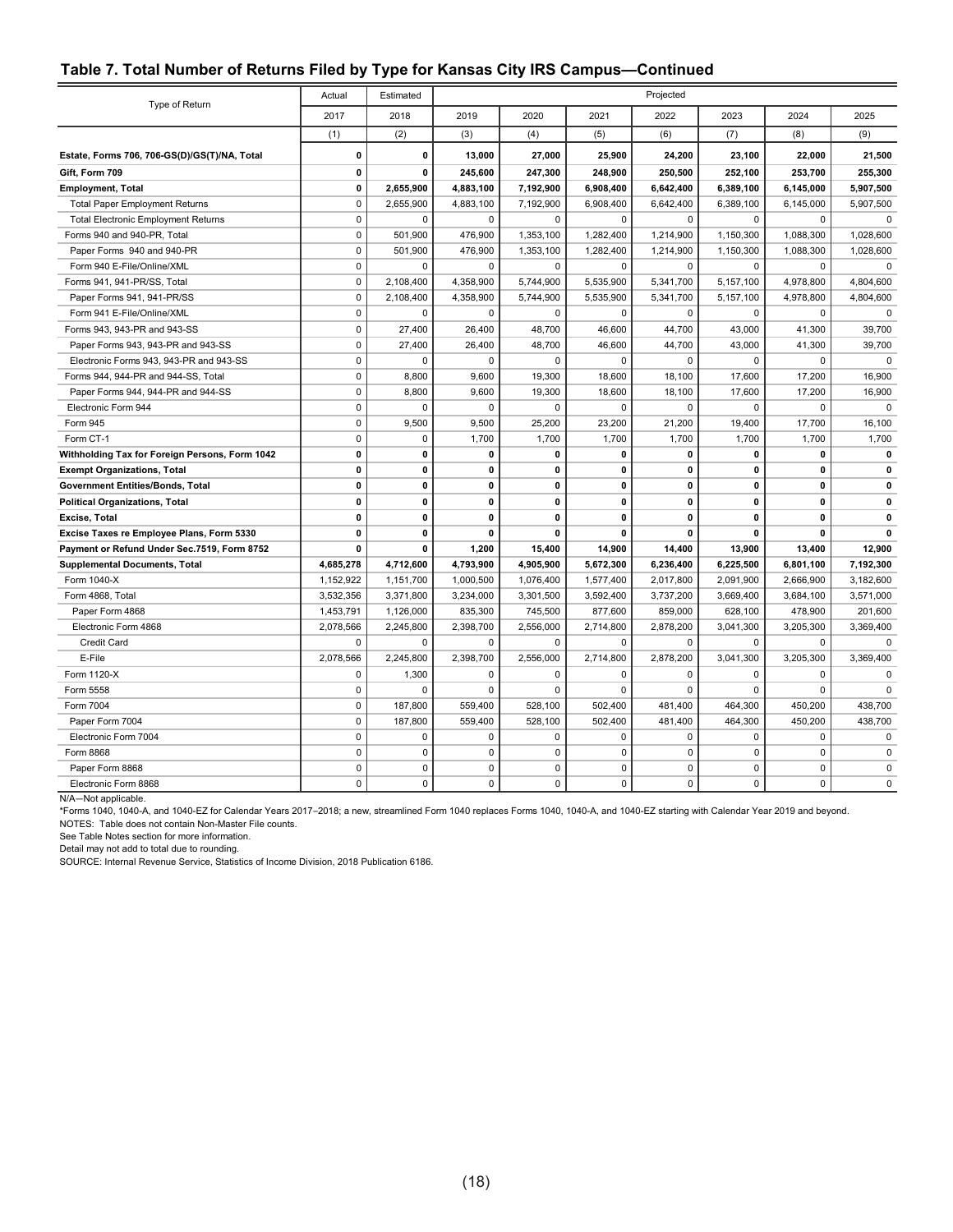#### **Table 8. Total Number of Returns Filed by Type for Ogden IRS Campus**

| Type of Return                                | Actual      | Estimated   |             |             |             | Projected   |             |             |             |
|-----------------------------------------------|-------------|-------------|-------------|-------------|-------------|-------------|-------------|-------------|-------------|
|                                               | 2017        | 2018        | 2019        | 2020        | 2021        | 2022        | 2023        | 2024        | 2025        |
|                                               | (1)         | (2)         | (3)         | (4)         | (5)         | (6)         | (7)         | (8)         | (9)         |
| <b>Grand Total</b>                            | 31,503,198  | 34,891,900  | 37,416,800  | 42,224,200  | 41,435,500  | 47,598,600  | 47,397,200  | 47,522,100  | 47,333,700  |
| <b>Total Primary Returns</b>                  | 23,574,851  | 25,931,600  | 27,763,000  | 31,774,900  | 30,943,500  | 36,056,900  | 35,801,300  | 35,839,400  | 35,617,200  |
| Individual, Total *                           | 0           | 1,215,700   | 1,471,800   | 2,686,800   | 2,302,200   | 4,432,500   | 4,257,400   | 4,198,500   | 4,031,300   |
| Forms 1040, 1040-A, and 1040-EZ'              | $\mathbf 0$ | 1,215,700   | 1,471,800   | 2,686,800   | 2,302,200   | 4,432,500   | 4,257,400   | 4,198,500   | 4,031,300   |
| Total Paper Individual Returns *              | $\mathbf 0$ | 1,215,700   | 1,471,800   | 2,686,800   | 2,302,200   | 4,432,500   | 4,257,400   | 4,198,500   | 4,031,300   |
| Paper Form 1040                               | $\mathbf 0$ | 873,900     | N/A         | N/A         | N/A         | N/A         | N/A         | N/A         | N/A         |
| Paper Form 1040-A                             | $\mathbf 0$ | 172,300     | N/A         | N/A         | N/A         | N/A         | N/A         | N/A         | N/A         |
| Paper Form 1040-EZ                            | $\pmb{0}$   | 169,500     | N/A         | N/A         | N/A         | N/A         | N/A         | N/A         | N/A         |
| Total Electronic Individual Returns *         | $\mathbf 0$ | $\mathbf 0$ | 0           | $\mathsf 0$ | $\mathbf 0$ | $\mathbf 0$ | $\mathbf 0$ | $\pmb{0}$   | 0           |
| <b>Online Filing</b>                          | $\mathbf 0$ | $\mathbf 0$ | $\mathbf 0$ | $\mathsf 0$ | $\mathsf 0$ | $\mathbf 0$ | $\mathbf 0$ | $\pmb{0}$   | 0           |
| <b>Practitioner Electronic Filing</b>         | $\mathbf 0$ | $\mathbf 0$ | $\mathbf 0$ | $\mathsf 0$ | $\mathsf 0$ | $\mathbf 0$ | $\mathbf 0$ | $\pmb{0}$   | $\pmb{0}$   |
| Forms 1040-NR/NR-EZ/C                         | $\mathbf 0$ | $\mathbf 0$ | $\mathbf 0$ | $\mathsf 0$ | $\mathbf 0$ | $\mathbf 0$ | $\mathbf 0$ | $\pmb{0}$   | $\mathbf 0$ |
| Electronic Form 1040-NR                       | $\mathbf 0$ | $\mathbf 0$ | $\mathbf 0$ | $\mathbf 0$ | $\mathbf 0$ | $\mathbf 0$ | $\mathbf 0$ | $\mathbf 0$ | $\mathbf 0$ |
| Forms 1040-PR and 1040-SS                     | $\pmb{0}$   | $\mathbf 0$ | 0           | $\pmb{0}$   | $\pmb{0}$   | 0           | $\mathbf 0$ | $\pmb{0}$   | 0           |
| Electronic Forms 1040-PR and 1040-SS          | $\mathbf 0$ | $\mathbf 0$ | 0           | 0           | $\mathbf 0$ | 0           | $\mathbf 0$ | $\mathbf 0$ | 0           |
| Individual Estimated Tax, Form 1040-ES, Total | $\mathbf 0$ | 1,522,000   | 1,870,800   | 3,489,400   | 3,064,300   | 6,042,200   | 5,946,800   | 6,013,900   | 5,927,200   |
| Paper Form 1040-ES                            | $\mathbf 0$ | 1,504,200   | 1,846,000   | 3,438,900   | 3,016,700   | 5,942,600   | 5,844,000   | 5,905,600   | 5,816,900   |
| Electronic (Credit Card) Form 1040-ES         | $\mathbf 0$ | 17,800      | 24,800      | 50,600      | 47,600      | 99,600      | 102,900     | 108,300     | 110,300     |
| Fiduciary, Form 1041, Total                   | 2,778,315   | 2,808,400   | 2,848,000   | 2,861,100   | 2,873,000   | 2,884,700   | 2,896,100   | 2,907,500   | 2,918,900   |
| Paper Form 1041                               | 225.065     | 189,600     | 194,400     | 178,400     | 164,400     | 152,000     | 140,300     | 129,100     | 118,200     |
| Electronic Form 1041                          | 2,553,250   | 2,618,800   | 2,653,600   | 2,682,700   | 2,708,600   | 2,732,700   | 2,755,800   | 2,778,300   | 2,800,700   |
| Fiduciary Estimated Tax, Form 1041-ES         | 0           | 0           | 704,300     | 704,300     | 704,300     | 704,300     | 704,300     | 704,300     | 704,300     |
| Partnership, Forms 1065/1065-B, Total         | 3,777,977   | 3,869,100   | 4,017,500   | 4,122,700   | 4,224,000   | 4,322,300   | 4,418,200   | 4,512,200   | 4,604,600   |
| Paper Forms 1065/1065-B                       | 314,647     | 258,600     | 273,600     | 256,400     | 244,200     | 235,900     | 230,800     | 228,200     | 227,600     |
| Electronic Forms 1065/1065-B                  | 3,463,330   | 3,610,500   | 3,743,900   | 3,866,300   | 3,979,900   | 4,086,400   | 4,187,500   | 4,284,000   | 4,377,100   |
| <b>Corporation, Total</b>                     | 6,156,158   | 6,413,000   | 6,638,000   | 6,800,700   | 6,911,000   | 7,021,300   | 7,131,200   | 7,240,400   | 7,348,800   |
| <b>Total Paper Corporation Returns</b>        | 706,483     | 604,400     | 675,800     | 690,700     | 658,700     | 631,800     | 608,900     | 589,100     | 571,800     |
| <b>Total Electronic Corporation Returns</b>   | 5,449,675   | 5,808,700   | 5,962,200   | 6,110,000   | 6,252,300   | 6,389,500   | 6,522,300   | 6,651,300   | 6,777,000   |
| Form 1120                                     | 1,522,046   | 1,495,200   | 1,495,700   | 1,528,400   | 1,522,100   | 1,514,800   | 1,506,700   | 1,498,100   | 1,489,200   |
| Paper Form 1120                               | 218,980     | 164,100     | 145,700     | 165,800     | 151,000     | 138,100     | 126,200     | 115,000     | 104,400     |
| Electronic Form 1120                          | 1,303,066   | 1,331,200   | 1,350,000   | 1,362,600   | 1,371,100   | 1,376,700   | 1,380,500   | 1,383,100   | 1,384,800   |
| Form 1120-F                                   | 48,095      | 49,200      | 50,300      | 51,300      | 52,400      | 53,500      | 54,600      | 55,700      | 56,800      |
| Paper Form 1120-F                             | 22,681      | 22,300      | 22,000      | 21,700      | 21,500      | 21,300      | 21,200      | 21,000      | 20,900      |
| Electronic Form 1120-F                        | 25,414      | 26,900      | 28,300      | 29,600      | 31,000      | 32,200      | 33,400      | 34,600      | 35,800      |
| Form 1120-FSC                                 | 90          | 100         | 100         | 100         | 100         | 100         | 100         | 100         | 100         |
| Form 1120-H                                   | 103,942     | 120,100     | 122,000     | 139,700     | 141,300     | 142,900     | 144,400     | 146,000     | 147,500     |
| <b>Form 1120-RIC</b>                          | 13,395      | 2,900       | 2,900       | 3,100       | 3,100       | 3,200       | 3,300       | 3,400       | 3,500       |
| Form 1120-S, Total                            | 4,435,505   | 4,710,300   | 4,929,600   | 5,039,600   | 5,152,400   | 5,266,400   | 5,380,700   | 5,494,900   | 5,608,600   |
| Paper 1120-S                                  | 314,310     | 259,700     | 345,700     | 321,900     | 302,100     | 285,800     | 272,400     | 261,300     | 252,200     |
| Electronic 1120-S                             | 4,121,195   | 4,450,600   | 4,583,900   | 4,717,700   | 4,850,300   | 4,980,600   | 5,108,300   | 5,233,500   | 5,356,400   |
| Forms 1120-L/ND/PC/REIT/SF, Total             | 23,791      | 26,000      | 28,100      | 29,200      | 30,200      | 31,200      | 32,100      | 33,000      | 33,900      |
| Form 1120-C                                   | 9,294       | 9,300       | 9,300       | 9,300       | 9,300       | 9,300       | 9,300       | 9,300       | 9,300       |
| Small Corporation Election, Form 2553         | 236,912     | 170,100     | 171,800     | 200,900     | 203,500     | 207,200     | 210,200     | 214,000     | 217,100     |
| "REMIC" Income Tax, Form 1066                 | 41,807      | 42,800      | 43,700      | 44,600      | 45,500      | 46,400      | 47,200      | 48,100      | 48,900      |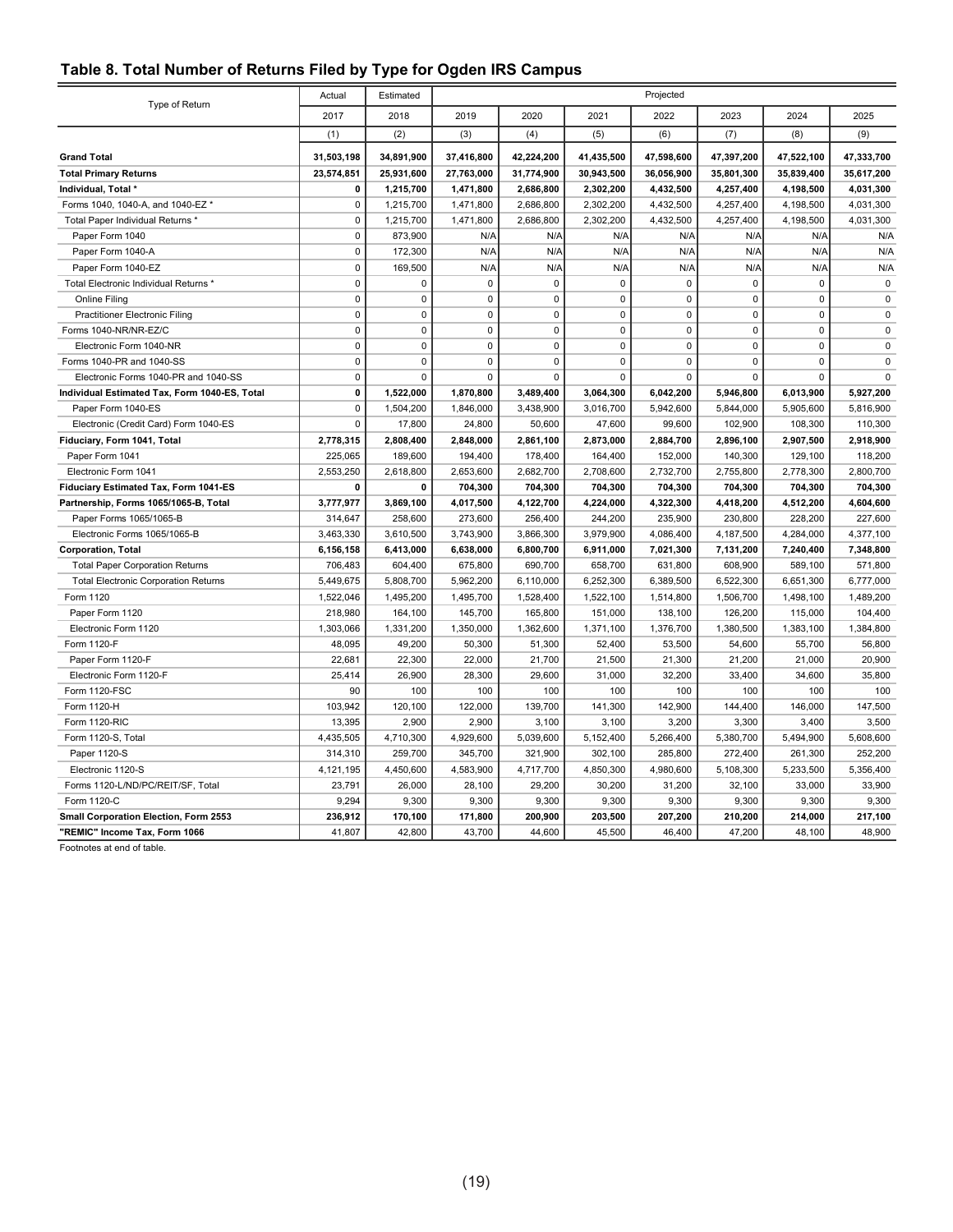#### **Table 8. Total Number of Returns Filed by Type for Ogden IRS Campus—Continued**

| Type of Return                                 | Actual       | Estimated    |             |             |              | Projected    |              |             |              |
|------------------------------------------------|--------------|--------------|-------------|-------------|--------------|--------------|--------------|-------------|--------------|
|                                                | 2017         | 2018         | 2019        | 2020        | 2021         | 2022         | 2023         | 2024        | 2025         |
|                                                | (1)          | (2)          | (3)         | (4)         | (5)          | (6)          | (7)          | (8)         | (9)          |
| Estate, Forms 706, 706-GS(D)/GS(T)/NA, Total   | $\mathbf{0}$ | $\mathbf{0}$ | $\mathbf 0$ | $\mathbf 0$ | $\mathbf{0}$ | $\mathbf{0}$ | $\mathbf{0}$ | 0           | $\mathbf{0}$ |
| Gift, Form 709                                 | 0            | $\mathbf{0}$ | 0           | 0           | 0            | 0            | 0            | 0           |              |
| <b>Employment, Total</b>                       | 8,887,422    | 8,109,600    | 7,804,400   | 8,615,100   | 8,333,400    | 8,073,100    | 7,828,000    | 7,594,100   | 7,368,500    |
| <b>Total Paper Employment Returns</b>          | 8,887,422    | 8,109,600    | 7,804,400   | 8,615,100   | 8,333,400    | 8,073,100    | 7,828,000    | 7,594,100   | 7,368,500    |
| <b>Total Electronic Employment Returns</b>     | 0            | $\mathbf 0$  | 0           | $\mathbf 0$ | $\mathbf 0$  | $\mathbf 0$  | $\mathbf 0$  | $\mathbf 0$ | $\mathbf 0$  |
| Forms 940 and 940-PR, Total                    | 1,681,613    | 1,576,300    | 1,519,700   | 1,674,000   | 1.610.300    | 1.549.200    | 1.490.700    | 1,434,900   | 1,381,900    |
| Paper Forms 940 and 940-PR                     | 1,681,613    | 1,576,300    | 1,519,700   | 1,674,000   | 1,610,300    | 1,549,200    | 1,490,700    | 1,434,900   | 1,381,900    |
| Form 940 E-File/Online/XML                     | $\mathbf 0$  | $\Omega$     | 0           | $\mathbf 0$ | $\mathbf 0$  | $\mathbf 0$  | $\mathbf 0$  | 0           | $\mathbf 0$  |
| Forms 941, 941-PR/SS, Total                    | 7,015,130    | 6,356,100    | 6,114,500   | 6,770,000   | 6,557,200    | 6,363,000    | 6,181,000    | 6,007,300   | 5,839,000    |
| Paper Forms 941, 941-PR/SS                     | 7,015,130    | 6,356,100    | 6,114,500   | 6,770,000   | 6,557,200    | 6,363,000    | 6,181,000    | 6,007,300   | 5,839,000    |
| Form 941 E-File/Online/XML                     | $\Omega$     | $\Omega$     | 0           | $\mathbf 0$ | $\mathbf 0$  | $\Omega$     | $\Omega$     | 0           | $\mathbf 0$  |
| Forms 943, 943-PR and 943-SS                   | 123,722      | 120,200      | 116,900     | 116,400     | 113,600      | 110,900      | 108,300      | 105,900     | 103,600      |
| Paper Forms 943, 943-PR and 943-SS             | 123,722      | 120,200      | 116,900     | 116,400     | 113,600      | 110,900      | 108,300      | 105,900     | 103,600      |
| Electronic Forms 943, 943-PR and 943-SS        | 0            | $\mathbf 0$  | $\mathbf 0$ | $\mathbf 0$ | $\mathbf 0$  | $\mathbf 0$  | $\mathbf 0$  | 0           | $\mathbf 0$  |
| Forms 944, 944-PR and 944-SS, Total            | 38,430       | 31,500       | 29,200      | 30,100      | 29,400       | 28,800       | 28,200       | 27,700      | 27,100       |
| Paper Forms 944, 944-PR and 944-SS             | 38,430       | 31,500       | 29,200      | 30,100      | 29,400       | 28,800       | 28,200       | 27,700      | 27,100       |
| Electronic Form 944                            | $\mathbf 0$  | $\mathbf 0$  | $\mathbf 0$ | $\mathsf 0$ | $\mathbf 0$  | $\mathbf 0$  | $\mathbf 0$  | $\mathbf 0$ | $\mathbf 0$  |
| Form 945                                       | 28,527       | 25,500       | 24,100      | 24,700      | 22,900       | 21,300       | 19,800       | 18,300      | 16.900       |
| Form CT-1                                      | 0            | $\mathbf 0$  | 0           | 0           | $\mathbf 0$  | 0            | $\mathbf 0$  | 0           | $\mathbf 0$  |
| Withholding Tax for Foreign Persons, Form 1042 | 50,164       | 51,600       | 52,700      | 53,800      | 54,900       | 56,000       | 57,000       | 58,100      | 59,200       |
| <b>Exempt Organizations, Total</b>             | 1,551,506    | 1,617,100    | 1,662,100   | 1,704,200   | 1,748,700    | 1,792,400    | 1,837,100    | 1,881,700   | 1,926,700    |
| <b>Government Entities/Bonds, Total</b>        | 46,681       | 47,300       | 47,200      | 47,000      | 46,800       | 46,600       | 46,500       | 46,300      | 46,100       |
| <b>Political Organizations, Total</b>          | 9,825        | 11,600       | 9,300       | 11,500      | 9,100        | 11,300       | 9,000        | 11,300      | 8,900        |
| Excise, Total                                  | 0            | 25,000       | 393,500     | 404,300     | 394,900      | 388,900      | 385,200      | 382,500     | 380,500      |
| Excise Taxes re Employee Plans, Form 5330      | 20,146       | 20,000       | 19,800      | 19,700      | 19,500       | 19,400       | 19,200       | 19,000      | 18,900       |
| Payment or Refund Under Sec.7519, Form 8752    | 17,938       | 8.400        | 8,100       | 8,700       | 8,400        | 8,100        | 7,900        | 7,600       | 7,300        |
| <b>Supplemental Documents, Total</b>           | 7,928,347    | 8,960,300    | 9,653,800   | 10,449,300  | 10,492,000   | 11,541,700   | 11,595,900   | 11,682,600  | 11,716,500   |
| Form 1040-X                                    | 0            | 269,400      | 350,300     | 683,700     | 624,400      | 1,279,100    | 1,305,800    | 1,368,100   | 1,395,700    |
| Form 4868, Total                               | 106,800      | 372,800      | 404,300     | 587,600     | 463,500      | 662,500      | 512,000      | 369,700     | 216,400      |
| Paper Form 4868                                | 0            | 263,400      | 292,500     | 473,500     | 347,400      | 544,500      | 392,000      | 245,700     | 88,400       |
| Electronic Form 4868                           | 106,800      | 109,400      | 111,800     | 114,100     | 116,100      | 118,000      | 120,000      | 124,000     | 128,000      |
| Credit Card                                    | 106,800      | 109,400      | 111,800     | 114,100     | 116,100      | 118,000      | 120,000      | 124,000     | 128,000      |
| E-File                                         | $\Omega$     | $\mathbf 0$  | $\mathbf 0$ | $\mathbf 0$ | $\Omega$     | $\Omega$     | $\Omega$     | $\mathbf 0$ | $\mathbf 0$  |
| Form 1120-X                                    | 11,650       | 5,800        | $\pmb{0}$   | $\mathsf 0$ | 0            | $\mathbf 0$  | $\mathbf 0$  | 0           | $\mathbf 0$  |
| Form 5558                                      | 499,645      | 516,600      | 533,600     | 550,600     | 567,600      | 584,500      | 601,500      | 618,500     | 635.500      |
| Form 7004                                      | 6,766,802    | 7,221,200    | 7,760,300   | 7,991,200   | 8,169,300    | 8,317,400    | 8,447,500    | 8,566,400   | 8,678,000    |
| Paper Form 7004                                | 901,317      | 744,200      | 892,000     | 842,100     | 801,200      | 767,700      | 740,300      | 717,900     | 699,500      |
| Electronic Form 7004                           | 5,865,485    | 6,477,000    | 6,868,300   | 7,149,100   | 7,368,100    | 7,549,700    | 7,707,200    | 7,848,500   | 7,978,500    |
| Form 8868                                      | 543,450      | 574,400      | 605,300     | 636,300     | 667,200      | 698,200      | 729,100      | 760,100     | 791,000      |
| Paper Form 8868                                | 227,008      | 239,600      | 252,100     | 264,600     | 277,200      | 289,700      | 302,300      | 314,800     | 327,400      |
| Electronic Form 8868                           | 316,442      | 334,800      | 353,200     | 371,600     | 390.000      | 408.400      | 426.800      | 445.200     | 463.600      |

N/A—Not applicable.

\*Forms 1040, 1040-A, and 1040-EZ for Calendar Years 2017–2018; a new, streamlined Form 1040 replaces Forms 1040, 1040-A, and 1040-EZ starting with Calendar Year 2019 and beyond.

NOTES: Table does not contain Non-Master File counts.

See Table Notes section for more information.

Detail may not add to total due to rounding.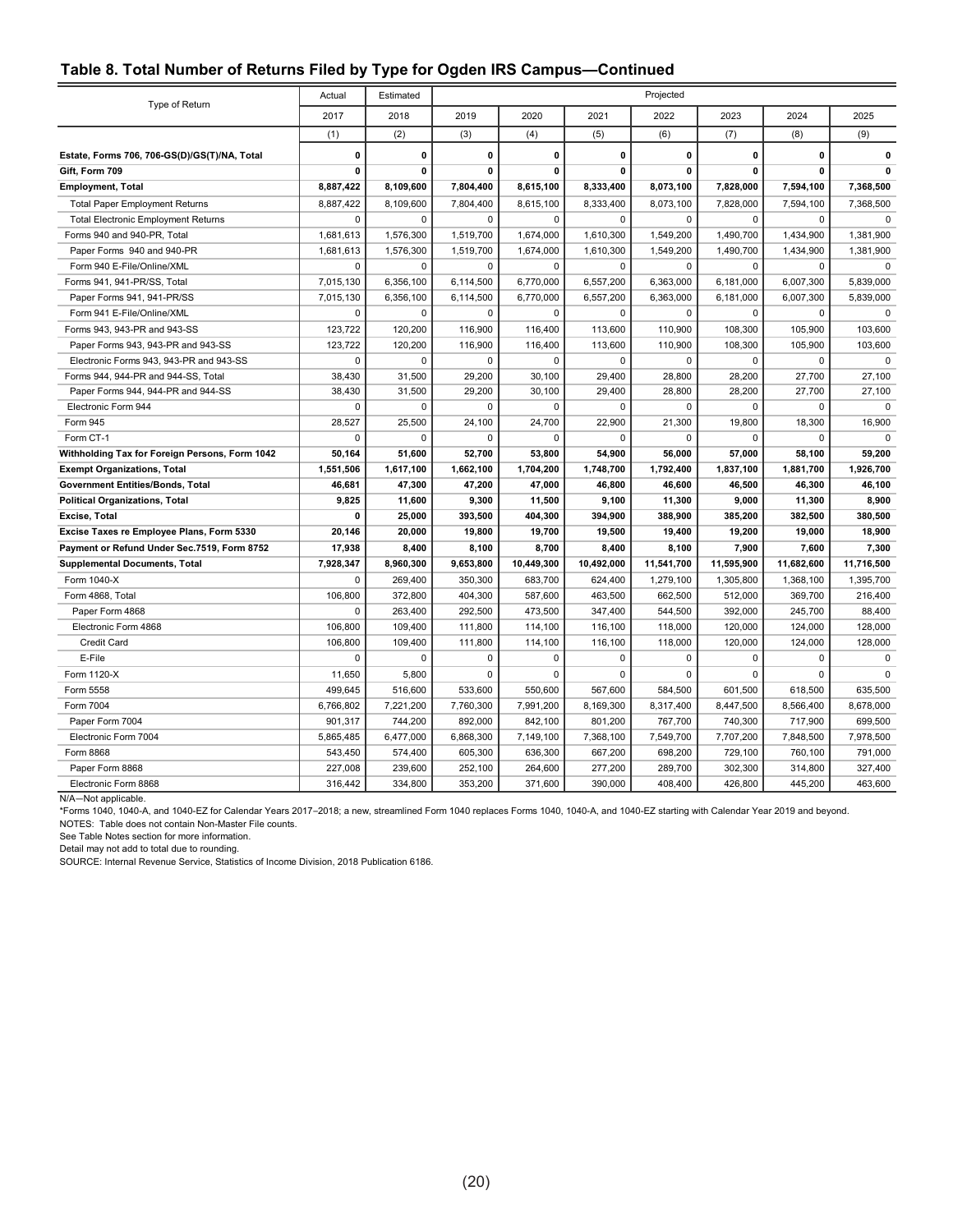#### **Table 9. Total Number of Returns Filed by Type for Philadelphia IRS Campus**

|                                               | Actual       | Estimated    |             |              |              | Projected   |              |              |             |  |
|-----------------------------------------------|--------------|--------------|-------------|--------------|--------------|-------------|--------------|--------------|-------------|--|
| Type of Return                                | 2017         | 2018         | 2019        | 2020         | 2021         | 2022        | 2023         | 2024         | 2025        |  |
|                                               | (1)          | (2)          | (3)         | (4)          | (5)          | (6)         | (7)          | (8)          | (9)         |  |
| <b>Grand Total</b>                            | 24,216,285   | 24,870,100   | 25,356,100  | 25,866,300   | 26,398,700   | 26,915,400  | 27,467,600   | 28,017,600   | 28,570,700  |  |
| <b>Total Primary Returns</b>                  | 22,553,745   | 23,086,000   | 23,436,400  | 23,804,300   | 24,192,400   | 24,559,500  | 24,962,100   | 25,361,300   | 25,761,900  |  |
| Individual, Total *                           | 22,553,745   | 23,086,000   | 23,436,400  | 23,804,300   | 24,192,400   | 24,559,500  | 24,962,100   | 25,361,300   | 25,761,900  |  |
| Forms 1040, 1040-A, and 1040-EZ *             | 22,553,745   | 23,086,000   | 23,436,400  | 23,804,300   | 24,192,400   | 24,559,500  | 24,962,100   | 25,361,300   | 25,761,900  |  |
| Total Paper Individual Returns *              | $\mathbf 0$  | $\mathbf 0$  | $\mathbf 0$ | $\mathbf 0$  | $\mathbf 0$  | $\mathbf 0$ | $\mathbf 0$  | $\mathbf 0$  | $\mathbf 0$ |  |
| Paper Form 1040                               | $\mathbf 0$  | $\pmb{0}$    | N/A         | N/A          | N/A          | N/A         | N/A          | N/A          | N/A         |  |
| Paper Form 1040-A                             | $\mathbf 0$  | $\mathbf 0$  | N/A         | N/A          | N/A          | N/A         | N/A          | N/A          | N/A         |  |
| Paper Form 1040-EZ                            | $\mathbf 0$  | $\mathbf 0$  | N/A         | N/A          | N/A          | N/A         | N/A          | N/A          | N/A         |  |
| Total Electronic Individual Returns *         | 22,553,745   | 23,086,000   | 23,436,400  | 23,804,300   | 24,192,400   | 24,559,500  | 24,962,100   | 25,361,300   | 25,761,900  |  |
| Online Filing                                 | 9,508,161    | 9,864,700    | 10,140,600  | 10,406,200   | 10,674,000   | 10,932,700  | 11,214,200   | 11,489,400   | 11,756,200  |  |
| <b>Practitioner Electronic Filing</b>         | 13,045,584   | 13,221,300   | 13,295,800  | 13,398,100   | 13,518,400   | 13,626,800  | 13,747,900   | 13,871,900   | 14,005,700  |  |
| Forms 1040-NR/NR-EZ/C                         | 0            | 0            | 0           | 0            | 0            | 0           | 0            | 0            | 0           |  |
| Electronic Form 1040-NR                       | $\mathbf 0$  | $\mathbf 0$  | 0           | $\mathbf 0$  | 0            | 0           | $\mathbf 0$  | $\mathbf 0$  | 0           |  |
| Forms 1040-PR and 1040-SS                     | $\mathbf 0$  | $\mathbf 0$  | 0           | $\mathbf 0$  | 0            | $\mathbf 0$ | $\mathbf 0$  | 0            | 0           |  |
| Electronic Forms 1040-PR and 1040-SS          | $\mathsf 0$  | $\pmb{0}$    | $\mathbf 0$ | $\mathbf 0$  | $\mathbf 0$  | $\mathbf 0$ | $\mathbf 0$  | $\mathbf 0$  | 0           |  |
| Individual Estimated Tax, Form 1040-ES, Total | $\mathbf 0$  | $\mathbf 0$  | $\mathbf 0$ | $\mathbf 0$  | $\mathbf 0$  | $\mathbf 0$ | $\mathbf 0$  | $\mathbf{0}$ | 0           |  |
| Paper Form 1040-ES                            | $\mathsf 0$  | $\pmb{0}$    | $\pmb{0}$   | $\mathsf 0$  | $\pmb{0}$    | 0           | $\pmb{0}$    | $\mathbf 0$  | 0           |  |
| Electronic (Credit Card) Form 1040-ES         | $\mathbf 0$  | $\mathbf 0$  | 0           | $\mathbf 0$  | $\mathbf 0$  | 0           | $\mathbf 0$  | $\mathbf 0$  | 0           |  |
| Fiduciary, Form 1041, Total                   | $\mathbf 0$  | 0            | 0           | $\mathbf 0$  | $\mathbf 0$  | 0           | $\mathbf 0$  | $\mathbf{0}$ | 0           |  |
| Paper Form 1041                               | $\mathbf 0$  | $\mathbf 0$  | 0           | $\mathbf 0$  | 0            | $\mathbf 0$ | $\mathbf 0$  | $\mathbf 0$  | 0           |  |
| Electronic Form 1041                          | $\mathbf 0$  | $\pmb{0}$    | 0           | $\mathsf 0$  | $\mathbf 0$  | $\mathbf 0$ | $\mathbf 0$  | $\mathbf 0$  | 0           |  |
| Fiduciary Estimated Tax, Form 1041-ES         | $\mathbf{0}$ | $\mathbf{0}$ | 0           | $\mathbf{0}$ | $\mathbf{0}$ | 0           | $\mathbf{0}$ | $\mathbf{0}$ | 0           |  |
| Partnership, Forms 1065/1065-B, Total         | 0            | 0            | 0           | 0            | 0            | 0           | 0            | 0            | 0           |  |
| Paper Forms 1065/1065-B                       | $\mathbf 0$  | $\mathbf 0$  | 0           | $\mathbf 0$  | 0            | 0           | $\mathbf 0$  | 0            | 0           |  |
| Electronic Forms 1065/1065-B                  | $\mathbf 0$  | 0            | $\mathbf 0$ | $\mathbf 0$  | 0            | $\mathbf 0$ | $\mathbf 0$  | $\mathbf 0$  | $\mathbf 0$ |  |
| <b>Corporation, Total</b>                     | $\mathbf{0}$ | $\pmb{0}$    | 0           | $\mathbf{0}$ | 0            | 0           | $\mathbf{0}$ | 0            | 0           |  |
| <b>Total Paper Corporation Returns</b>        | $\mathbf 0$  | $\pmb{0}$    | 0           | $\mathbf 0$  | 0            | $\mathbf 0$ | $\mathbf 0$  | $\mathbf 0$  | 0           |  |
| <b>Total Electronic Corporation Returns</b>   | $\mathsf 0$  | $\pmb{0}$    | 0           | $\mathsf 0$  | $\pmb{0}$    | 0           | $\pmb{0}$    | $\mathbf 0$  | 0           |  |
| Form 1120                                     | $\mathsf 0$  | $\pmb{0}$    | 0           | $\mathsf 0$  | $\pmb{0}$    | $\mathbf 0$ | $\mathbf 0$  | $\mathbf 0$  | 0           |  |
| Paper Form 1120                               | $\mathbf 0$  | $\mathbf 0$  | 0           | $\mathbf 0$  | $\mathbf 0$  | $\mathbf 0$ | $\mathbf 0$  | $\mathbf 0$  | 0           |  |
| Electronic Form 1120                          | $\mathbf 0$  | $\pmb{0}$    | 0           | $\mathbf 0$  | $\mathbf 0$  | $\mathbf 0$ | $\mathbf 0$  | 0            | $\mathbf 0$ |  |
| Form 1120-F                                   | $\mathbf 0$  | $\mathbf 0$  | 0           | $\mathsf 0$  | $\pmb{0}$    | $\mathbf 0$ | $\mathbf 0$  | $\mathbf 0$  | $\mathbf 0$ |  |
| Paper Form 1120-F                             | $\mathsf 0$  | 0            | $\mathbf 0$ | $\pmb{0}$    | 0            | $\pmb{0}$   | $\mathbf 0$  | $\mathbf 0$  | 0           |  |
| Electronic Form 1120-F                        | $\mathbf 0$  | 0            | $\mathbf 0$ | $\pmb{0}$    | $\mathbf 0$  | $\mathbf 0$ | 0            | $\mathbf 0$  | 0           |  |
| Form 1120-FSC                                 | $\mathbf 0$  | $\mathbf 0$  | 0           | $\mathbf 0$  | 0            | 0           | $\mathbf 0$  | 0            | 0           |  |
| Form 1120-H                                   | $\mathbf 0$  | $\mathbf 0$  | 0           | $\mathbf 0$  | $\mathbf 0$  | 0           | $\mathbf 0$  | 0            | 0           |  |
| Form 1120-RIC                                 | $\mathbf 0$  | $\mathbf 0$  | 0           | $\mathbf 0$  | $\mathbf 0$  | $\mathbf 0$ | $\mathbf 0$  | 0            | 0           |  |
| Form 1120-S, Total                            | $\mathbf 0$  | $\pmb{0}$    | $\mathbf 0$ | $\mathbf 0$  | $\mathbf 0$  | $\mathbf 0$ | $\mathbf 0$  | $\mathbf 0$  | $\mathbf 0$ |  |
| Paper 1120-S                                  | $\mathsf 0$  | $\pmb{0}$    | $\pmb{0}$   | $\pmb{0}$    | $\pmb{0}$    | $\pmb{0}$   | $\pmb{0}$    | $\pmb{0}$    | 0           |  |
| Electronic 1120-S                             | $\mathsf 0$  | $\pmb{0}$    | $\mathbf 0$ | $\pmb{0}$    | 0            | $\mathbf 0$ | $\mathbf 0$  | $\mathbf 0$  | 0           |  |
| Forms 1120-L/ND/PC/REIT/SF, Total             | $\mathbf 0$  | $\mathbf 0$  | $\mathbf 0$ | $\mathbf 0$  | $\mathbf 0$  | $\mathbf 0$ | $\mathbf 0$  | $\mathbf 0$  | 0           |  |
| Form 1120-C                                   | $\mathbf 0$  | $\mathbf 0$  | $\mathbf 0$ | $\mathbf 0$  | $\mathbf 0$  | $\mathbf 0$ | $\mathbf 0$  | $\mathbf 0$  | 0           |  |
| Small Corporation Election, Form 2553         | $\mathbf 0$  | 0            | 0           | 0            | 0            | 0           | $\mathbf 0$  | 0            | 0           |  |
| "REMIC" Income Tax, Form 1066                 | 0            | 0            | 0           | 0            | 0            | 0           | $\mathbf 0$  | 0            | 0           |  |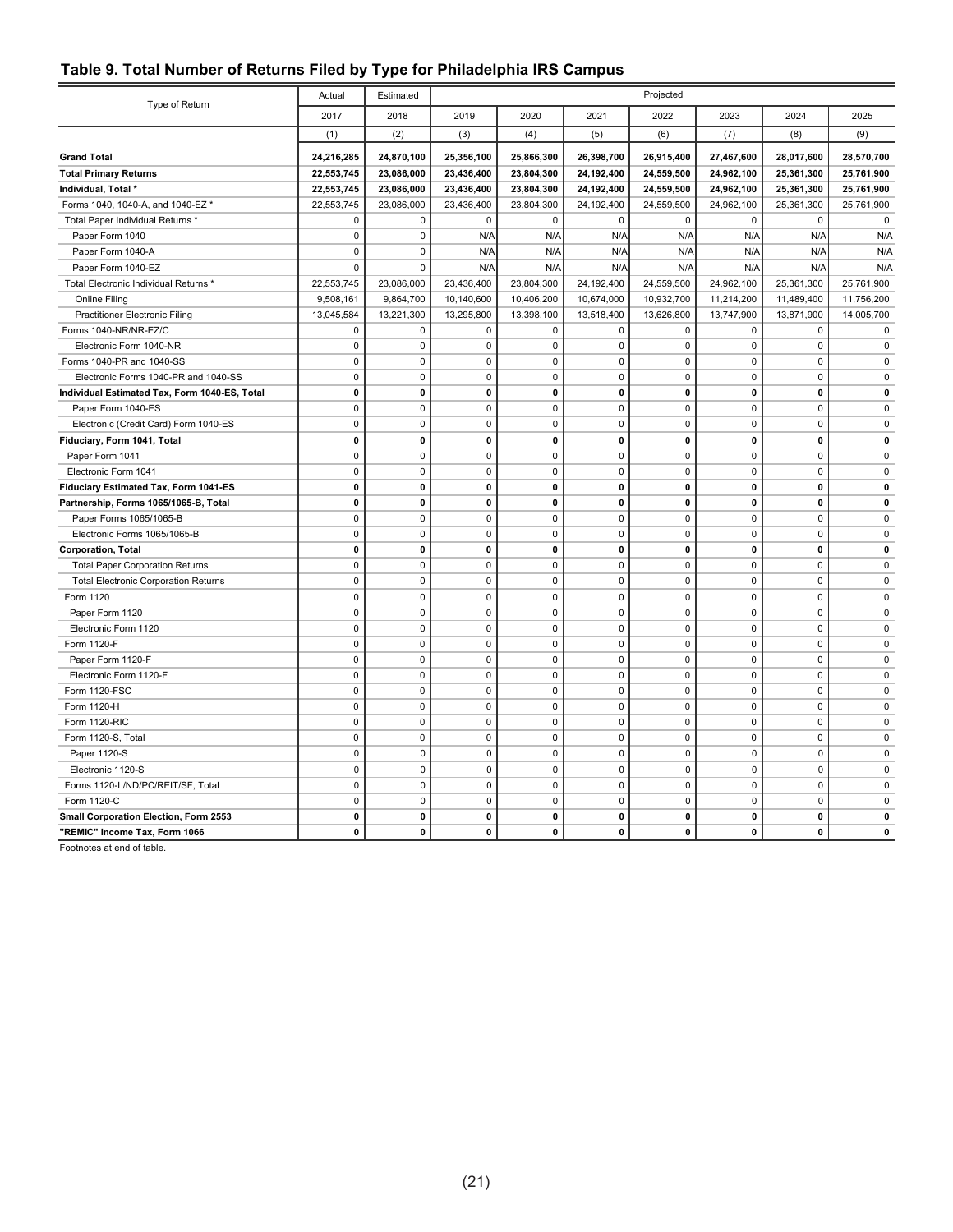#### **Table 9. Total Number of Returns Filed by Type for Philadelphia IRS Campus—Continued**

| Type of Return                                      | Actual                      | Estimated                |                          |                          |                            | Projected                   |                          |                |                |
|-----------------------------------------------------|-----------------------------|--------------------------|--------------------------|--------------------------|----------------------------|-----------------------------|--------------------------|----------------|----------------|
|                                                     | 2017                        | 2018                     | 2019                     | 2020                     | 2021                       | 2022                        | 2023                     | 2024           | 2025           |
|                                                     | (1)                         | (2)                      | (3)                      | (4)                      | (5)                        | (6)                         | (7)                      | (8)            | (9)            |
| Estate, Forms 706, 706-GS(D)/GS(T)/NA, Total        | $\mathbf{0}$                | 0                        | 0                        | $\mathbf{0}$             | 0                          | 0                           | $\mathbf{0}$             | 0              | 0              |
| Gift, Form 709                                      | 0                           | $\mathbf 0$              | 0                        | $\mathbf 0$              | 0                          | $\mathbf 0$                 | $\mathbf 0$              | 0              | 0              |
| <b>Employment, Total</b>                            | $\mathbf 0$                 | $\mathbf 0$              | 0                        | $\mathbf 0$              | 0                          | $\mathbf 0$                 | $\mathbf 0$              | 0              | 0              |
| <b>Total Paper Employment Returns</b>               | $\mathbf 0$                 | $\mathsf 0$              | 0                        | $\mathsf 0$              | $\mathsf 0$                | $\mathbf 0$                 | $\mathbf 0$              | 0              | $\mathsf 0$    |
| <b>Total Electronic Employment Returns</b>          | $\mathbf 0$                 | $\mathbf 0$              | $\mathbf 0$              | $\mathbf 0$              | $\mathbf 0$                | $\mathbf 0$                 | $\mathbf 0$              | $\mathbf 0$    | $\mathbf 0$    |
| Forms 940 and 940-PR, Total                         | $\mathbf 0$                 | $\mathbf 0$              | $\mathbf 0$              | $\mathbf 0$              | $\mathbf 0$                | $\mathbf 0$                 | $\mathbf 0$              | $\mathbf 0$    | $\mathbf 0$    |
| Paper Forms 940 and 940-PR                          | $\mathbf 0$                 | $\mathbf 0$              | 0                        | $\mathbf 0$              | $\mathbf 0$                | $\mathbf 0$                 | $\mathbf 0$              | 0              | 0              |
| Form 940 E-File/Online/XML                          | $\mathbf 0$                 | $\mathbf 0$              | $\mathbf 0$              | $\mathbf 0$              | $\mathbf 0$                | $\mathbf 0$                 | $\mathbf 0$              | $\mathbf 0$    | $\mathbf 0$    |
| Forms 941, 941-PR/SS, Total                         | $\mathbf 0$                 | $\mathbf 0$              | $\pmb{0}$                | $\mathsf 0$              | $\mathsf 0$                | $\mathsf 0$                 | $\pmb{0}$                | $\mathbf 0$    | $\mathsf 0$    |
| Paper Forms 941, 941-PR/SS                          | $\mathbf 0$                 | $\mathbf 0$              | $\mathbf 0$              | $\mathbf 0$              | $\mathbf 0$                | $\mathbf 0$                 | $\mathbf 0$              | $\mathbf 0$    | $\mathsf 0$    |
| Form 941 E-File/Online/XML                          | $\mathbf 0$                 | $\mathbf 0$              | $\mathbf 0$              | $\mathbf 0$              | $\mathbf 0$                | $\mathbf 0$                 | $\mathbf 0$              | $\mathbf 0$    | $\mathbf 0$    |
| Forms 943, 943-PR and 943-SS                        | $\mathbf 0$                 | $\mathbf 0$              | 0                        | $\mathbf 0$              | $\mathbf 0$                | $\mathbf 0$                 | $\mathbf 0$              | 0              | $\mathbf 0$    |
| Paper Forms 943, 943-PR and 943-SS                  | $\mathbf 0$                 | $\mathbf 0$              | $\mathbf 0$              | $\mathbf 0$              | $\mathbf 0$                | $\mathbf 0$                 | $\mathbf 0$              | $\mathbf 0$    | $\mathbf 0$    |
| Electronic Forms 943, 943-PR and 943-SS             | $\mathbf 0$                 | $\mathbf 0$              | $\pmb{0}$                | $\mathsf 0$              | $\pmb{0}$                  | $\mathsf 0$                 | $\pmb{0}$                | $\pmb{0}$      | $\mathsf 0$    |
| Forms 944, 944-PR and 944-SS, Total                 | $\mathbf 0$                 | $\mathbf 0$              | $\mathbf 0$              | $\mathbf 0$              | $\mathbf 0$                | $\mathbf 0$                 | $\mathbf 0$              | $\mathbf 0$    | 0              |
| Paper Forms 944, 944-PR and 944-SS                  | $\mathbf{0}$                | $\mathbf 0$              | $\mathbf 0$              | $\mathbf 0$              | $\mathbf 0$                | $\Omega$                    | $\Omega$                 | $\mathbf 0$    | $\mathbf 0$    |
| Electronic Form 944                                 | $\mathbf 0$                 | $\pmb{0}$                | $\pmb{0}$                | $\mathsf 0$              | $\pmb{0}$                  | 0                           | $\pmb{0}$                | 0              | $\mathsf 0$    |
|                                                     |                             | $\mathbf 0$              | $\mathbf 0$              | $\Omega$                 | $\Omega$                   | $\Omega$                    | $\Omega$                 | $\Omega$       |                |
| Form 945<br>Form CT-1                               | $\mathbf 0$<br>$\mathbf 0$  | $\mathbf 0$              | $\pmb{0}$                | $\pmb{0}$                | $\pmb{0}$                  | $\pmb{0}$                   | $\pmb{0}$                | $\mathbf 0$    | 0<br>$\pmb{0}$ |
|                                                     | $\mathbf 0$                 | $\mathbf 0$              |                          | 0                        | $\mathbf 0$                | $\mathbf 0$                 | $\mathbf 0$              | 0              | 0              |
| Withholding Tax for Foreign Persons, Form 1042      | $\mathbf 0$                 | $\mathbf{0}$             | 0<br>$\mathbf 0$         | 0                        | $\mathbf 0$                | $\mathbf{0}$                | $\mathbf 0$              | 0              | 0              |
| <b>Exempt Organizations, Total</b>                  |                             |                          |                          |                          |                            |                             |                          |                |                |
| Government Entities/Bonds, Total                    | $\mathbf 0$<br>$\mathbf{0}$ | 0<br>$\mathbf{0}$        | 0<br>$\mathbf 0$         | 0<br>$\mathbf 0$         | $\mathbf 0$<br>$\mathbf 0$ | $\mathbf 0$<br>$\mathbf{0}$ | 0<br>$\mathbf 0$         | 0<br>0         | 0<br>0         |
| <b>Political Organizations, Total</b>               |                             |                          |                          |                          |                            |                             |                          |                |                |
| Excise, Total                                       | $\mathbf 0$                 | $\pmb{0}$                | $\mathbf 0$              | $\mathbf 0$              | $\mathbf 0$                | $\mathbf 0$                 | $\mathbf 0$              | 0              | 0              |
| Excise Taxes re Employee Plans, Form 5330           | $\mathbf 0$                 | 0<br>0                   | 0                        | 0                        | $\mathbf 0$                | 0                           | $\mathbf 0$              | 0<br>0         | 0              |
| Payment or Refund Under Sec.7519, Form 8752         | $\mathbf{0}$                |                          | 0                        | 0                        | 0                          | $\mathbf{0}$                | $\mathbf{0}$             |                | 0              |
| <b>Supplemental Documents, Total</b><br>Form 1040-X | 1,662,540                   | 1,784,100<br>$\mathbf 0$ | 1,919,700<br>$\mathbf 0$ | 2,062,000<br>$\mathbf 0$ | 2,206,300<br>$\mathbf 0$   | 2,355,900<br>$\mathbf 0$    | 2,505,500                | 2,656,300<br>0 | 2,808,800<br>0 |
|                                                     | $\mathbf 0$<br>1,662,540    | 1,784,100                |                          | 2,062,000                | 2,206,300                  | 2,355,900                   | 0                        |                |                |
| Form 4868, Total                                    | $\mathbf 0$                 |                          | 1,919,700                |                          | $\mathbf 0$                | $\mathbf 0$                 | 2,505,500<br>$\mathbf 0$ | 2,656,300<br>0 | 2,808,800      |
| Paper Form 4868                                     |                             | 0                        | 0                        | 0                        |                            |                             |                          |                | 0              |
| Electronic Form 4868                                | 1,662,540                   | 1,784,100<br>$\mathbf 0$ | 1,919,700                | 2,062,000                | 2,206,300                  | 2,355,900                   | 2,505,500                | 2,656,300      | 2,808,800      |
| <b>Credit Card</b>                                  | $\mathbf 0$                 |                          | $\mathbf 0$              | $\mathbf 0$              | $\mathbf 0$                | $\mathbf 0$                 | $\mathbf 0$              | $\mathbf 0$    | 0              |
| E-File                                              | 1,662,540                   | 1,784,100                | 1,919,700                | 2,062,000                | 2,206,300                  | 2,355,900                   | 2,505,500                | 2,656,300      | 2,808,800      |
| Form 1120-X                                         | $\mathbf 0$                 | $\mathbf 0$              | $\mathbf 0$              | $\mathbf 0$              | $\mathbf 0$                | $\mathbf 0$                 | $\mathbf 0$              | 0              | 0              |
| Form 5558                                           | $\mathbf 0$                 | $\mathbf 0$              | $\mathbf 0$              | $\mathbf 0$              | $\mathbf 0$<br>$\Omega$    | $\mathbf 0$                 | $\mathbf 0$              | 0<br>0         | $\mathbf 0$    |
| Form 7004                                           | $\mathbf 0$                 | $\mathbf 0$              | $\mathbf 0$              | $\mathbf 0$              |                            | $\mathbf 0$                 | $\mathbf 0$              |                | $\mathbf 0$    |
| Paper Form 7004                                     | $\mathbf 0$                 | $\mathbf 0$              | $\pmb{0}$                | $\pmb{0}$                | $\pmb{0}$                  | 0                           | $\mathbf 0$              | 0              | $\mathbf 0$    |
| Electronic Form 7004                                | $\mathbf 0$                 | $\mathbf 0$              | $\pmb{0}$                | $\mathbf 0$              | $\mathbf 0$                | $\mathbf 0$                 | $\mathbf 0$              | 0              | $\mathbf 0$    |
| Form 8868                                           | $\mathbf 0$                 | $\pmb{0}$                | $\pmb{0}$                | $\mathsf 0$              | $\mathbf 0$                | $\mathbf 0$                 | $\mathbf 0$              | $\mathbf 0$    | $\pmb{0}$      |
| Paper Form 8868                                     | $\mathbf 0$                 | $\mathbf 0$              | 0                        | $\mathsf 0$              | $\mathbf 0$                | $\mathbf 0$                 | $\mathbf 0$              | $\mathbf 0$    | $\mathbf 0$    |
| Electronic Form 8868                                | $\Omega$                    | $\mathbf 0$              | $\Omega$                 | $\Omega$                 | $\mathbf 0$                | $\Omega$                    | $\Omega$                 | $\Omega$       | 0              |

N/A—Not applicable.

\*Forms 1040, 1040-A, and 1040-EZ for Calendar Years 2017–2018; a new, streamlined Form 1040 replaces Forms 1040, 1040-A, and 1040-EZ starting with Calendar Year 2019 and beyond.

NOTES: Table does not contain Non-Master File counts.

See Table Notes section for more information.

Detail may not add to total due to rounding.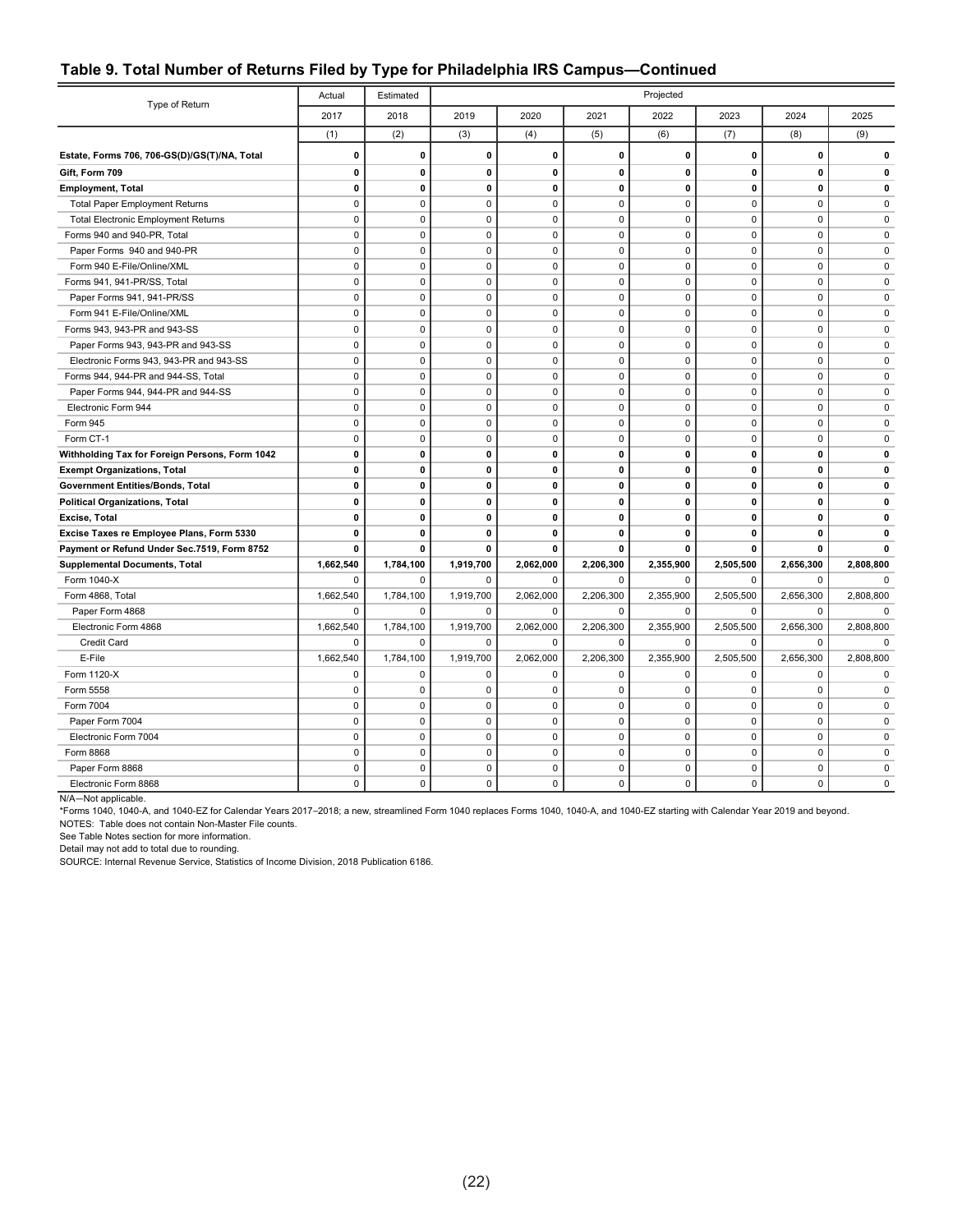#### **Table 10. Total Number of Returns Filed by Type of Return and Examination Class for the United States**

| Type of return                                               | Actual      | Estimated   |             |             |             | Projected   |             |             |             |
|--------------------------------------------------------------|-------------|-------------|-------------|-------------|-------------|-------------|-------------|-------------|-------------|
|                                                              | 2017        | 2018        | 2019        | 2020        | 2021        | 2022        | 2023        | 2024        | 2025        |
|                                                              | (1)         | (2)         | (3)         | (4)         | (5)         | (6)         | (7)         | (8)         | (9)         |
| Individual, Forms 1040, 1040-A, and 1040-EZ, Total [1]       | 149,866,291 | 151,663,800 | 152,911,800 | 154,159,200 | 155,581,300 | 156,910,000 | 158,469,900 | 160,016,000 | 161,575,500 |
| Forms 1040-PR/SS                                             | 176,935     | 170,100     | 163,600     | 157,200     | 150,800     | 144,400     | 138,000     | 131,600     | 125,300     |
| EITC Classes (with TPI<\$200,000), Total                     | 27,168,372  | 26,603,400  | 26,568,300  | 26,392,300  | 26,219,700  | 26,047,400  | 25,875,200  | 25,703,000  | 25,530,800  |
| TPI Under \$200,000 and TGR<\$25,000                         | 25,227,279  | 24,576,700  | 24,478,300  | 24,252,000  | 24,029,000  | 23,806,400  | 23,583,800  | 23,361,300  | 23,138,700  |
| TPI Under \$200,000 and TGR>=\$25,000                        | 1,941,093   | 2,026,700   | 2,090,000   | 2,140,300   | 2,190,600   | 2,241,000   | 2,291,300   | 2,341,700   | 2,392,000   |
| Nonbusiness (with No EITC), Total                            | 97,548,347  | 98,916,500  | 99,391,100  | 100,231,600 | 101,272,500 | 102,233,700 | 103,433,000 | 104,621,700 | 105,825,600 |
| TPI Under \$200,000 and No Schedule E or Form 2106           | 81,930,598  | 83,469,800  | 83,901,900  | 84,795,400  | 85,888,800  | 86,902,300  | 88,153,900  | 89,395,000  | 90,651,200  |
| TPI Under \$200,000 and Schedule E or Form 2106 Are Okay     | 15,617,750  | 15,446,700  | 15,489,100  | 15,436,200  | 15,383,800  | 15,331,400  | 15,279,100  | 15,226,700  | 15,174,400  |
| Nonfarm Business, Total [2]                                  | 16,348,034  | 16,690,900  | 17,104,500  | 17,350,500  | 17,566,700  | 17,768,300  | 17,962,900  | 18,154,000  | 18,343,300  |
| <b>TGR Under \$25,000</b>                                    | 11,334,584  | 11,502,800  | 11,750,000  | 11,893,500  | 12,023,100  | 12,146,400  | 12,266,900  | 12,386,000  | 12,504,500  |
| TGR \$25,000 Under \$100,000                                 | 3,383,021   | 3,523,000   | 3,647,800   | 3,719,300   | 3,774,800   | 3,822,200   | 3,865,300   | 3,906,200   | 3,946,000   |
| TGR \$100,000 Under \$200,000                                | 915,411     | 933,400     | 955,200     | 971,100     | 987,000     | 1,003,000   | 1,018,900   | 1,034,800   | 1,050,700   |
| TGR \$200,000 or More                                        | 715,018     | 731,700     | 751,500     | 766,600     | 781,700     | 796,800     | 811,900     | 827,000     | 842,100     |
| Farm Business & TPI<\$200,000, Total [3]                     | 1.229.113   | 1,207,600   | 1.203.700   | 1,194,100   | 1,185,400   | 1,177,200   | 1.169.100   | 1.161.200   | 1.153.400   |
| High-Income Taxpayers, Total                                 | 7,572,425   | 8,245,500   | 8,644,300   | 8,990,600   | 9,337,000   | 9,683,400   | 10,029,800  | 10,376,100  | 10,722,500  |
| No Schedule C or F present & TPI \$200,000 Under \$1 Million | 5,001,344   | 5,508,500   | 5,795,700   | 6,047,900   | 6,300,000   | 6,552,200   | 6,804,400   | 7,056,500   | 7,308,700   |
| Schedule C or F present & TPI \$200,000 Under \$1 Million    | 2,066,803   | 2,196,500   | 2,291,300   | 2,372,200   | 2,453,000   | 2,533,800   | 2,614,700   | 2,695,500   | 2,776,300   |
| TPI \$1 Million or More                                      | 504,278     | 540,400     | 557,200     | 570,600     | 584,000     | 597,300     | 610,700     | 624,100     | 637,400     |
| Fiduciary, Form 1041, Total                                  | 3,115,763   | 3,106,500   | 3,099,800   | 3,095,200   | 3,091,900   | 3,089,600   | 3,088,000   | 3,086,800   | 3,086,000   |
| Income Distribution Deduction with Tax                       | 495,826     | 568,000     | 588,700     | 597,500     | 603,500     | 608,900     | 614,100     | 619,300     | 624,500     |
| Income Distribution Deduction > \$0 with No Tax              | 837,574     | 763,500     | 758,500     | 758,100     | 758,100     | 758,100     | 758,100     | 758,100     | 758,100     |
| All Other                                                    | 1,782,363   | 1,774,900   | 1,752,600   | 1,739,500   | 1,730,300   | 1,722,600   | 1,715,700   | 1,709,400   | 1,703,400   |
| Partnership, Form 1065/1065-B, Total                         | 4,043,349   | 4,135,300   | 4,227,300   | 4,319,200   | 4,411,200   | 4,503,200   | 4,595,100   | 4,687,100   | 4,779,100   |
| 10 or Fewer Partners, Total                                  | 3,832,203   | 3,922,900   | 4,011,500   | 4,099,800   | 4,188,100   | 4,276,400   | 4,364,700   | 4,452,900   | 4,541,200   |
| Gross Receipts Under \$100,000                               | 3,050,912   | 3,123,700   | 3,191,700   | 3,258,100   | 3,323,800   | 3,389,200   | 3,454,400   | 3,519,500   | 3,584,600   |
| Gross Receipts \$100,000 or More                             | 781,291     | 799,200     | 819,800     | 841,700     | 864,300     | 887,200     | 910,300     | 933,400     | 956,600     |
| 11 or More Partners                                          | 211,146     | 212,400     | 215,800     | 219,400     | 223,100     | 226,800     | 230,500     | 234,200     | 237,900     |
| Corporation, Forms 1120 and Other [4], Total                 | 1,769,494   | 1,740,500   | 1,720,400   | 1,703,500   | 1,687,600   | 1,671,900   | 1,656,300   | 1,640,700   | 1,625,000   |
| No Balance Sheet                                             | 405,716     | 409,700     | 416,800     | 424,000     | 431,300     | 438,700     | 446,100     | 453,400     | 460,700     |
| Returns with Assets, Total                                   | 1,363,778   | 1,330,700   | 1,303,600   | 1,279,500   | 1,256,300   | 1,233,200   | 1,210,200   | 1,187,300   | 1,164,300   |
| Under \$250,000                                              | 802,205     | 778,600     | 752,800     | 729,700     | 707,300     | 685,200     | 663,100     | 641,000     | 619,000     |
| \$250,000 Under \$1 Million                                  | 289,356     | 284,800     | 284,300     | 283,800     | 283,500     | 283,200     | 282,900     | 282,500     | 282,200     |
| \$1 Million Under \$5 Million                                | 163,717     | 161,000     | 160,300     | 159,700     | 159,200     | 158,600     | 158,100     | 157,500     | 156,900     |
| \$5 Million Under \$10 Million                               | 33,664      | 31,700      | 31,700      | 31,700      | 31,600      | 31,600      | 31,600      | 31,500      | 31,500      |
| \$10 Million Under \$50 Million                              | 39,792      | 39,800      | 39,500      | 39,200      | 38,900      | 38,600      | 38,400      | 38,100      | 37,800      |
| \$50 Million Under \$100 Million                             | 9,150       | 9,100       | 9,100       | 9,000       | 8,900       | 8,800       | 8,700       | 8,600       | 8,600       |
| \$100 Million Under \$250 Million                            | 8,890       | 7,900       | 7,900       | 7,800       | 7,800       | 7,800       | 7,800       | 7,700       | 7,700       |
| \$250 Million Under \$500 Million                            | 5,402       | 5,400       | 5,400       | 5,400       | 5,300       | 5,300       | 5,300       | 5,300       | 5,300       |
| \$500 Million Under \$1 Billion                              | 4,147       | 4,300       | 4,500       | 4,700       | 4,800       | 5,000       | 5,200       | 5,400       | 5,500       |
| \$1 Billion Under \$5 Billion                                | 5,246       | 5,600       | 5,800       | 6,000       | 6,200       | 6,400       | 6,600       | 6,800       | 6,900       |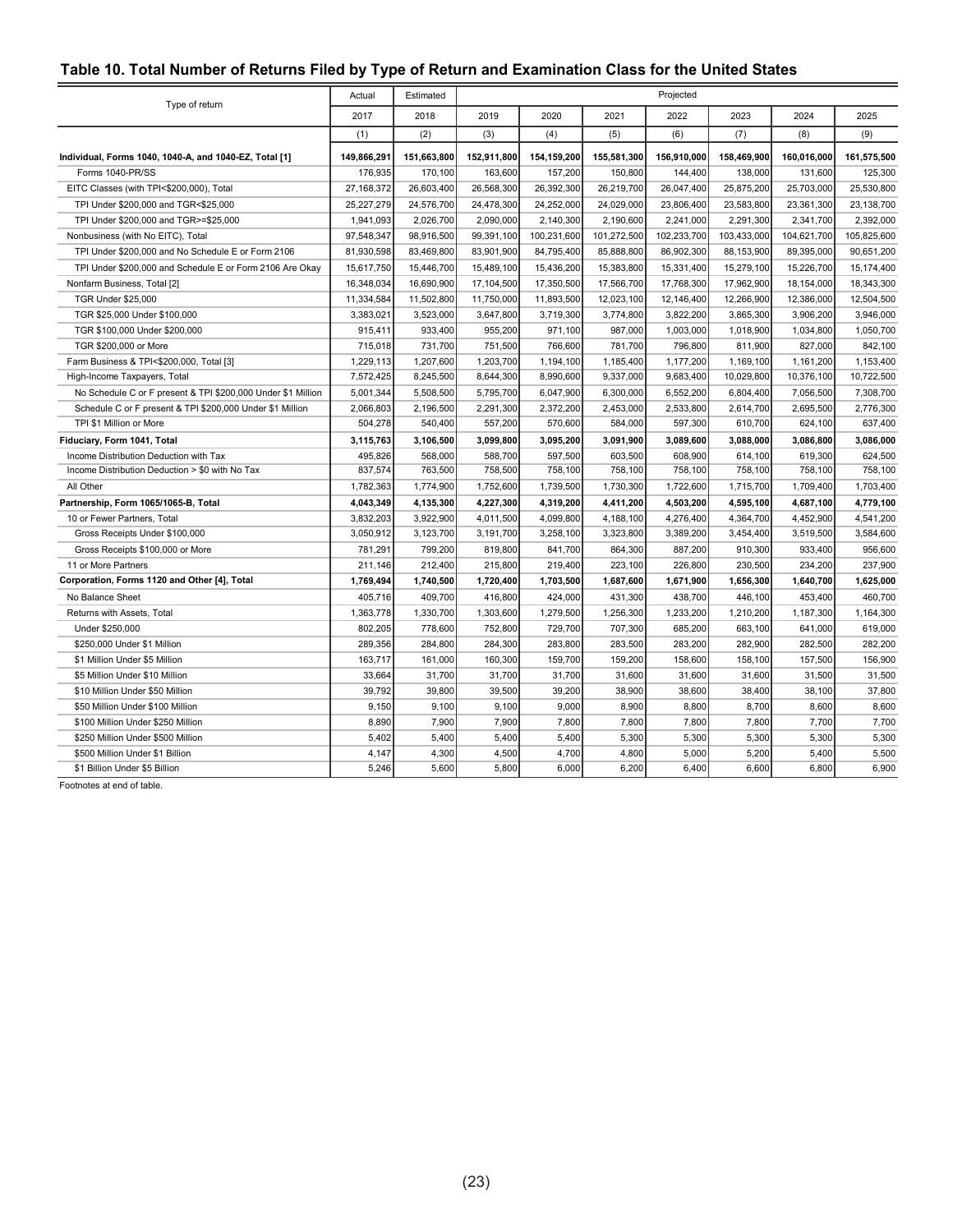#### **Table 10. Total Number of Returns Filed by Type of Return and Examination Class for the United States—Continued**

| Type of Return                                           | Actual    | Estimated |           |           |                  | Projected |           |           |           |
|----------------------------------------------------------|-----------|-----------|-----------|-----------|------------------|-----------|-----------|-----------|-----------|
|                                                          | 2017      | 2018      | 2019      | 2020      | 2021             | 2022      | 2023      | 2024      | 2025      |
|                                                          | (1)       | (2)       | (3)       | (4)       | (5)              | (6)       | (7)       | (8)       | (9)       |
| \$5 Billion Under \$20 Billion                           | 1.576     | 1.800     | 1.800     | 1.900     | 1.900            | 2.000     | 2.000     | 2.100     | 2,100     |
| \$20 Billion or More                                     | 633       | 700       | 700       | 700       | 700              | 700       | 700l      | 800       | 800       |
| Corporation, Form 1120-C, Total                          | 9,294     | 9,300     | 9,300     | 9,300     | 9,300            | 9,300     | 9,300     | 9,300     | 9,300     |
| Corporation, Form 1120-F, Total                          | 48.095    | 49.200    | 50,300    | 51,300    | 52,400           | 53,500    | 54.600    | 55.700    | 56,800    |
| No Balance Sheet and Assets Under \$10 Million           | 45,247    | 46,300    | 47,300    | 48,300    | 49,300           | 50,300    | 51,400    | 52.400    | 53,400    |
| Assets \$10 Million Under \$250 Million                  | 2,307     | 2,400     | 2,400     | 2,500     | 2,500            | 2,600     | 2,600     | 2,700     | 2,700     |
| Assets \$250 Million or More                             | 541       | 600       | 600       | 600       | 600l             | 600l      | 600       | 600       | 600       |
| Corporation, Form 1120-S, Total                          | 4.848.921 | 5,113,300 | 5,193,300 | 5,283,500 | 5,380,300        | 5,481,300 | 5,585,200 | 5,690,800 | 5,797,600 |
| Assets Under \$200,000                                   | 3.554.309 | 3,789,400 | 3,838,400 | 3,896,600 | 3,960,900        | 4,029,200 | 4,100,100 | 4,172,700 | 4,246,400 |
| Assets \$200,000 Under \$10 Million                      | 1,226,941 | 1,253,600 | 1,282,000 | 1,311,400 | 1,341,300        | 1,371,500 | 1,401,800 | 1,432,200 | 1,462,600 |
| Assets \$10 Million or More                              | 67.672    | 70,300    | 72.900    | 75,500    | 78.100           | 80.700    | 83.300    | 85.900    | 88,500    |
| Estate, Forms 706, 706GS(D), 706GS(T), and 706-NA, Total | 33.690    | 33,100    | 31,200    | 27,000    | 25,900           | 24,200    | 23,100    | 22,000    | 21,500    |
| Estate Under \$1.5 Million, Total                        | 8,051     | 7,300     | 6,800     | 6,300     | 5,900            | 5.600     | 5,300     | 5,100     | 5,000     |
| Estate Under \$1.5 Million, Taxable                      | 105       | 100       | 100       | 100       | 100 <sup>1</sup> | 100       | 100l      | 100       | 100       |
| Estate \$1.5 Million Under \$5 Million. Total            | 13.172    | 12,400    | 11.800    | 11,200    | 10,800           | 10.400    | 10.000    | 9.800     | 9,500     |
| Estate \$1.5 Million Under \$5 Million, Taxable          | 530       | 500       | 500       | 500       | 400              | 400       | 400       | 400       | 400       |
| Estate \$5 Million Under \$10 Million. Total             | 8.324     | 8.900     | 8.400     | 6.300     | 6,200            | 5.500     | 5.200     | 4.700     | 4,700     |
| Estate \$5 Million Under \$10 Million. Taxable           | 2.453     | 2,600     | 2,500     | 1.900     | 1,800            | 1.600     | 1.500     | 1.400     | 1.400     |
| Estate \$10 Million Under \$20 Million, Total            | 2,661     | 2,800     | 2,700     | 2,000     | 2,000            | 1,700     | 1,700     | 1,500     | 1,500     |
| Estate \$10 Million Under \$20 Million. Taxable          | 1.317     | 1.400     | 1.300     | 1.000     | 1,000            | 900       | 800       | 700       | 700       |
| Estate \$20 Million or More, Total                       | 1.482     | 1.600     | 1.500     | 1,100     | 1,100            | 1.000     | 900       | 800       | 800       |
| Estate \$20 Million or More, Taxable                     | 874       | 900       | 900       | 700       | 600              | 600       | 500       | 500       | 500       |
| Gift, Form 709, Total                                    | 242,426   | 244,000   | 245,600   | 247,300   | 248,900          | 250,500   | 252,100   | 253,700   | 255,300   |

[1] Does not include Forms 1040-PR/SS, 1040-NR, 1040-NR-EZ.

[2] Includes nonfarm business returns (with No EITC) (Schedule C Present and Schedule C Gross Receipts ≥ Schedule F Gross Receipts).

[3] Includes farm business returns (with No EITC) (Schedule F Present and Schedule F Gross Receipts ≥ Schedule C Gross Receipts).

[4] 1120 "Other" includes Forms 1120-FSC/L/ND/PC/REIT/RIC/SF.

NOTES: Detail may not add to total due to rounding.

Table does not contain Non-Master File counts.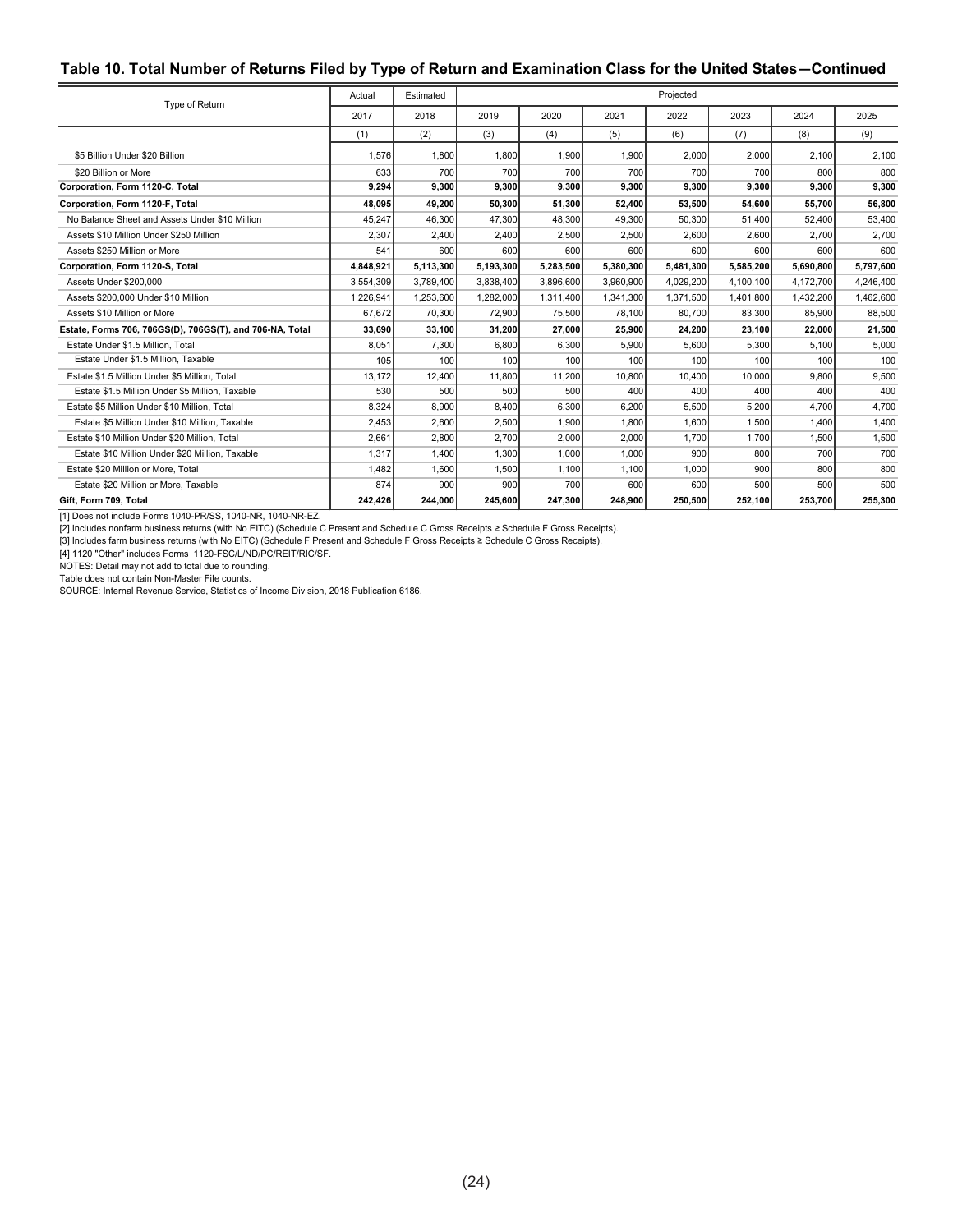#### **Table 11. Accuracy Measures for U.S. Forecasts of Major Return Categories—Mean Absolute Percent Error (MAPE) and Number of Overprojections for the 4 Most Recent Projection Cycles**

|                                       |               |                |                | Projection Error on Forecasts for: |                |                |
|---------------------------------------|---------------|----------------|----------------|------------------------------------|----------------|----------------|
| Item                                  | Calendar Year | 1 Year         | 2 Years        | 3 Years                            | 4 Years        | 5 Years        |
|                                       | 2017 Actual * | Ahead          | Ahead          | Ahead                              | Ahead          | Ahead          |
|                                       | (thousands)   | $N=4$          | $N=4$          | $N=4$                              | $N=4$          | $N=4$          |
|                                       | (1)           | (2)            | (3)            | (4)                                | (5)            | (6)            |
| <b>Grand Total-Selected Returns *</b> | 246,296       |                |                |                                    |                |                |
| <b>MAPE</b>                           |               | 0.65%          | 1.36%          | 1.63%                              | 1.65%          | 1.59%          |
| Number of Overprojections             |               | 4              | 4              | $\overline{4}$                     | 4              | 4              |
| <b>Grand Total-Paper</b>              | 74,983        |                |                |                                    |                |                |
| <b>MAPE</b>                           |               | 3.26%          | 3.27%          | 6.18%                              | 10.92%         | 18.95%         |
| Number of Overprojections             |               | $\overline{4}$ | 4              | $\overline{4}$                     | $\overline{4}$ | 4              |
| <b>Grand Total-E-file</b>             | 171,313       |                |                |                                    |                |                |
| <b>MAPE</b>                           |               | 0.65%          | 0.61%          | 1.48%                              | 3.41%          | 7.06%          |
| Number of Overprojections             |               | 2              | $\overline{2}$ | $\mathbf{1}$                       | $\mathbf{1}$   | 0              |
| Total Primary-Selected Returns *      | 221,872       |                |                |                                    |                |                |
| <b>MAPE</b>                           |               | 0.50%          | 1.12%          | 1.45%                              | 1.49%          | 1.61%          |
| Number of Overprojections             |               | 3              | 4              | $\overline{4}$                     | $\overline{4}$ | 4              |
| <b>Primary Total-Paper</b>            | 64,165        |                |                |                                    |                |                |
| <b>MAPE</b>                           |               | 1.42%          | 3.21%          | 6.13%                              | 10.14%         | 17.03%         |
| Number of Overprojections             |               | 3              | 4              | $\overline{4}$                     | $\overline{4}$ | 4              |
| <b>Primary Total-E-file</b>           | 157,708       |                |                |                                    |                |                |
| <b>MAPE</b>                           |               | 0.43%          | 0.48%          | 1.28%                              | 2.51%          | 5.59%          |
| Number of Overprojections             |               | $\overline{2}$ | $\overline{2}$ | $\mathbf{1}$                       | 0              | $\Omega$       |
| <b>Individual Total</b>               | 149,866       |                |                |                                    |                |                |
| <b>MAPE</b>                           |               | 0.55%          | 1.04%          | 1.83%                              | 2.15%          | 2.06%          |
| Number of Overprojections             |               | $\overline{4}$ | 4              | $\overline{4}$                     | 4              | 4              |
| <b>Individual Total-Paper</b>         | 18,203        |                |                |                                    |                |                |
| <b>MAPE</b>                           |               | 1.99%          | 3.82%          | 11.08%                             | 20.96%         | 34.31%         |
| Number of Overprojections             |               | 4              | 3              | 3                                  | 4              | 4              |
| Individual Total-E-file               | 131,664       |                |                |                                    |                |                |
| <b>MAPE</b>                           |               | 0.38%          | 0.81%          | 1.10%                              | 1.51%          | 3.59%          |
| Number of Overprojections             |               | 3              | 4              | 2                                  | $\mathbf{1}$   | $\mathbf{1}$   |
| <b>Individual Estimated Tax</b>       | 22,229        |                |                |                                    |                |                |
| <b>MAPE</b>                           |               | 2.02%          | 4.16%          | 4.75%                              | 4.53%          | 4.15%          |
| Number of Overprojections             |               | $\overline{2}$ | 4              | $\overline{2}$                     | 3              | 3              |
| <b>Fiduciary Total</b>                | 3,116         |                |                |                                    |                |                |
| <b>MAPE</b>                           |               | 1.62%          | 3.19%          | 4.09%                              | 4.21%          | 3.71%          |
| Number of Overprojections             |               | $\overline{4}$ | 3              | 2                                  | $\mathbf{1}$   | $\mathbf{1}$   |
| Partnership Total                     | 4,043         |                |                |                                    |                |                |
| <b>MAPE</b>                           |               | 0.84%          | 2.34%          | 3.32%                              | 3.43%          | 5.83%          |
| Number of Overprojections             |               | $\mathbf{1}$   | $\mathbf{1}$   | $\mathbf{1}$                       | $\mathbf{1}$   | $\mathbf{1}$   |
| <b>Corporation Total</b>              | 6,931         |                |                |                                    |                |                |
| <b>MAPE</b>                           |               | 1.41%          | 1.13%          | 3.91%                              | 5.61%          | 7.21%          |
| Number of Overprojections             |               | $\overline{2}$ | $\mathbf{1}$   | $\overline{2}$                     | $\overline{2}$ | 3              |
| <b>Employment Total</b>               | 30,584        |                |                |                                    |                |                |
| <b>MAPE</b>                           |               | 1.09%          | 0.96%          | 2.16%                              | 1.78%          | 2.10%          |
| Number of Overprojections             |               | $\overline{2}$ | 3              | $\overline{2}$                     | $\mathbf{1}$   | $\mathbf{1}$   |
| <b>Exempt Organization Total</b>      | 1,552         |                |                |                                    |                |                |
| <b>MAPE</b>                           |               | 2.37%          | 4.47%          | 4.84%                              | 5.59%          | 5.22%          |
| Number of Overprojections             |               | 3              | 3              | 3                                  | 3              | $\overline{2}$ |
| <b>Excise Total</b>                   | 1,011         |                |                |                                    |                |                |
| <b>MAPE</b>                           |               | 1.33%          | 1.55%          | 6.73%                              | 9.12%          | 11.91%         |
| Number of Overprojections             |               | $\overline{2}$ | $\overline{a}$ | $\mathbf{1}$                       | $\mathsf{O}$   | 0              |

\*Some actuals shown in this table may differ from official counts reported elsewhere because they exclude certain return series only recently projected and whose accuracy cannot yet be evaluated. SOURCE: Internal Revenue Service, Statistics of Income Division, 2018 Publication 6186.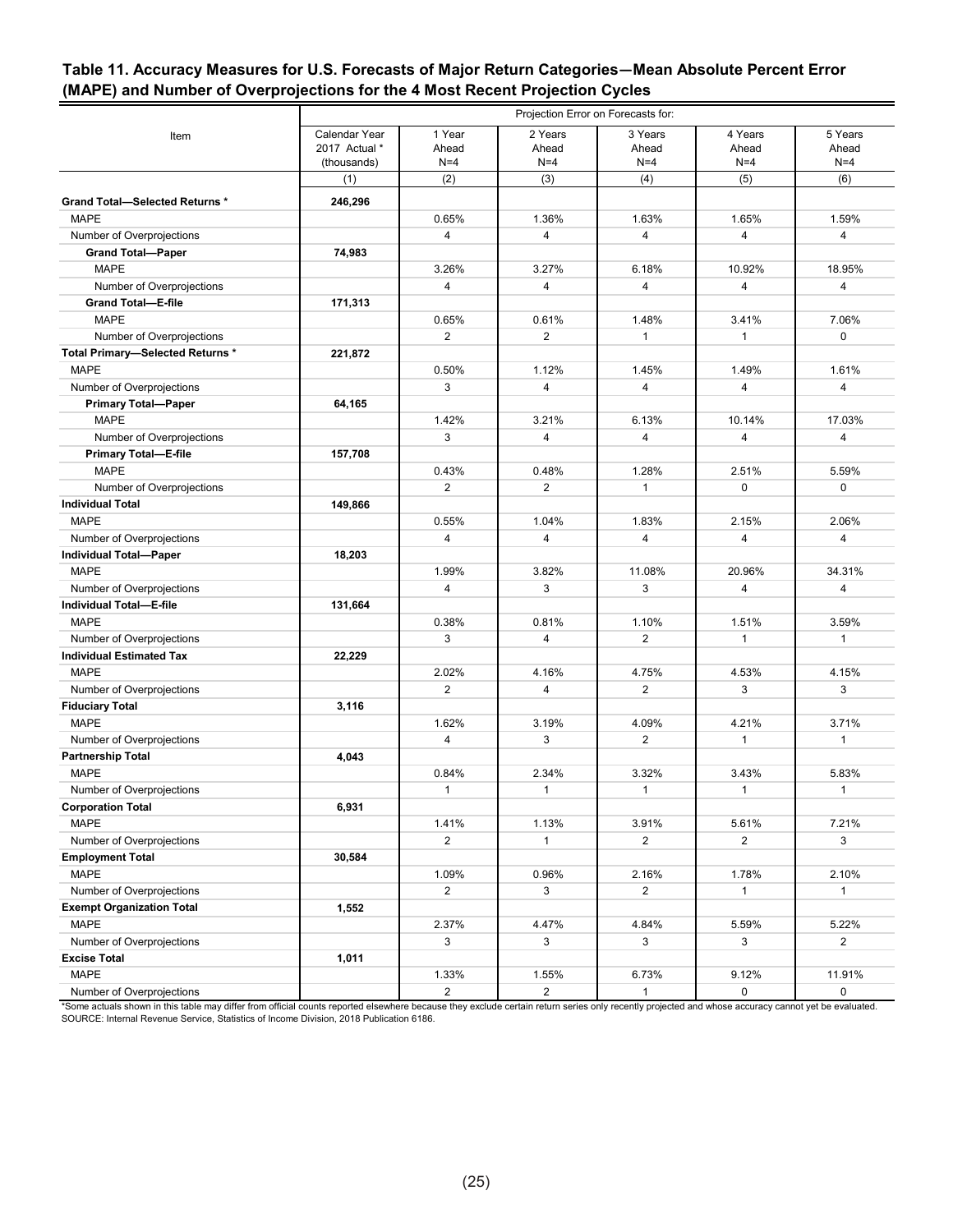# **Table Notes**

- Detail may not add to total due to rounding.
- Projected volumes are rounded to the nearest 100, therefore counts of 49 or fewer are rounded to 0. However, some forms show zero filings because the data are associated either with selected areas only or recently established or eliminated filing options.
- Actual and forecasted return counts for the major categories are based on IRS Master File processing, as recorded in the electronic versions of the *Report of Returns Posted to the IRS Master Files*. The tax return counts presented in this document do not include Non-Master File accounts.
- Complete IRS Master File counts for CY 2017 were not available for Forms 8849 and 5558. IRS operating division staff members supplied these counts at the national level; some data were derived from secondary sources.

#### **Notes for Tables 1–9**

- "Grand Total" is the sum of "Total Primary Returns" and "Supplemental Documents, Total." The "Total Primary Returns" category is the sum of all forms shown in the tables, excluding all "Supplemental Documents."
- "Individual Income Tax, Total" includes both paper and electronic Forms 1040, 1040-A, 1040-EZ, 1040-NR, 1040NR-EZ, 1040-PR, 1040-SS and 1040-C. Starting in CY 2019, Forms 1040, 1040-A, and 1040-EZ will be replaced with a new, streamlined Form 1040.
- "Forms 1040, 1040-A, 1040-EZ, Total" includes both paper and electronic Forms 1040, 1040-A, and 1040-EZ. Starting in CY 2019, these forms will be replaced with a new, streamlined Form 1040.
- "Individual Estimated Tax, Form 1040-ES, Total" includes both paper and electronic Form 1040-ES. Various return categories, such as Form 1040-ES and other business and individual tax returns, include line items to account for alternative tax-filing methods. The "paper only" components can be derived by subtracting the electronic counts from their respective return totals.
- "Fiduciary, Form 1041, Total" includes both paper and electronic Form 1041.
- "Fiduciary Estimated Tax, Form 1041-ES" is the *Estimated Income Tax for Estate and Trust*.
- "Partnership, Forms 1065/1065-B, Total" includes both paper and electronic Forms 1065 and 1065-B.
- "Corporation Income Tax, Total" includes both paper and electronic Forms 1120, 1120-C, 1120-F, 1120-FSC, 1120-H, 1120-L, 1120-ND, 1120-PC, 1120-REIT, 1120-RIC, 1120-S, and 1120-SF. As a result of the Foreign Sales Corporation (FSC) Repeal and Extraterritorial Income Act of 2000, which repealed provisions in the U.S. Internal Revenue Code relating to the taxation of foreign sales corporations, the volume of Forms 1120-FSC is declining. Form 1120-POL volumes are reported separately under the forms for "Political Organizations." Form 1120-IC-DISC is not included in these corporation projections.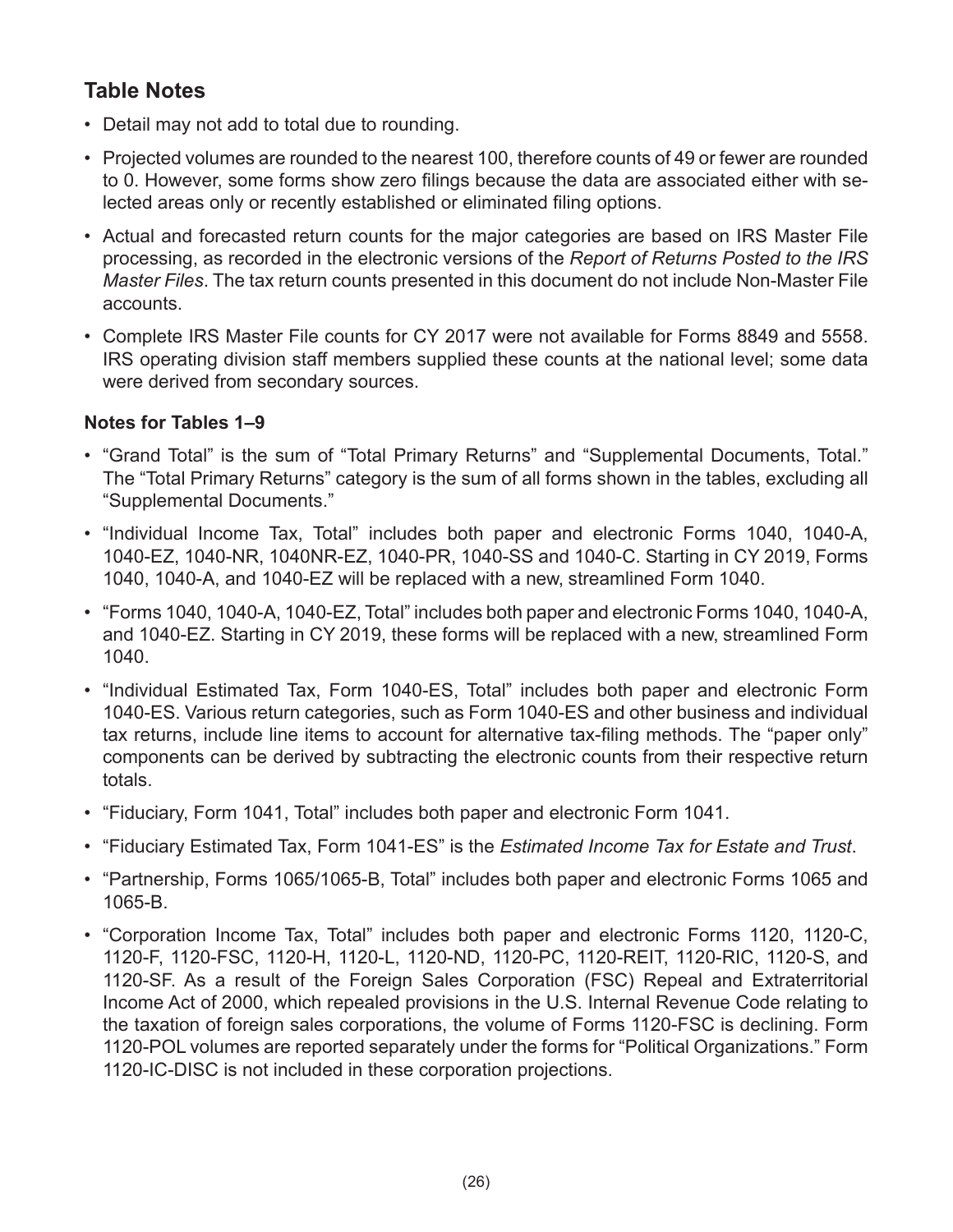- "Form 2553" is the *Election (to file Form 1120-S) by a Small Business Corporation*.
- "Form 1066" is the *U.S. Real Estate Mortgage Investment Conduit (REMIC) Income Tax Return*.
- "Estate, Total" includes Forms 706, 706-NA, 706-GS(D), and 706-GS(T).
- "Gift, Form 709" is the *U.S. Gift (and Generation-Skipping Transfer) Tax Return*.
- "Employment Tax, Total" includes both paper and electronic Forms 940, 940-PR, 941, 941-PR, 941-SS, 943, 943-PR, 943-SS, 944, 944-PR, 944-SS, 945, and CT-1. Form CT-2 returns are excluded.
- "Form 1042" is the *Annual Withholding Tax Return for U.S. Source Income of Foreign Persons.* It is sometimes considered an employment tax return, but listed separately here. This form is assigned to the International area.
- "Exempt Organizations, Total" includes both paper and electronic Forms 990, 990-EZ, 990-N (only available electronically starting in CY 2008), 990-PF, 990-T, 4720, and 5227.
- "Government Entities/Bonds, Total" includes paper Forms 8038, 8038-B, 8038-CP, 8038-G, 8038-GC, 8038-T, 8038-TC, and 8328.
- "Political Organizations, Total" includes both paper and electronic Forms 1120-POL, and 8872 and Form 8871 (only available electronically).
- "Excise, Total" includes both paper and electronic Forms 11-C, 720, 730, 2290, and 8849.
- "Form 5330" is the *Return of Excise Taxes Related to Employee Benefit Plans*.
- "Form 5500-EZ" is the *Annual Return for One-Participant (Owners and Their Spouses) Retirement Plan*.
- "Form 8752" is the *Required Payment or Refund Under Section 7519*.
- "Supplemental Documents" consist mainly of applications for extensions of time to file amended tax returns, which include both paper and electronic Forms 1040-X, 1120-X, 4868, 5558, 7004, and 8868.

#### **Notes for Table 10**

- Return volumes presented in Table 10 reflect additional detail for certain form types by "examination class," as defined by IRS staff who use them for internal compliance planning purposes. While most of the examination class categories are self-explanatory, a few require a bit more clarification.
	- Examination class definitions for Individual "Forms 1040, 1040-A. and 1040-EZ":
		- Earned Income Tax Credit (EITC) returns with Total Positive Income (TPI) reflects total income less than \$200,000 excluding losses and Schedule C/F with Total Gross Receipts (TGR) less than \$25,000 and \$25,000 or more.
		- Nonbusiness returns (with no EITC) with 1) TPI less than \$200,000 and no Schedule C, E, F, or Form 2106 and 2) TPI less than \$200,000 with only Schedule E or Form 2106.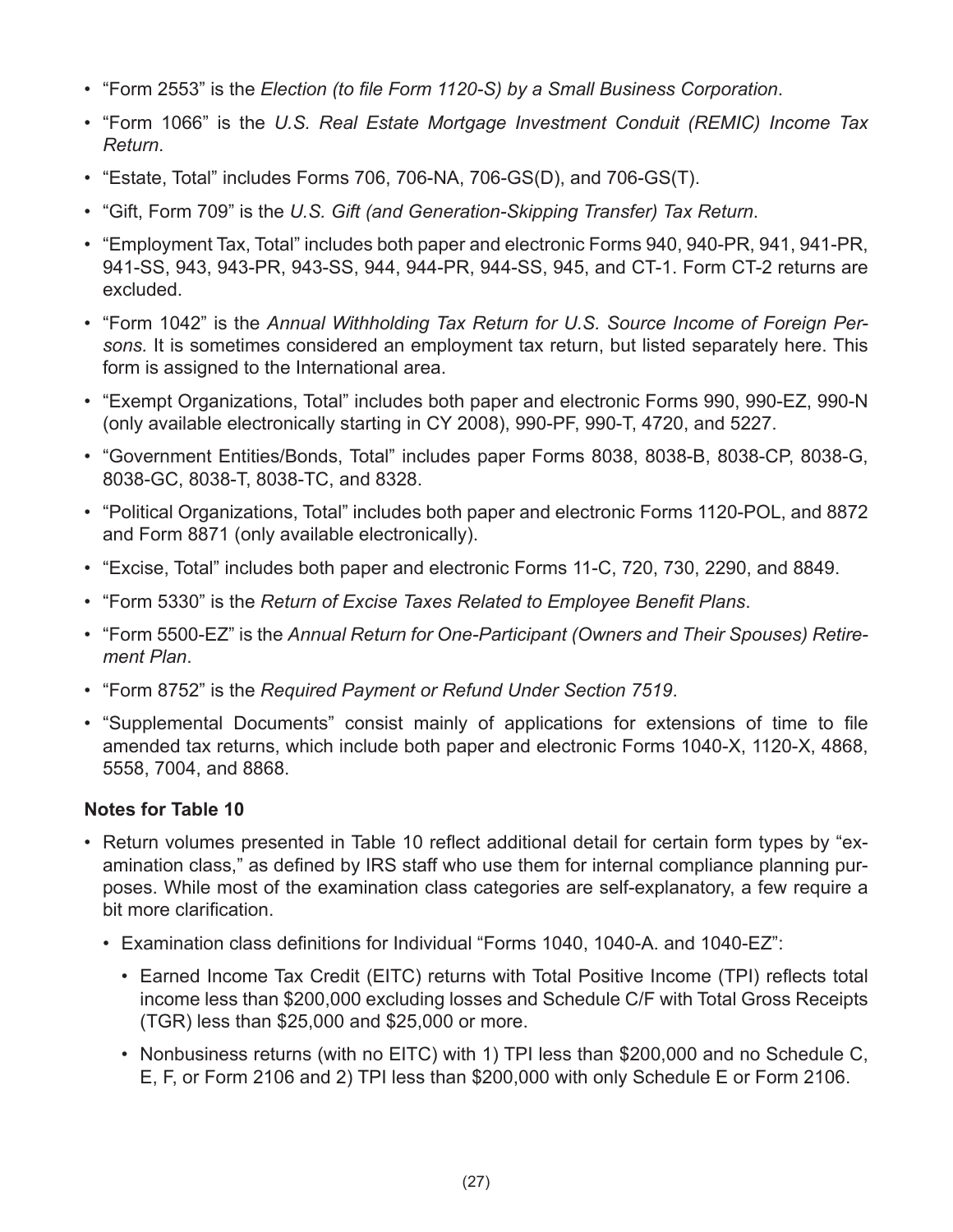- All nonfarm business returns (no EITC) and TPI less than \$200,000 and Schedule C/F present with 1) TGR less than \$25,000, 2) TGR at \$25,000 or under \$100,000, 3) TGR at \$100,000 or under \$200,000, and 4) TGR \$200,000 or more.
- Farm business returns with no EITC, Schedule F present with TGR greater than Schedule C TGR (if any), and TPI less than \$200,000.
- High income taxpayers is a new category broken out by 1) no Schedule C or F, but TPI \$200,000 or more and less than \$1,000,000, 2) Schedule C or F returns present with TPI \$200,000 or more and less than \$1,000,000, and 3) TPI \$1,000,000 or more.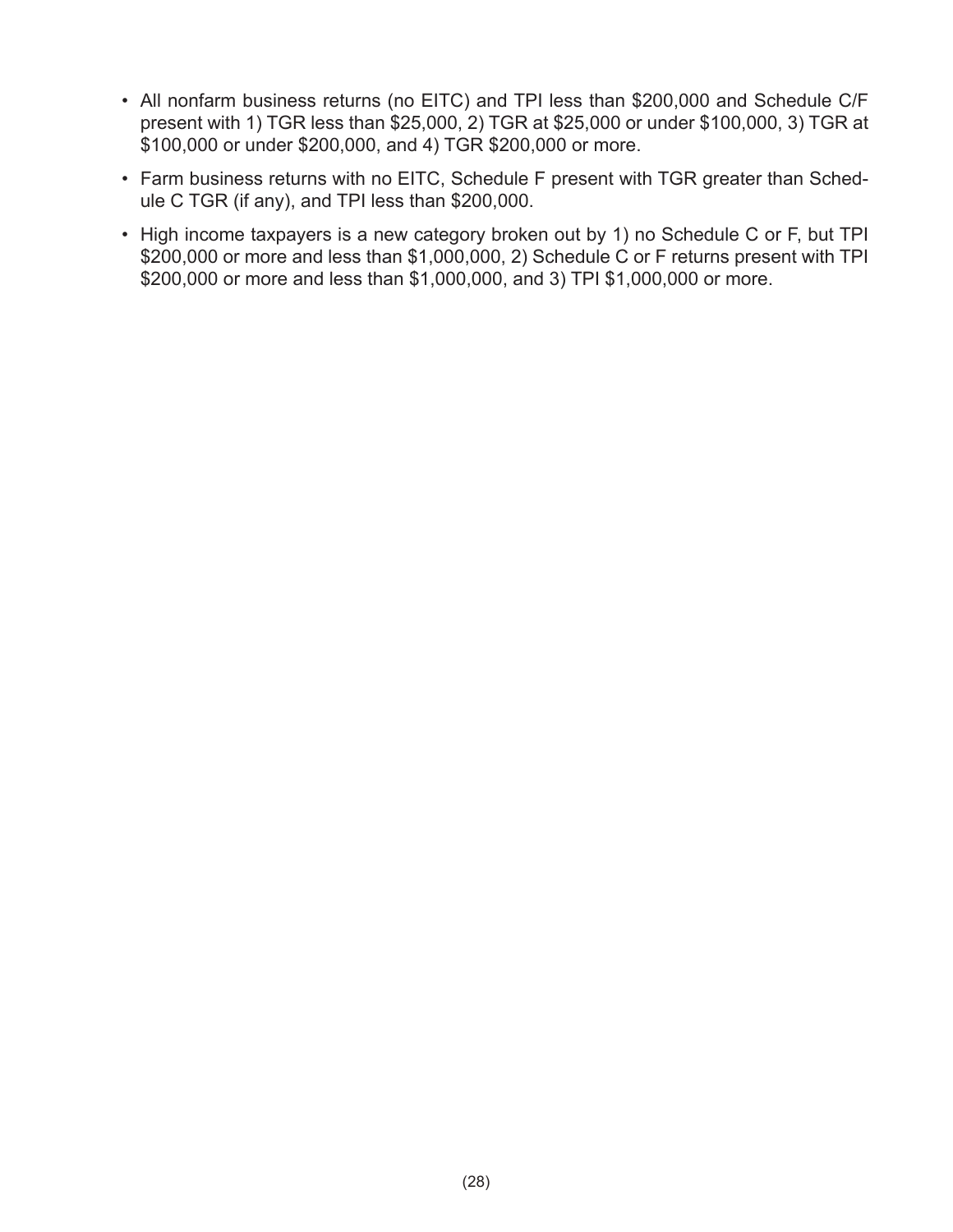# **Approved Configuration of IRS Campuses for Paper Individual Returns—CY 2018 and CY 2019**

| <b>Austin IRS</b><br><b>Campus</b> | <b>Fresno</b><br><b>IRS Campus</b> | <b>Kansas City</b><br><b>IRS Campus</b> | <b>Ogden IRS</b><br><b>Campus</b> |
|------------------------------------|------------------------------------|-----------------------------------------|-----------------------------------|
| Florida                            | Alaska                             | Alabama                                 | Connecticut                       |
| International                      | Arizona                            | Delaware                                | <b>District of Columbia</b>       |
| Louisiana                          | Arkansas                           | Georgia                                 | Maryland                          |
| Mississippi                        | California                         | Kentucky                                | Pennsylvania                      |
| <b>Texas</b>                       | Colorado                           | Maine                                   | Rhode Island                      |
|                                    | Hawaii                             | <b>Massachusetts</b>                    | West Virginia                     |
|                                    | Idaho                              | Missouri                                |                                   |
|                                    | <b>Illinois</b>                    | New Hampshire                           |                                   |
|                                    | Indiana                            | New Jersey                              |                                   |
|                                    | lowa                               | New York                                |                                   |
|                                    | <b>Kansas</b>                      | North Carolina                          |                                   |
|                                    | Michigan                           | South Carolina                          |                                   |
|                                    | Minnesota                          | <b>Tennessee</b>                        |                                   |
|                                    | Montana                            | Vermont                                 |                                   |
|                                    | Nebraska                           | Virginia                                |                                   |
|                                    | Nevada                             |                                         |                                   |
|                                    | <b>New Mexico</b>                  |                                         |                                   |
|                                    | North Dakota                       |                                         |                                   |
|                                    | Ohio                               |                                         |                                   |
|                                    | Oklahoma                           |                                         |                                   |
|                                    | Oregon                             |                                         |                                   |
|                                    | South Dakota                       |                                         |                                   |
|                                    | <b>Utah</b>                        |                                         |                                   |
|                                    | Washington                         |                                         |                                   |
|                                    | Wisconsin                          |                                         |                                   |
|                                    | Wyoming                            |                                         |                                   |

Please contact a staff member (see Page iii) if you are interested in the current alignment for CY 2020 and beyond.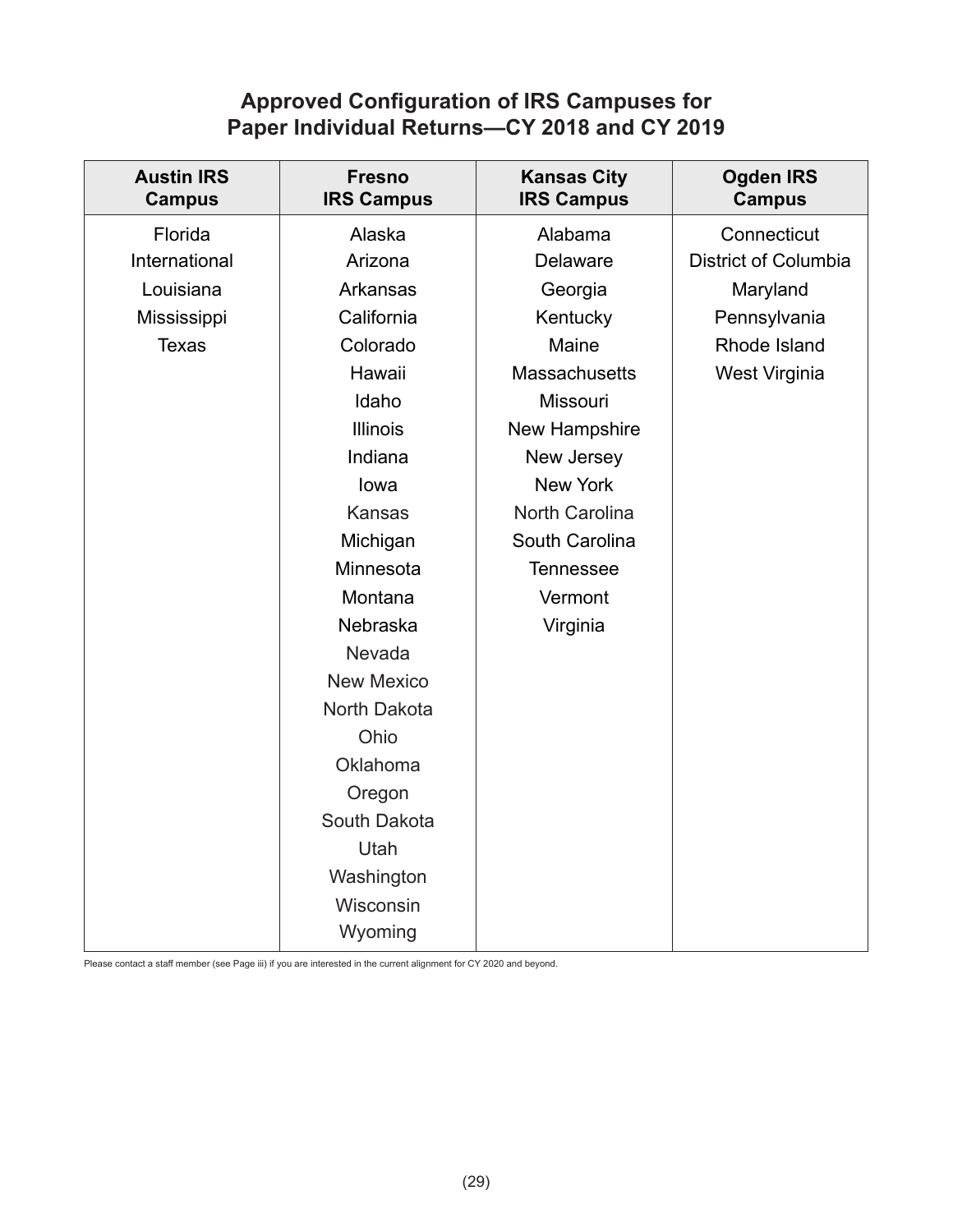# **Approved Configuration of IRS Campuses for Electronic Individual Returns—CY 2018 Through CY 2025**

| <b>Andover IRS Campus</b>     | <b>Austin IRS Campus</b>       | <b>Fresno IRS Campus</b> |  |
|-------------------------------|--------------------------------|--------------------------|--|
| Connecticut                   | Alabama                        | Alaska                   |  |
| <b>Delaware</b>               | <b>Arkansas</b>                | Arizona                  |  |
| <b>District of Columbia</b>   | Colorado                       | California               |  |
| Maine                         | International                  | Hawaii                   |  |
| Maryland                      | lowa                           | Idaho                    |  |
| <b>Massachusetts</b>          | Louisiana                      | Montana                  |  |
| New Hampshire                 | Mississippi                    | Nevada                   |  |
| New Jersey                    | Nebraska                       | Oregon                   |  |
| <b>New York</b>               | <b>New Mexico</b>              | Utah                     |  |
| Pennsylvania                  | North Dakota                   | Washington               |  |
| Rhode Island                  | Oklahoma                       | Wyoming                  |  |
| Vermont                       | South Dakota                   |                          |  |
| Virginia                      | <b>Texas</b>                   |                          |  |
| <b>Kansas City IRS Campus</b> | <b>Philadelphia IRS Campus</b> |                          |  |
| <b>Illinois</b>               | Florida                        |                          |  |
| Indiana                       | Georgia                        |                          |  |
| <b>Kansas</b>                 | Kentucky                       |                          |  |
| Michigan                      | <b>North Carolina</b>          |                          |  |
| Minnesota                     | South Carolina                 |                          |  |
| Missouri                      | <b>Tennessee</b>               |                          |  |
| Ohio                          |                                |                          |  |
| West Virginia                 |                                |                          |  |
| Wisconsin                     |                                |                          |  |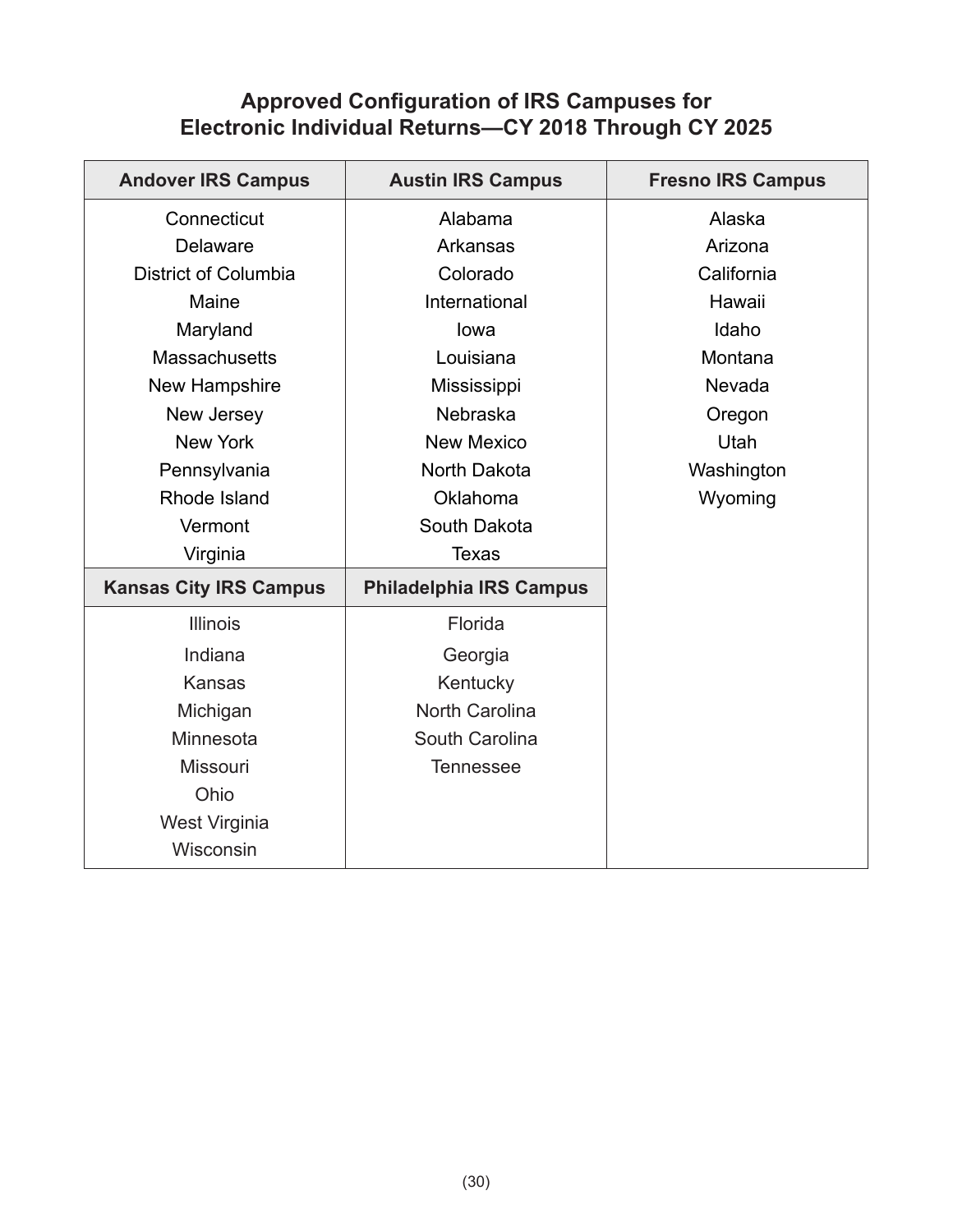# **Approved Configuration of IRS Campuses for Most Paper Business Returns—CY 2018**

| <b>Kansas City IRS Campus</b> | <b>Ogden IRS Campus</b> |  |
|-------------------------------|-------------------------|--|
| Georgia                       | Alabama                 |  |
| <b>Illinois</b>               | Alaska                  |  |
| Kentucky                      | Arizona                 |  |
| Michigan                      | Arkansas                |  |
| <b>Tennessee</b>              | California              |  |
| Wisconsin                     | Colorado                |  |
| <b>Cincinnati IRS Campus</b>  | Hawaii                  |  |
| Connecticut                   | Idaho                   |  |
| <b>Delaware</b>               | International           |  |
| District of Columbia          | lowa                    |  |
| Florida                       | Kansas                  |  |
| Indiana                       | Louisiana               |  |
| Maine                         | Minnesota               |  |
| Maryland                      | Mississippi             |  |
| <b>Massachusetts</b>          | <b>Missouri</b>         |  |
| New Hampshire                 | Montana                 |  |
| New Jersey                    | <b>Nebraska</b>         |  |
| <b>New York</b>               | Nevada                  |  |
| <b>North Carolina</b>         | <b>New Mexico</b>       |  |
| Ohio                          | North Dakota            |  |
| Pennsylvania                  | Oklahoma                |  |
| Rhode Island                  | Oregon                  |  |
| South Carolina                | South Dakota            |  |
| Vermont                       | <b>Texas</b>            |  |
| Virginia                      | Utah                    |  |
| West Virginia                 | Washington              |  |
|                               | Wyoming                 |  |

Please contact a staff member (see Page iii) if you are interested in detailed breakouts of the current alignment by form type.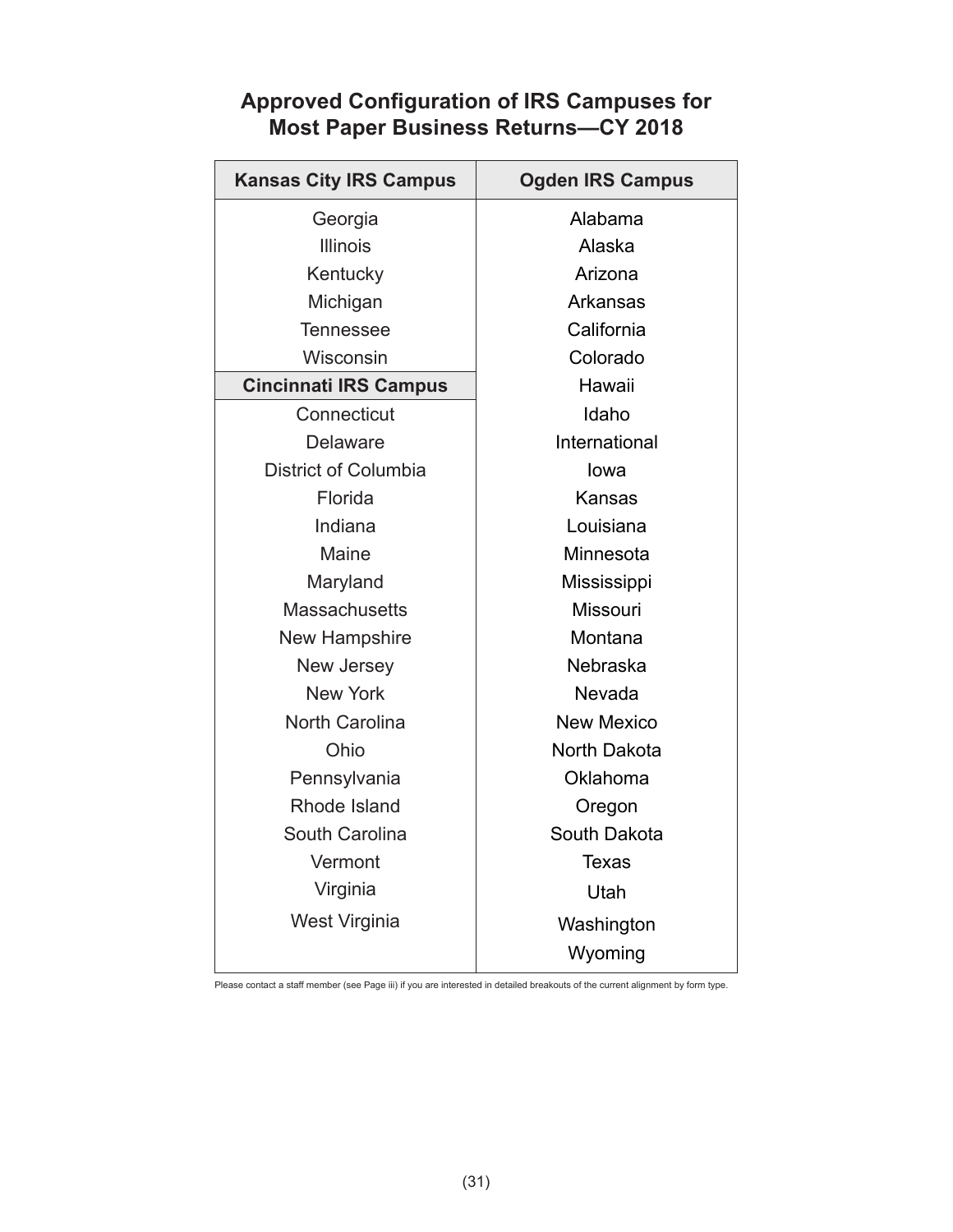# **Approved Configuration of IRS Campuses for Most Paper Business Returns—CY 2019**

| <b>Kansas City IRS Campus</b> | <b>Ogden City IRS Campus</b> |  |
|-------------------------------|------------------------------|--|
| Connecticut                   | Alabama                      |  |
| Delaware                      | Alaska                       |  |
| District of Colombia          | Arizona                      |  |
| Georgia                       | Arkansas                     |  |
| <b>Illinois</b>               | California                   |  |
| Indiana                       | Colorado                     |  |
| Kentucky                      | Florida                      |  |
| Maine                         | Hawaii                       |  |
| Maryland                      | Idaho                        |  |
| <b>Massachusetts</b>          | International                |  |
| Michigan                      | lowa                         |  |
| <b>New Hampshire</b>          | <b>Kansas</b>                |  |
| New Jersey                    | Louisiana                    |  |
| <b>New York</b>               | Minnesota                    |  |
| <b>North Carolina</b>         | Mississippi                  |  |
| Ohio                          | Missouri                     |  |
| <b>Tennessee</b>              | Montana                      |  |
| Wisconsin                     | Nebraska                     |  |
| Pennsylvania                  | Nevada                       |  |
| Rhode Island                  | <b>New Mexico</b>            |  |
| South Carolina                | North Dakota                 |  |
| <b>Tennessee</b>              | Oklahoma                     |  |
| Vermont                       | Oregon                       |  |
| Virginia                      | South Dakota                 |  |
| West Virginia                 | <b>Texas</b>                 |  |
| Wisconsin                     | Utah                         |  |
|                               | Washington                   |  |
|                               | Wyoming                      |  |

Please contact a staff member (see Page iii) if you are interested in detailed breakouts of the current alignment by form type or if you are interested in alignments for CY 2020 and beyond.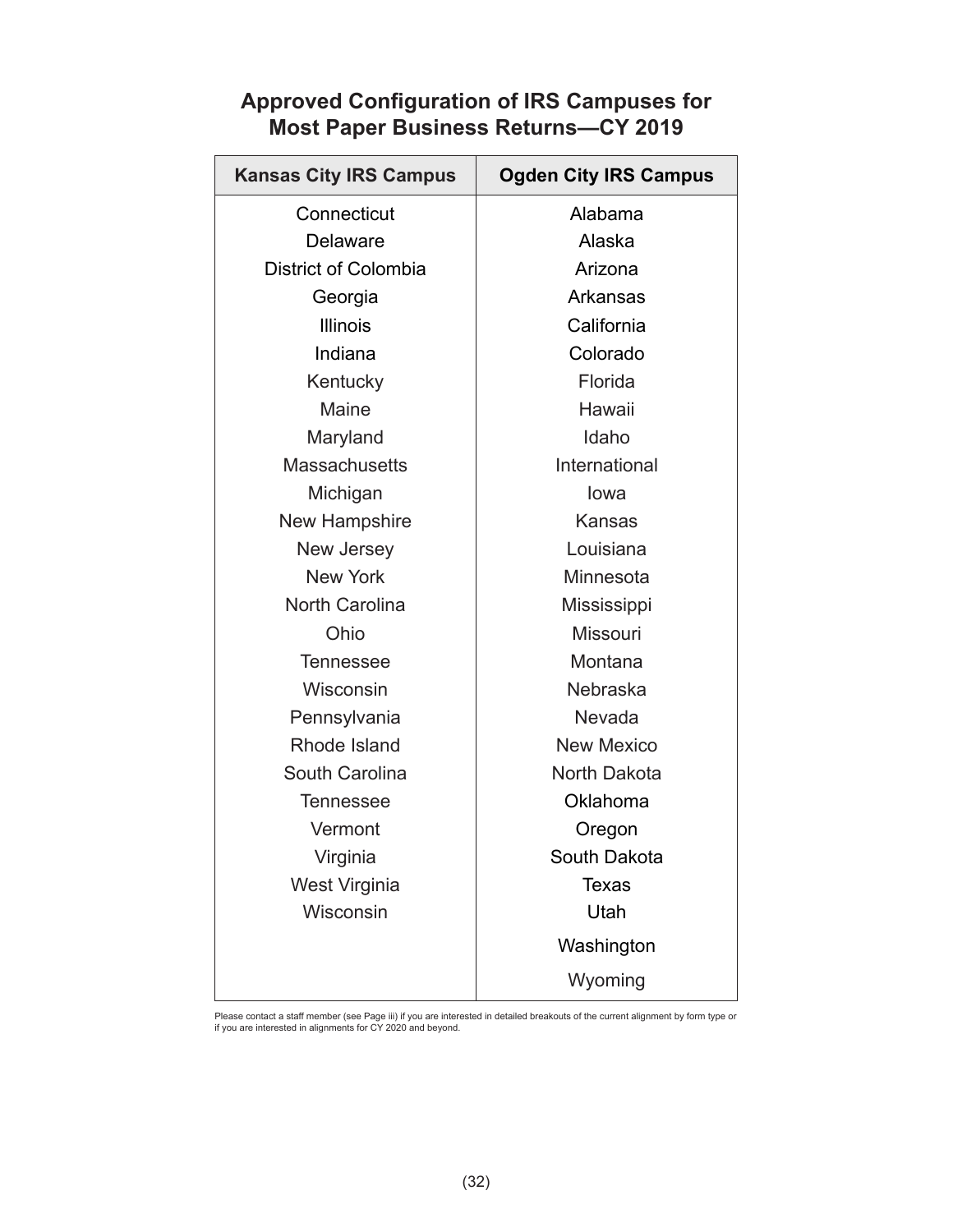# **Approved Configuration of IRS Campuses for Electronic Employment Returns—CY 2019**

| <b>Cincinnati IRS Campus</b> | <b>Ogden IRS Campus</b> |  |
|------------------------------|-------------------------|--|
| Connecticut                  | Alabama                 |  |
| <b>Delaware</b>              | Alaska                  |  |
| Florida                      | Arizona                 |  |
| Georgia                      | Arkansas                |  |
| <b>Illinois</b>              | California              |  |
| Indiana                      | Colorado                |  |
| Kentucky                     | Florida                 |  |
| Maine                        | Hawaii                  |  |
| Maryland                     | Idaho                   |  |
| <b>Massachusetts</b>         | International           |  |
| Michigan                     | lowa                    |  |
| New Hampshire                | Kansas                  |  |
| <b>New Jersey</b>            | Louisiana               |  |
| <b>New York</b>              | Minnesota               |  |
| <b>North Carolina</b>        | Mississippi             |  |
| Ohio                         | Missouri                |  |
| Pennsylvania                 | Montana                 |  |
| Rhode Island                 | Nebraska                |  |
| South Carolina               | Nevada                  |  |
| <b>Tennessee</b>             | <b>New Mexico</b>       |  |
| Vermont                      | North Dakota            |  |
| Virginia                     | Oklahoma                |  |
| West Virginia                | Oregon                  |  |
| Wisconsin                    | South Dakota            |  |
|                              | Texas                   |  |
|                              | Utah                    |  |
|                              | Washington              |  |
|                              | Wyoming                 |  |

In CY 2018, the majority of nonemployment electronic returns will be processed at the Ogden Submission Processing Center.

Please contact a staff member (see Page iii) if you are interested in detailed breakouts of the current alignment by form type or if you are interested in alignments for CY 2020 and beyond.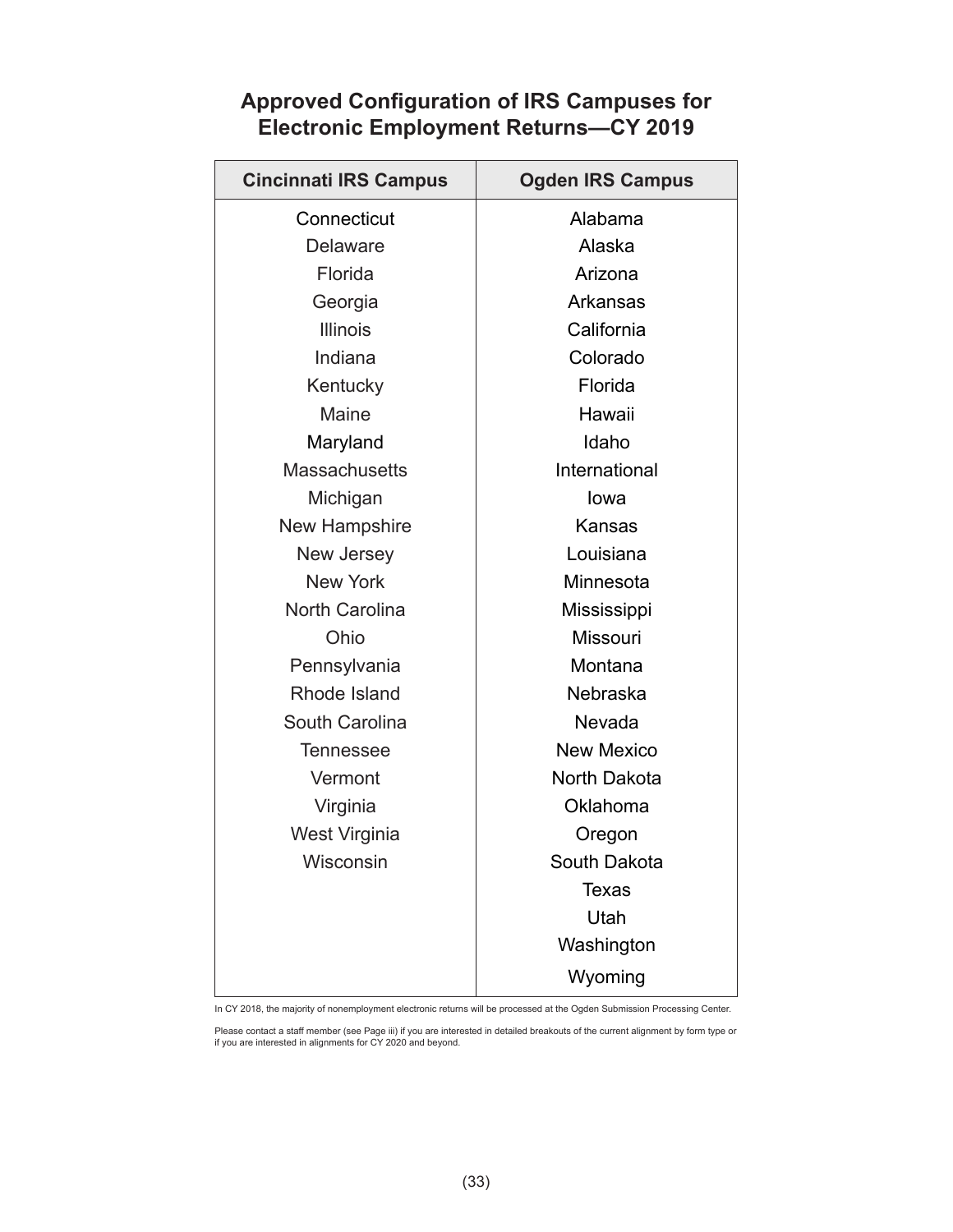# **Other Projection Publications**

| Title                                                                                                           | <b>IRS Publication</b><br><b>Number</b> | <b>Typical Updates</b> |
|-----------------------------------------------------------------------------------------------------------------|-----------------------------------------|------------------------|
| Fiscal Year Return Projections for the United<br><b>States</b>                                                  | 6292                                    | Spring & Fall          |
| Calendar Year Projections of Information and<br>Withholding Documents for the United States<br>and IRS Campuses | 6961                                    | Summer                 |
| Calendar Year Projections for the United States<br>and IRS Campuses                                             | 6186                                    | Fall                   |
| <b>Calendar Year Projections of Individual Returns</b><br><b>By Major Processing Categories</b>                 | 6187                                    | Fall                   |
| Calendar Year Return Projections by State                                                                       | 6149                                    | Winter                 |

These publications are available electronically as noted inside the front cover, or they may also be requested by: phone at (202) 803-9106, fax at (202) 803-9154, or writing to the following address:

> **Internal Revenue Service Statistics of Income Division OS:RAAS:SOI Attn: Chief, Servicewide Support Section 1111 Constitution Avenue, NW, K-4100 Washington, D.C. 20224**